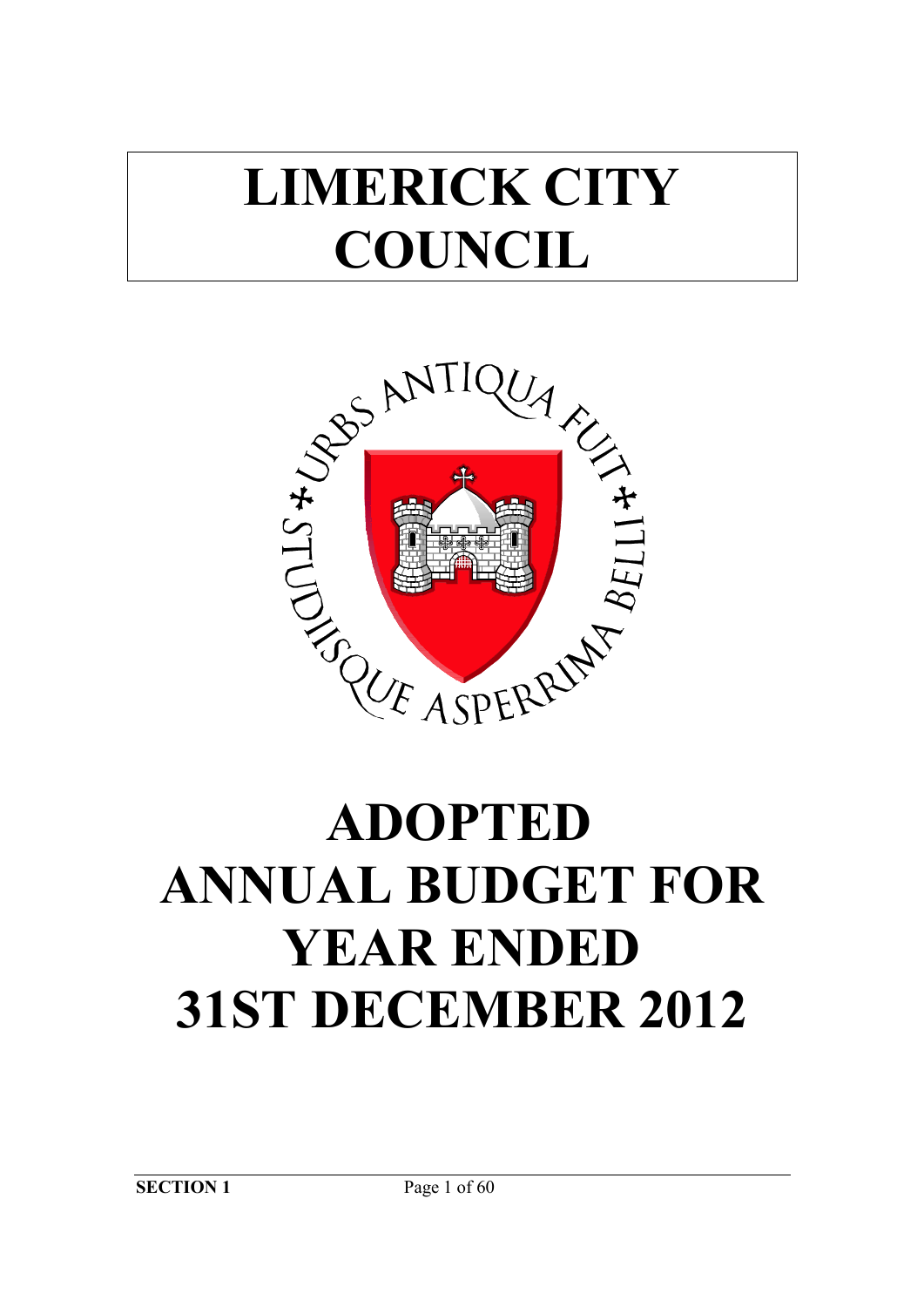## **CONTENTS**

## **Section 1**

| <b>CITY MANAGER'S REPORT</b>                                            | 3        |
|-------------------------------------------------------------------------|----------|
| <b>SOCIAL POLICY AND HOUSING</b>                                        | 17       |
| <b>TRANSPORTATION &amp; INFRASTRUCTURE - ROADS &amp; WATER SERVICES</b> | 20       |
| PLANNING AND ECONOMIC DEVELOPMENT                                       | 30       |
| <b>ENVIRONMENTAL AND EMERGENCY SERVICES</b>                             | 34       |
| RECREATION AND AMENITY - PARKS, LIBRARY SERVICE, CULTURE, SPORTS,       |          |
| <b>COMMUNITY AND ENTERPRISE</b>                                         | 42       |
| AGRICULTURE, EDUCATION, HEALTH AND WELFARE, CORPORATE SERVICES 53       |          |
| <b>Section 2</b>                                                        |          |
| <b>DRAFT ANNUAL BUDGET</b>                                              |          |
| TABLE A - F (NOTE NO TABLE C FOR CITY COUNCILS)                         | $1 - 32$ |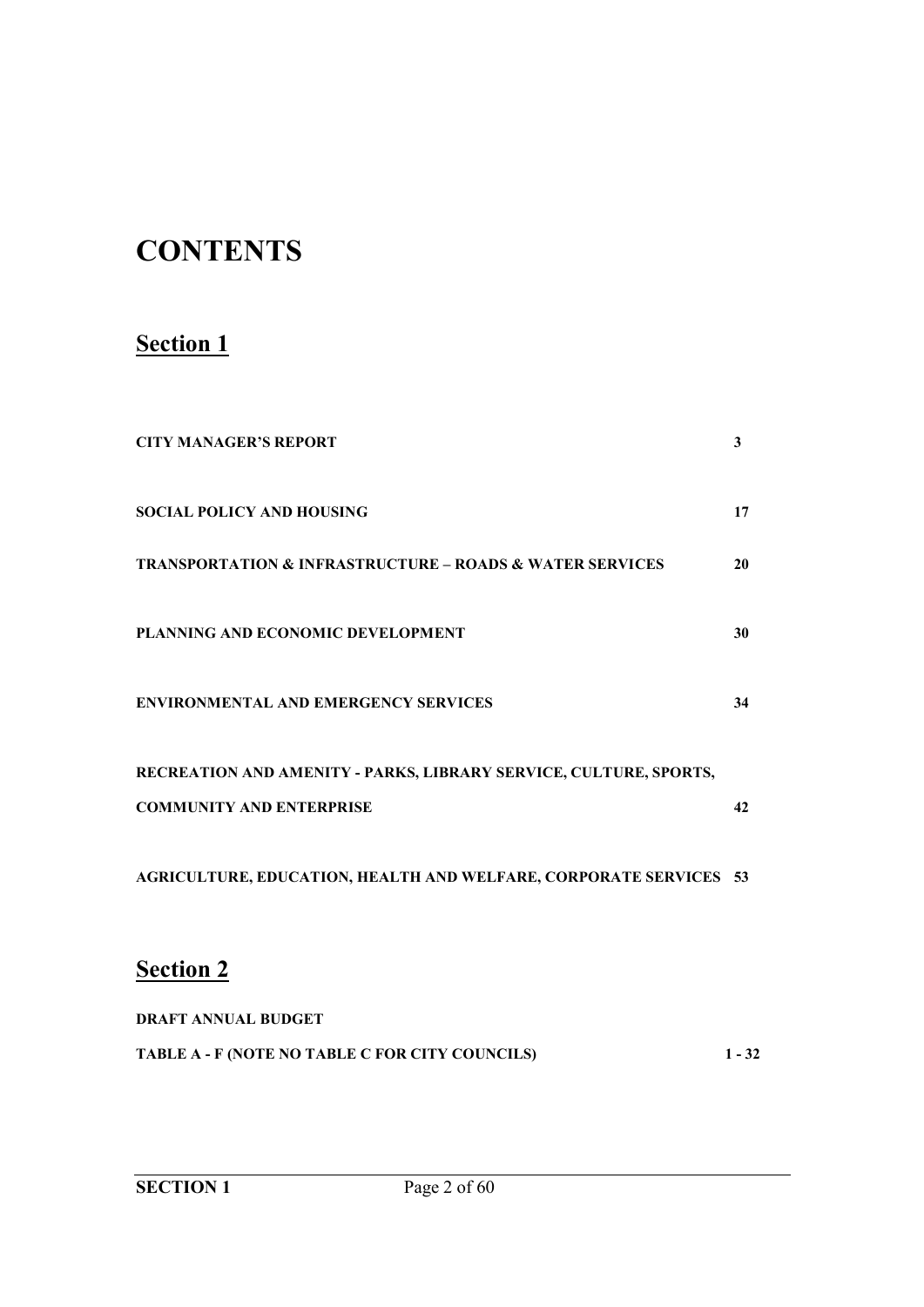#### **LIMERICK CITY COUNCIL COMHAIRLE CATHRACH LUIMNIGH**

 Árus na Cathrach Luimneach

12<sup>th</sup> December 2011

#### TO: HIS WORSHIP THE MAYOR AND EACH MEMBER OF LIMERICK CITY COUNCIL

#### **Annual Budget for the year 1st January 2012 to 31st December 2012**

#### **Introduction**

The recession in the Irish economy has continued to deepen during 2011, with a continuing fall in consumer confidence, stagnation of the property sector, businesses going into liquidation, examinership or forced to close down, and high levels of unemployment.

The Government have continued to be subject to complying with the EU/IMF/ ECB Troika Memorandum of Understanding and will be over the next four years.

#### **Overall Exchequer Position:**

In 2010 the gap between Government receipts and spending was  $\epsilon$ 18.5 billion (i.e. Exchequer deficit). As per the Government's 2012 Estimates of Receipts and Expenditure, the forecasted Exchequer Balance for full year 2011 is  $\epsilon$ 25.2 billion deficit, and forecasted for full year 2012 at  $\epsilon$ 21.56 billion deficit. The  $\epsilon$ 6.6bn increase in the deficit for 2011 compared to 2010 is mainly due to non-voted capital expenditure banking related payments of  $\epsilon$ 3.1 billion in Promissory Note payments to Anglo Irish Bank, INBS and EBS, and over  $\epsilon$ 7.5billion in once-off payments relating to July's recapitalisation of the banking sector.

#### **Economic Outlook**

The European Commission, ECB and the IMF all declare that Ireland's implementation of the EU/IMF Programme is on track. They have noted during the third review in 2011 that Ireland has had strong policy implementation, with all agreed structural benchmarks and quantitative performance criteria under the Programme met, and in some cases, exceeded. It should be noted that release of EU/IMF and bilateral loan tranches is conditional on Ireland delivering on its commitments and meeting quantitative targets and structural benchmarks set out in the Memorandum of Understanding and Memorandum of Economic and Financial Policies. This will result in Government austerity measures continuing over the next four years.

To continue to improve the sustainability of the public finance, Minister Noonan introduced  $\epsilon$ 3.8 billion of additional fiscal consolidation in Budget 2012 (i.e. spending reductions and increased taxes).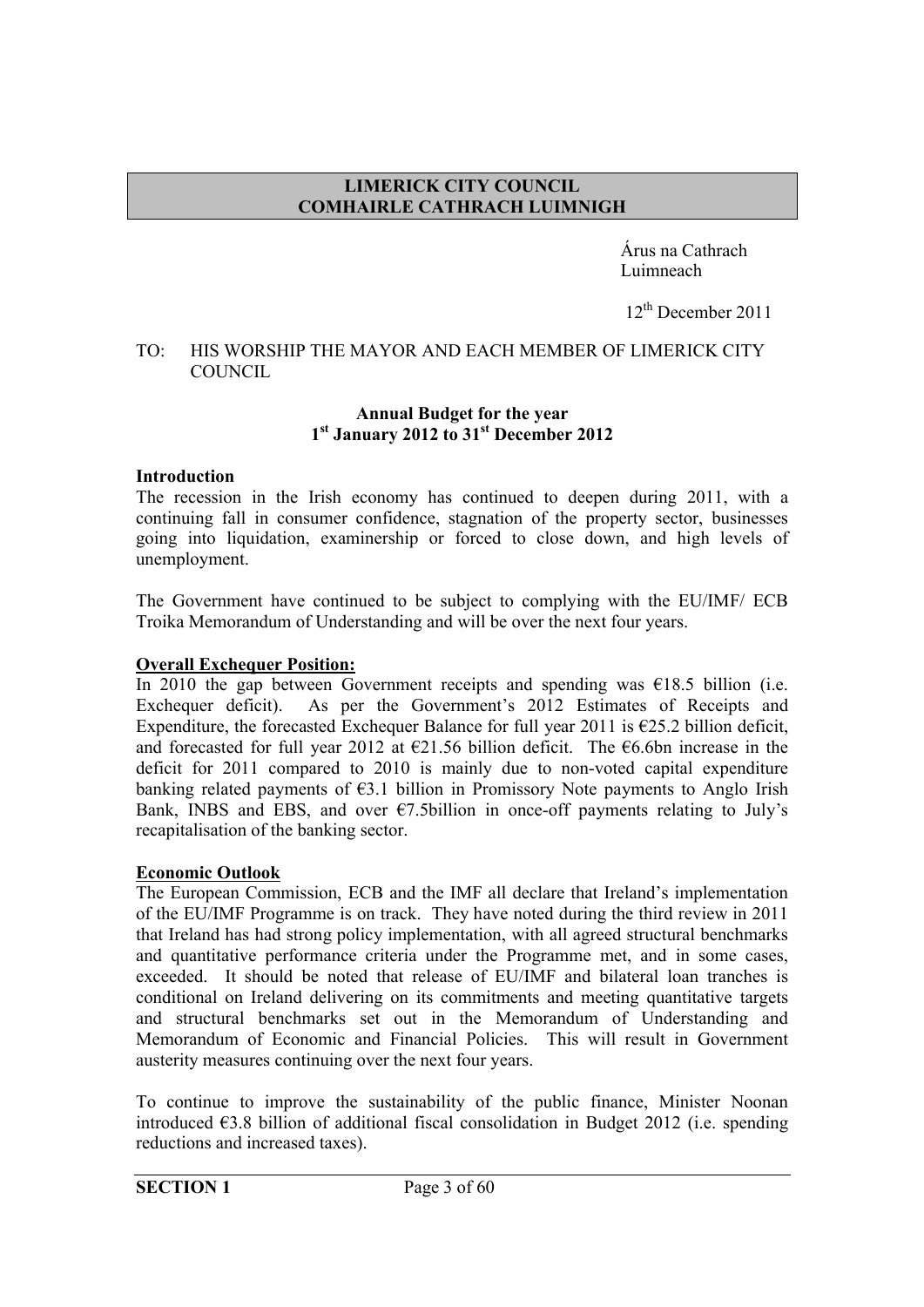The deterioration of Irish Government finances as a result of the financial crisis and economic recession is evident from *Figure 1* below which shows the Irish Government Surplus/Deficit over the period 2007-2011.



One of the most significant policy documents published in recent years that will impact directly on the finances of Limerick City Council is the National Recovery Plan 2011- 2014 ("the Plan"). Some of the provisions included in this Plan and other EU/IMF agreements that will impact over the four year time frame include:

- Reduction in Local Government Fund (LGF) expected over the four year plan. The reduction of LGF for 2012 can be viewed in *Figure 6 (p. 12)* below.
- Reference to introduction of *site value tax/ property tax* to fund essential locallydelivered services.
	- o This has led to the introduction of a Household Charge in 2012 with initial flat-rate charge of  $\epsilon$ 100, with a full value-based charge to be introduced in 2014. In 2012 the  $\epsilon$ 100 charge will result in the collection of  $\epsilon$ 160m, which be part of the Local Government Fund. The monies will not be collected by the Local Authority. It will be collected centrally, and redistributed through the Local Government Fund. The Household Charge income is to replace Exchequer funding to the Local Government Fund.
	- $\circ$  Charge will be on top of 2<sup>nd</sup> home charge (non-principal private residence charge) – currently  $\epsilon$ 200, which is received directly by local authorities.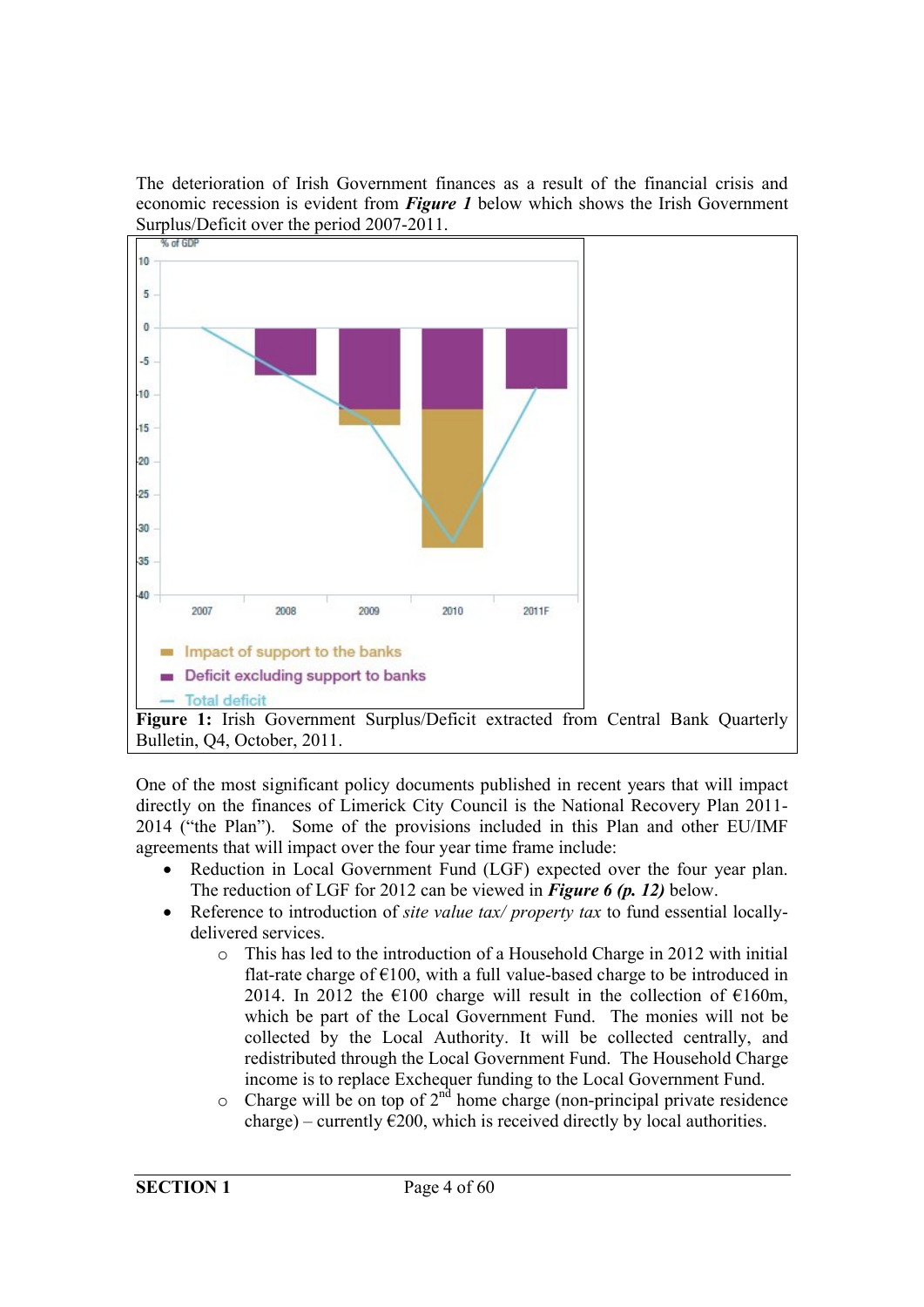- o Commercial Rates will be moved to a site value basis revaluation. This is expected to be effective for Limerick City from January 2015.
- Motor Tax bands are to be adjusted in line with technological advances. This has commenced in Government's Budget 2012.
- Grace-period for retirements under which pensions are calculated by reference to pre-cut rates of public service is being extended to end February 2012. This will have budgetary implications for 2012. For Limerick City Council there is in excess of  $E2.2m$  euro budgeted for Gratuities in 2012.
- Introduce a reformed pension scheme for "new entrants" to the public service and reduce their pay by  $10\%$  - this is in effect for 2012.
- Domestic water charges to be introduced by 2014 on a metered basis. The timing of this objective is uncertain.
- "Significant change is envisaged for the local government sector over the coming years, as set out in the recommendations of the Local Government Efficiency Review". For Limerick City Council this objective has commenced with the setting up of the Limerick Re-organisation Implementation Group to plan the merger of Limerick City Council and Limerick County Council by mid year 2014.
- Significant increased debt refinancing burden is projected in the coming years, which will reduce the Exchequer contribution to local authorities over this timeframe (see *Figure 2* below).

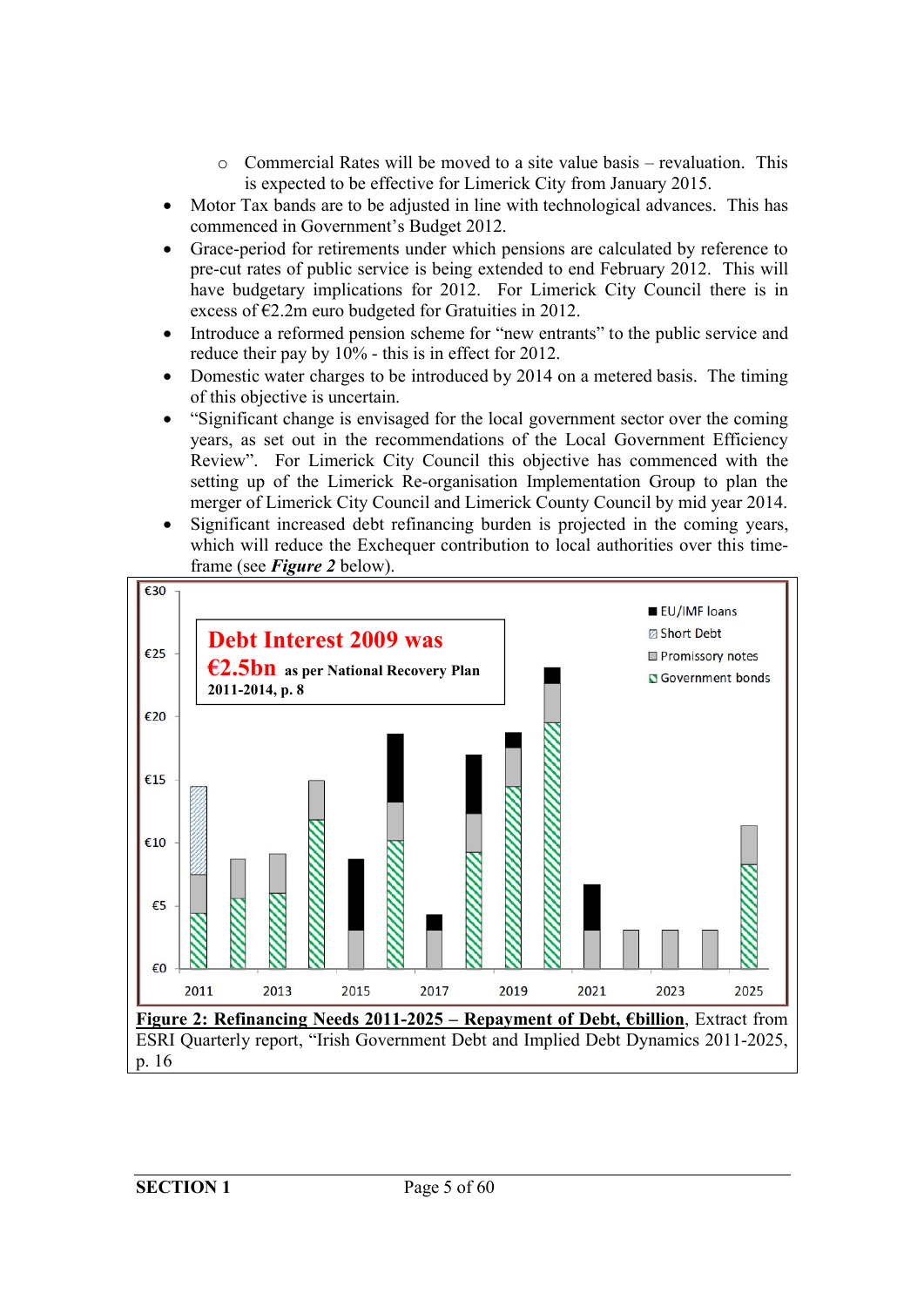#### **Other initiatives set out by the IMF/EU/ECB for the Irish Government for Budget 2013 include the following:**

As per the "Memorandum of Understanding on Specific Economic Policy Conditionality", agreed with the IMF/EU/ECB (dated 3 December, 2010) actions to be completed by the Government by Quarter 4, 2012 (i.e. Budget 2013) include:

- The Irish Government introducing consolidation (saving) measures to at least  $£3$  1bn.
- Revenue measure to yield  $\epsilon$ 1.1bn in a full year including:
	- o A lowering of personal income tax bands and credits.
	- o A reduction in private pension tax relief.
	- o A reduction in general tax expenditures.
	- o An increase in property tax in Budget 2013.
- The budget 2013 will provide for a reduction of expenditure in 2013 of  $\epsilon$ 2bn including:
	- o Social expenditure reductions.
	- o Reduction of public service numbers and public service pension adjustments.
	- o Other programme expenditure, and reductions in capital expenditure
- The government will undertake an independent assessment of transfer of responsibility for water services provision from local authorities to a water utility with a view to start charging in 2012/2013. -It's noted in the Department of Public Expenditure and Reform November 2011 publication "Infrastructure and Capital Investment 2012-16" (p. 26-27) that "The Department of the Environment, Community and Local Government is leading a study on the establishment of a *national water company*. As set out in the Programme for Government there is a commitment to the establishment of a new company, Irish Water, taking investment and maintenance out of the hand of local authorities......Decisions on these issues will be taken later 2011". There is no further update on this objective.

The circumstances in which we operate have changed significantly as outlined above. We must reflect economic realities and have due regard for those who benefit from our services and those contributing to the costs of service in the preparation and adoption of Budget 2012.

#### *Austerity measures will continue to be implemented during 2012 to stabilise the public finances and to commence a return to a sustainable fiscal position*. For Limerick City Council some of these measures included:

- The City Council will in 2012 continue to work under the terms of *Croke Park Agreement* towards the overall objective of achieving a *further reduction in employment levels through non replacement*. The Croke Park Agreement contains a commitment to maintain the pay rates and employment status of existing public servants. It is recognised by all that that there must be a reduction in the cost of the public service employment through *the achievement of restructuring, flexibilities and reforms of existing work practices.*
- The Council will also *seek additional cost savings* from existing staff through changes in current work practices and arrangements, and methods of service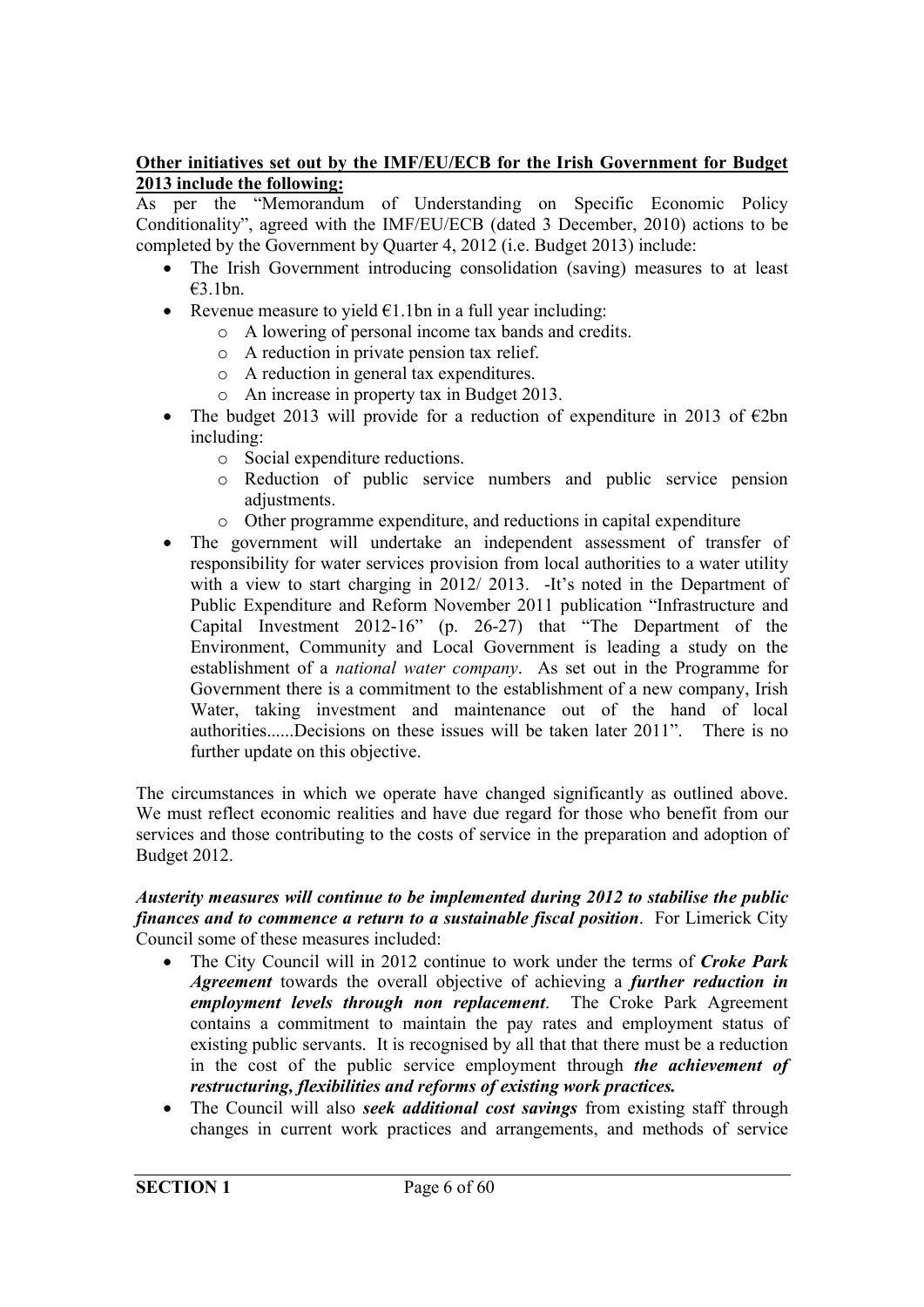delivery. Management Team will be tasked with these objectives arising from the Budgetary Process.

- *Continue the roll-out of Open Source IT software* (savings of €100k p.a.)
- Look at further *procurement opportunities* including legal services, and consider using National Procurement Service contracts (OPW), and participate in regional procurement group.
- *Continue the roll-out of new technologies* including the CORE system, Debt Collection system and use of on-line technologies.
- *The Retail Incentive Scheme for Vacant Retail Units* introduced by Economic Development section in 2011 (with objective of improving retail activity in City core) will continue in 2012.

## **Budget 2012**

In presenting the Annual Budget for the year ended  $31<sup>st</sup>$  December 2012 to Council, I wish to take this opportunity, to summarise the financial position of Limerick City Council at 31<sup>st</sup> December 2010. The Annual Financial Statement of Limerick City Council for the year 2010 shows that the accumulated Balance on the Revenue Account is a credit position of  $\epsilon$ 317,825 at 31<sup>st</sup> December 2010 (compared to the accumulated Credit Balance on the Revenue Account at  $31<sup>st</sup>$  December 2009  $\epsilon$ 260,191). The Audit of AFS 2010 has not yet been finalised.

Current outturn figures indicate that it will be difficult to maintain the Revenue Credit in 2011, but every effort will be made to break-even. Limerick City Council had an accumulated deficit for every year from 1979 to 2005. The steady financial position since 2005 must be maintained and this will be done by a combination of cost management and other measures as outlined above. This objective will be more challenging as Exchequer funding for Local Government is coming under pressure due to austerity measures the Government have to introduce. The 2012 Budget reflects the need to continue a strong financial management ethos while making every effort to meet the ever increasing demands on the services of Limerick City Council.

In framing the Budget I have had regard to the demands that will be placed on this Council as a result of the Government decision to reduce the level of funding from the local government fund.

I will now set out the proposals for Expenditure and Income for 2012.

#### **Expenditure – 2012**

The Budget for 2012 provides for expenditure of  $E$ 82,958,895. This compares to  $E$ 687,412,175 for Budget 2011 (represents a decrease of  $E$ 4,453,280 over the Budget for 2011). One of the main reasons for the significant decrease is that Limerick City Council will not be paying VEC/LIT pensions in 2012 – this function has been transferred to the Department of Education. These pensions were financially neutral to Limerick City Council. This change can be seen in Division G "Agriculture, Education, Health & Welfare" in Budget 2012. The following table sets out the expenditure by Division: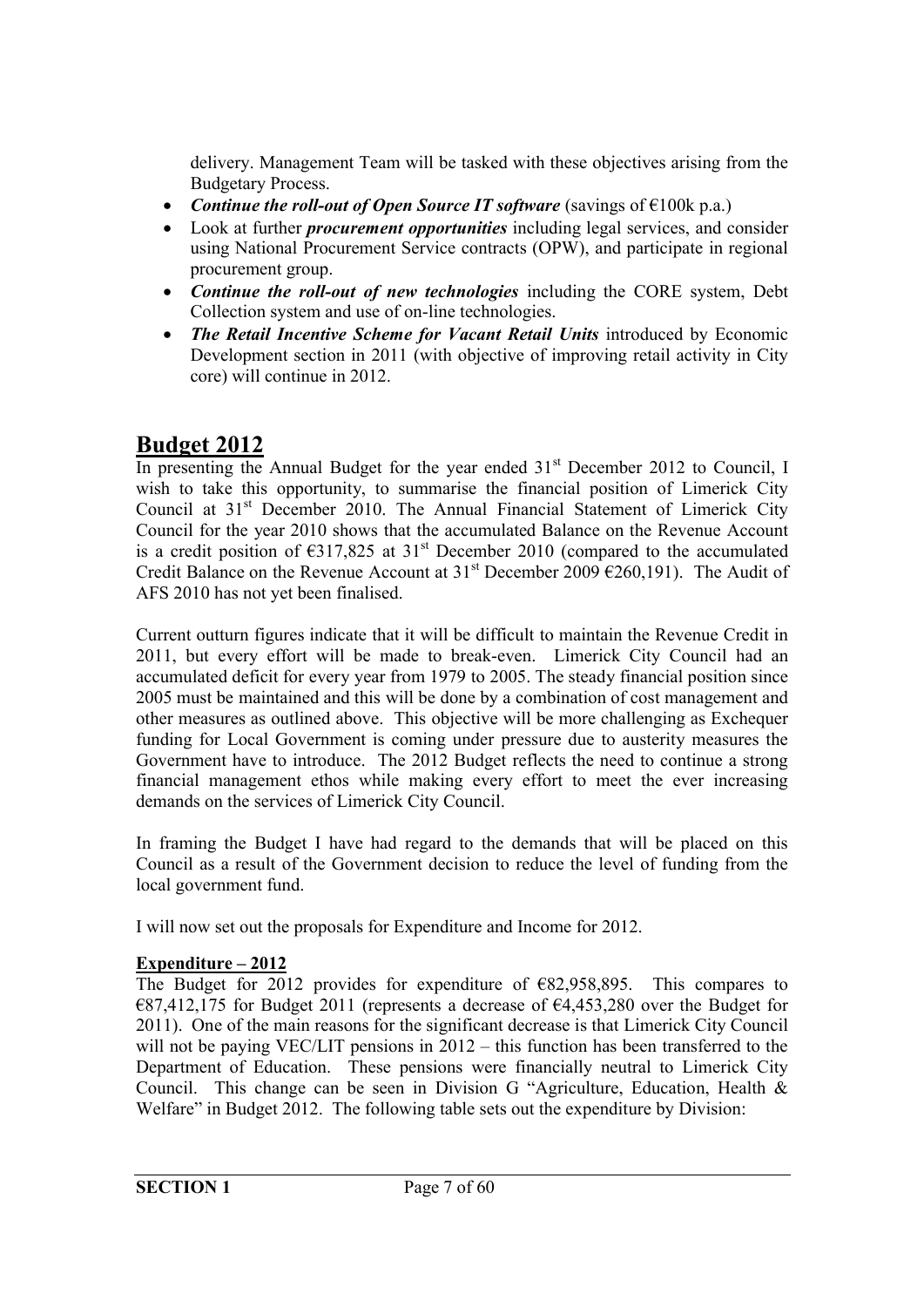|                                             | Budget 2012 | Budget 2011 |
|---------------------------------------------|-------------|-------------|
| A. Housing and Building                     | 17,123,219  | 16,592,076  |
| B. Road Transportation and Safety           | 10,642,163  | 9,566,944   |
| C. Water Supply and Sewerage                | 14,040,613  | 14,538,067  |
| D. Development Incentives and Controls      | 4,450,957   | 4,238,481   |
| E. Environmental Protection                 | 19,445,084  | 18,740,915  |
| F. Recreation and Amenity                   | 5,221,126   | 5,680,462   |
| G. Agriculture, Education, Health & Welfare | 3,618,235   | 9,128,599   |
| H. Miscellaneous Services                   | 8,417,498   | 8,926,631   |
| <b>TOTAL</b>                                | 82,958,895  | 87,412,175  |

The following graph (*Figure 3*) depicts estimated expenditure by Division for 2012, compared to 2011.



#### **Payroll and Pensions**

It must be acknowledged that staff in Limerick City Council has already made a substantial contribution to the necessary reduction in expenditure, namely through:

- The *pension levy*, which has reduced their pay by an average of nearly 7 per cent (this money is retained by Limerick City Council, but it's deducted from the overall Local Government Fund allocation). This is noted in Table A as €1,315,000 ("Pension Related Deduction").
- Further pay reductions were applied on  $1<sup>st</sup>$  January 2010 to all salaries/ wages of public sector employees arising from central Governments Budget 2010. This resulted in an average pay reduction of 8% of which 35% had to be remitted to central Government in 2010 ( $\epsilon$ 455k approx.). Such pay reductions continue to be applied for Budget 2012. These savings has since been incorporated into a reduced Local Government Fund allocation for 2011 and 2012.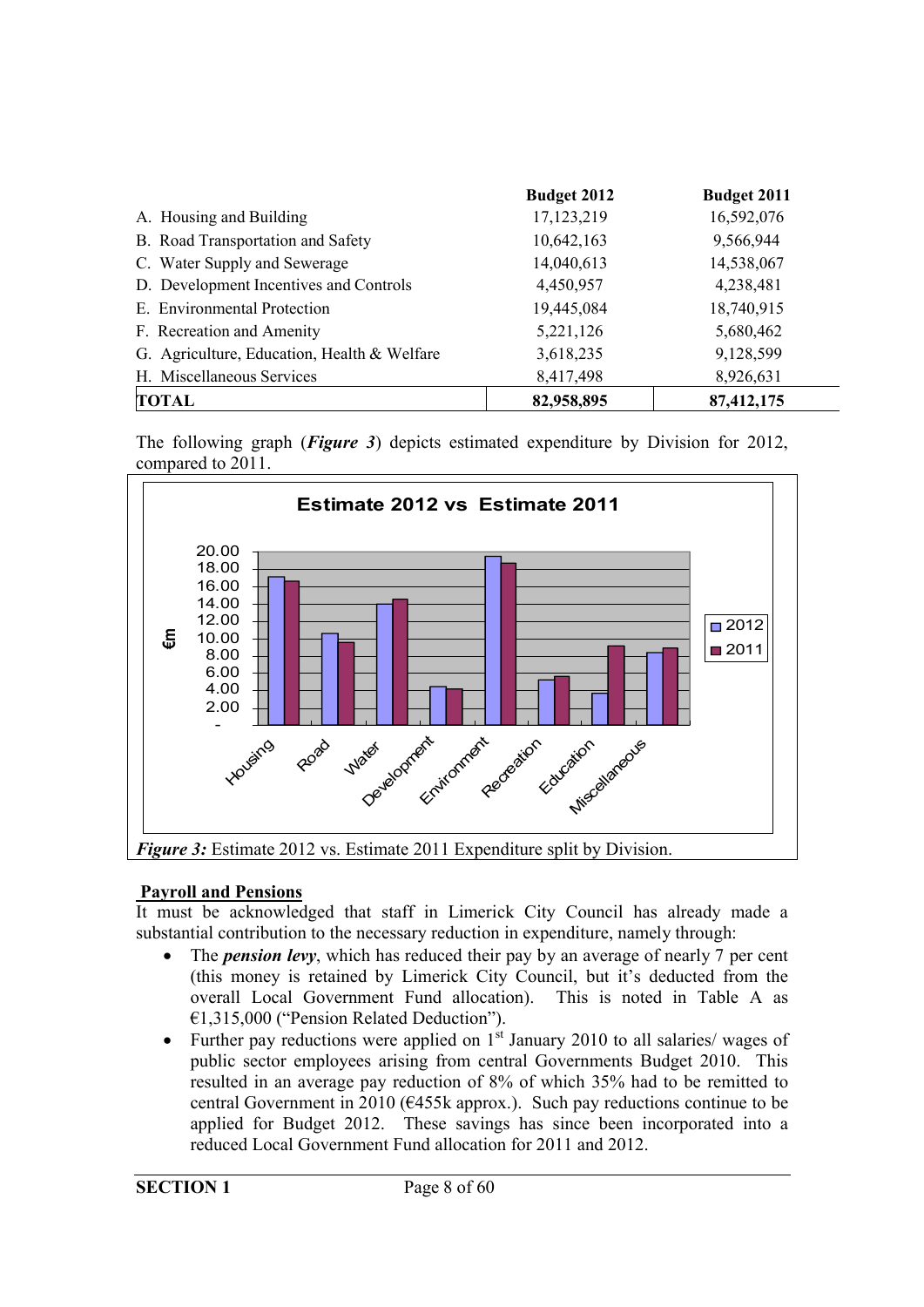- Overall staffing numbers have been reduced in-line with the staffing moratorium on an ongoing basis. During 2011, seventeen Officers/Employees retired from Limerick City Council, twelve were due to retirement on age grounds and five were due to ill-health retirements. A further two retirements due to ill-health are due to retire before year end.
- There is expected to be a significant number of 'unplanned' retirements in 2011/ early 2012 (22 staff have expressed interest to date) due to the Government scheme of preserving pension entitlements to pay scales and rates prior to pay cut applied on  $1<sup>st</sup>$  January 2010. This grace period will end on  $28<sup>th</sup>$  February 2012. There is also an ongoing requirement to provide for retirements based on illhealth grounds. The total provision made in draft Budget 2012 for pension gratuities is  $\epsilon$ 2.2m ( $\epsilon$ 1.7m in 2011). The consequential impact of those retiring is a reduction in Wages and Salaries costs, but an increase in Pensions & Gratuities. The Wages/ Salaries & Pension/ Gratuities costs are noted further below.

| Payroll versus non-<br>payroll | Draft Budget 2012 ( $\epsilon$ ) | <b>Adopted Budget 2011</b><br>(excl VEC/LIT Pensions) |
|--------------------------------|----------------------------------|-------------------------------------------------------|
| Wages & Salaries               | 25.442.580                       | 26,311,525                                            |
| Pensions                       | 8.955.829                        | 8.567.909                                             |
|                                | 34,398,409                       | 34,879,434                                            |

The details of payroll costs are noted below for 2012 and 2011:

To continue to minimize the increase in payroll costs in 2012 and to comply with the Government directive to reduce payroll costs a number of measures have been reflected in the Budget 2012. These include the non renewal of temporary contracts, non filling of vacancies that arise in 2012 (some vacancies may have to be filled for operational reasons) along with the non filling of a number of vacancies that arose in 2011 and reductions in overtime and allowances. Payroll costs including non-core payroll costs and staff numbers will continue to be examined during 2012 in order to identify further savings where possible. This will be done in line with the Croke Park Agreement. In the National Recovery Plan 2011-2014 it has been noted that staffing number in local authorities in Ireland must be reduced further as outlined in the *Figure 4* below. It should be noted that Limerick City Council continued to reduce its work-force in the mid 2000's through introduction of new and more efficient work practices as illustrated in *Figure 5* below.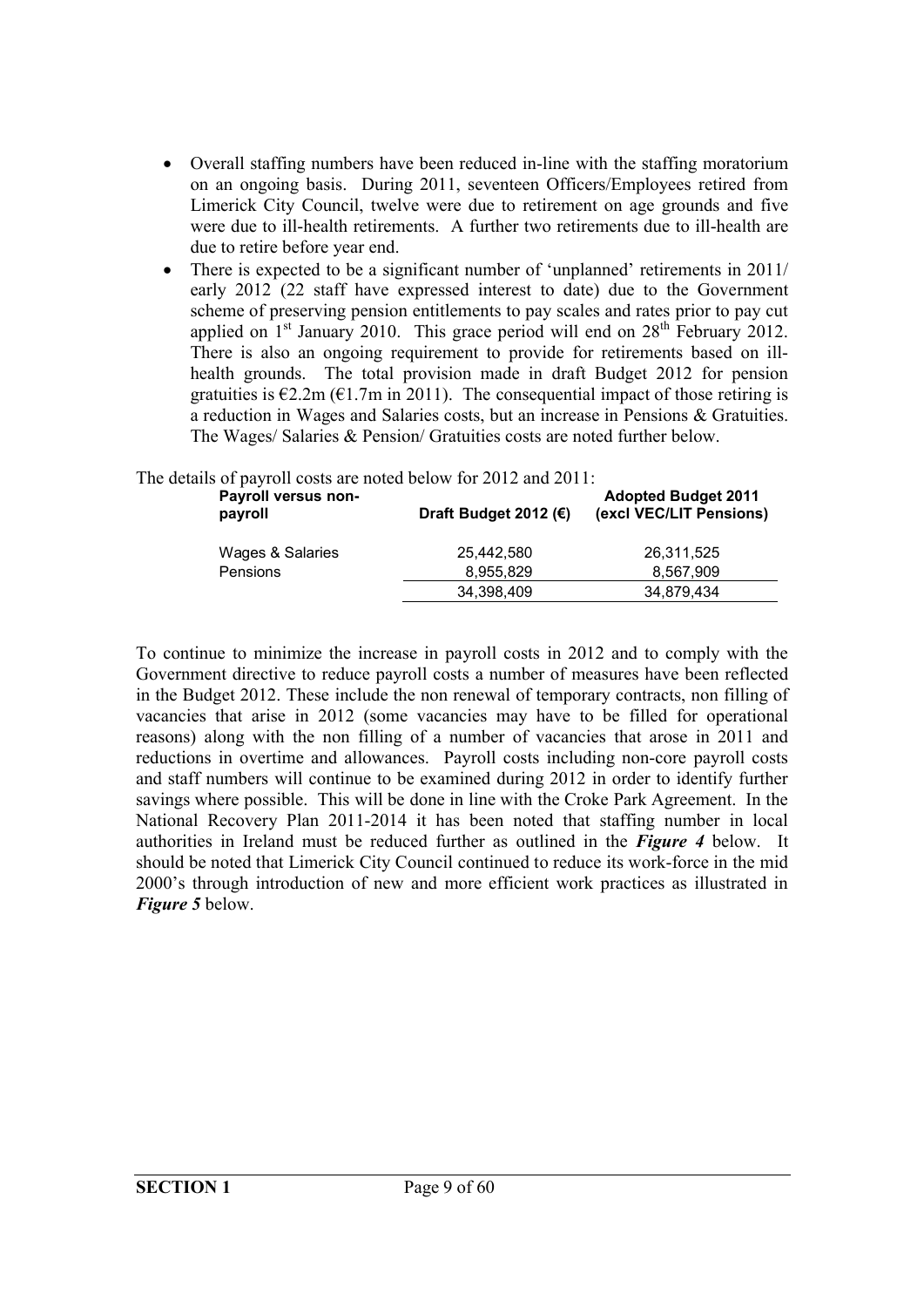

**Figure 4:** Staffing Numbers of Irish Local Authorities from 2000 up to 2014 (estimated), details extracted from The National Recovery Plan 2011-2014, p. 64.



#### **Non-Payroll Costs**

There are a number of non-payroll costs and unavoidable increases in current costs facing the City Council for 2012. I have made every effort to maintain expenditure in critical areas. In particular insurance, public lighting, energy, overdraft, loan financing and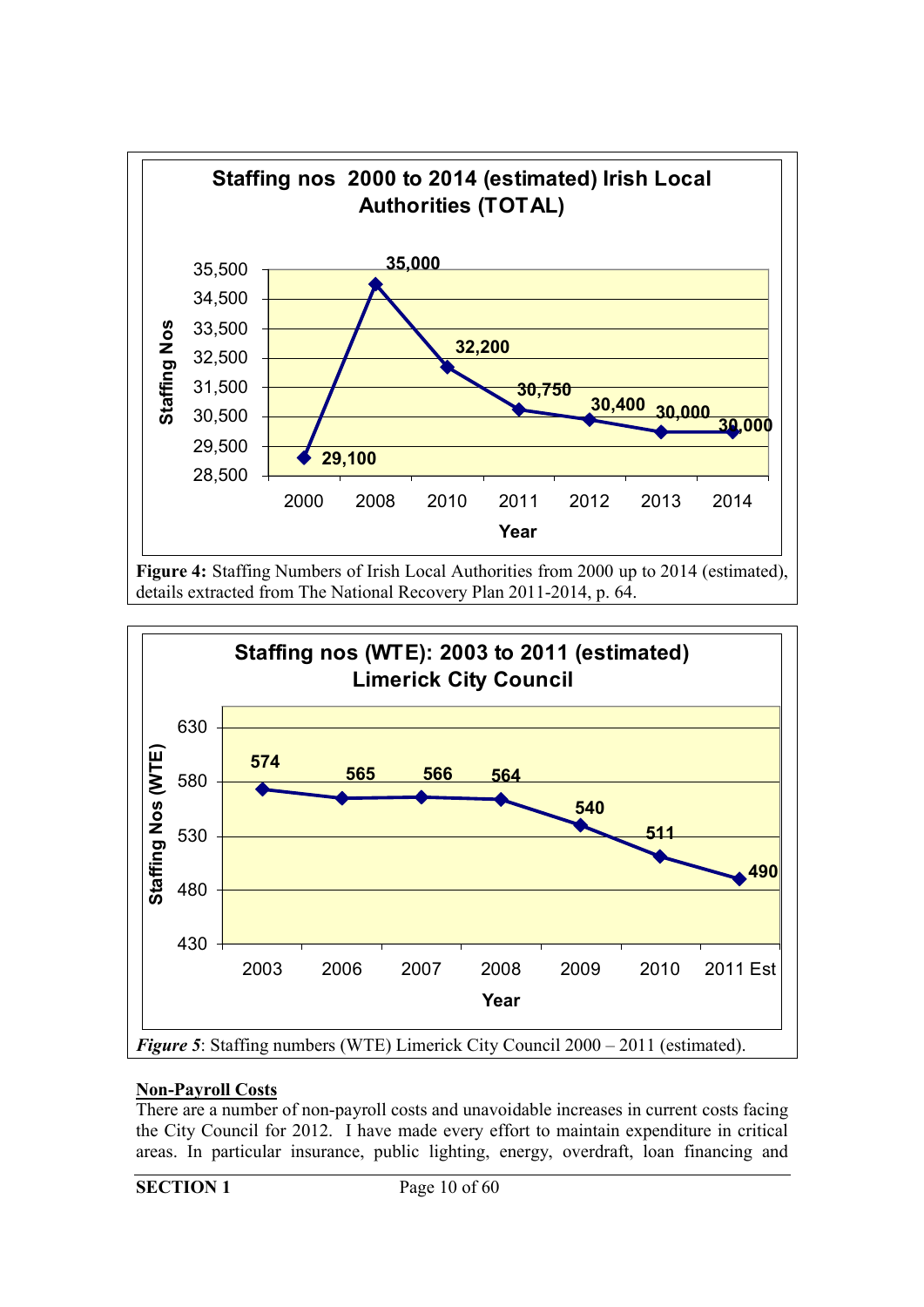provision for rates refunds and bad debts provide a significant drain on resources. Details of proposals are set out in the following pages.

Limerick City Council has successfully tendered for electricity services in 2010 which will result in savings for 2011 in the area of public lighting, maintenance and general electricity costs. These savings have been reflected in Budget 2012. Procurement will be a constant focus going forward to ensure that Value for Money is achieved.



## **INCOME PROPOSALS - 2012**

The chart above illustrates the varying sources of income for Limerick City Council's draft Budget 2012.

#### **Local Government Fund**

It should be noted that the method of allocating the Local Government Fund (LGF) for 2012 is different to prior years. The LGF allocation is based on the amount "paid" by the Department during 2011 with a percentage reduction. In 2010 a "pension levy" was introduced and local authorities were allowed to retain these monies, but the amount "paid" by the Department in the LGF allocation was reduced accordingly. The Pension Levy which is disclosed separately in Table A of the Budget Tables is budgeted to be €1,315,000 for 2012 ("Pension Related Deduction"). The LGF allocation for 2012 plus the Pension Levy 2012 amount equates to  $\epsilon$ 9,283,166, which enables it to be compared to amounts received in prior years. This brings the LGF allocation to pre 2004 levels (see *Figure 6* below). The 2004 Local Government Fund allocation to Limerick City Council was  $\epsilon$ 9.67million. The 2012 LGF allocation is reduced when compared to the 2011 allocation of  $\epsilon$ 9,638,920 (which includes Pension Levy income). The impact of the reduction in the Local Government Fund for 2012 has not been offset by any new sources of income for Limerick City Council in 2012, and therefore has resulted in cost reductions to be sought across all Divisions.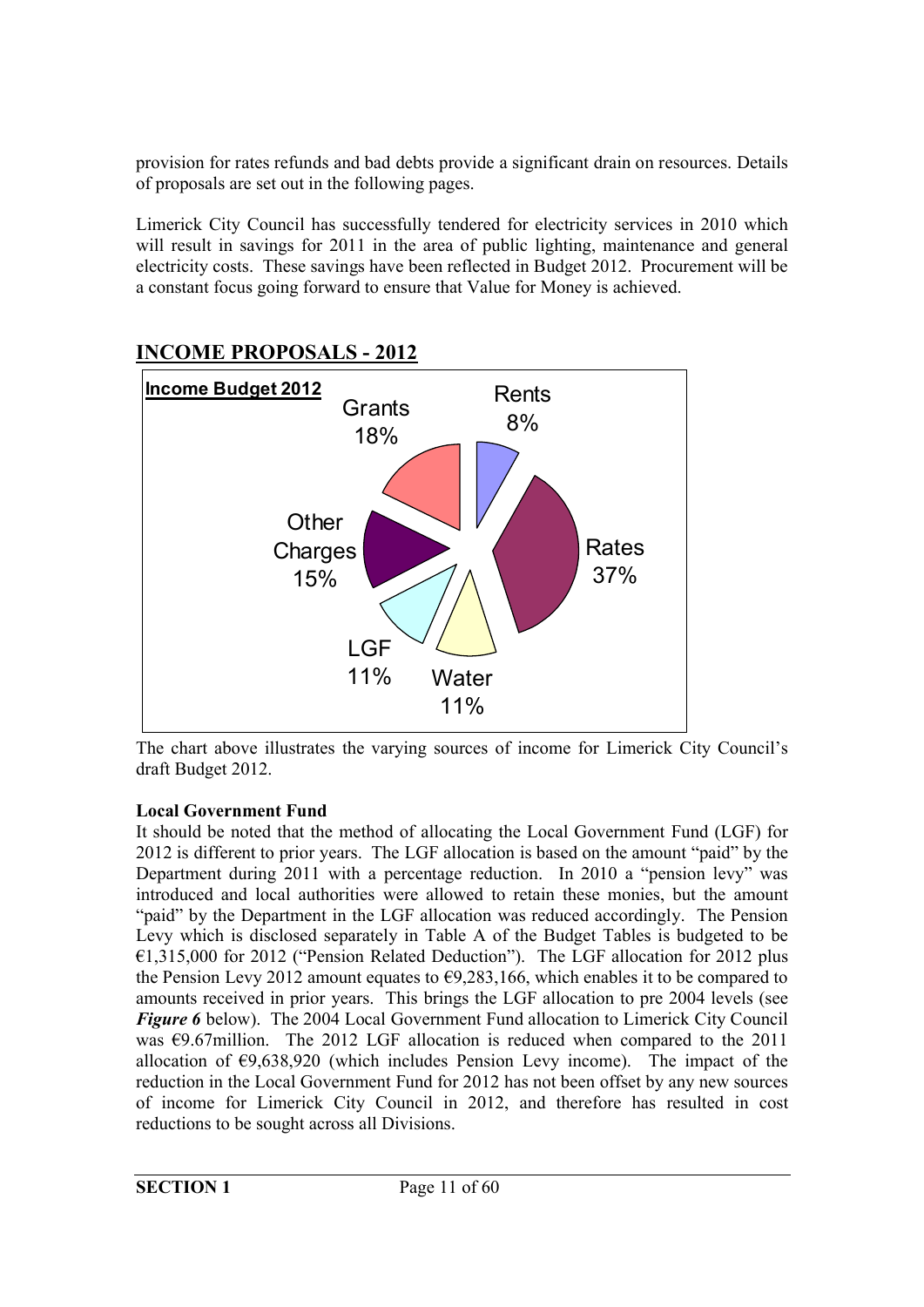

This reduced LGF allocation arises through a reduced level of buoyancy in the Motor Tax yield nationally and austerity measures introduced as part of the EU/IMF/ECB agreements. The *Household Charges of €100* being introduced in 2012 is not income coming directly to local authorities – it is being receipted centrally and replacing Exchequer funding that would normally be part of the national Local Government Fund. As per the Government's Budget 2012 "Summary of 2012 Budget and Estimate Measure Policy". The  $\epsilon$ 100 Household Charge is an interim measure pending design and implementation of a full property tax which will apply in 2014.

#### **Road Grants**

There has been a significant reduction in road grant allocation during 2009 and 2010. This trend has steadied during 2011. It's unclear what the allocation for 2012 will be. Details of the funding reductions in prior years and the expected income figures for 2012 are noted below. Any further reductions will impact on the roads programme Limerick City Council is able to deliver during 2012. It should be noted that due to the opening of the Limerick Tunnel, all national roads in Limerick City Council's area are declassified, therefore not attracting NRA funding. Representation has been made to the NTA and Department of Transport to ensure such funding will be replaced for non-national roads.

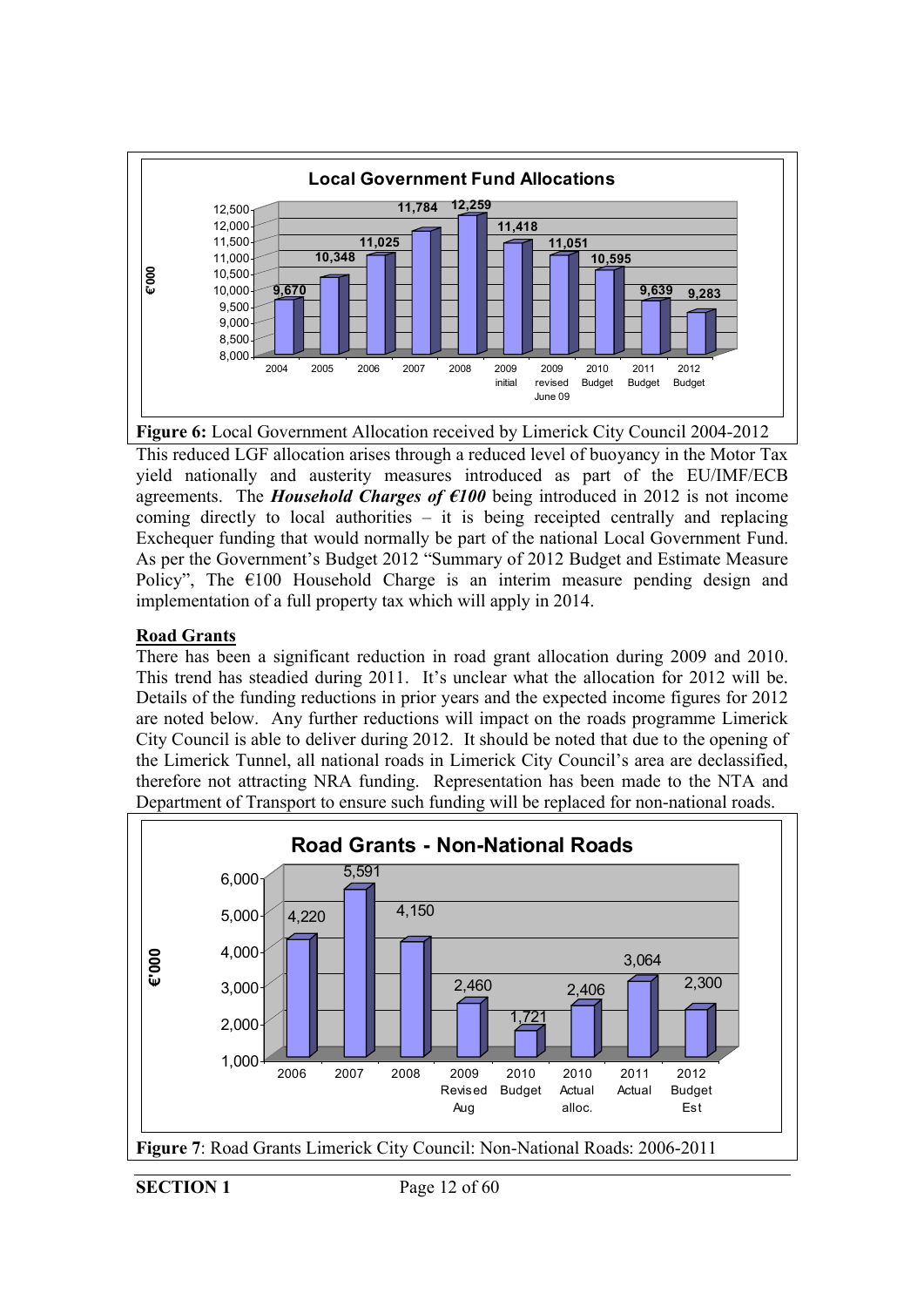#### **Commercial Rates:**

The Minister for Environment, Community and Local Government has requested that local authorities exercise restraint in setting commercial rates and local charges for 2012, in order to support competitiveness in the economy, nationally and locally, and to protect the interests of communities. In line with this request and working towards the objective set out by Minister Phil Hogan TD for a merger of Commercial Rate levels in Limerick City Council and Limerick County Council areas, *this draft Budget 2012 is prepared on the basis of a proposed reduction of 1.5% in the Annual Rate on Valuation.*

The year ahead is forecast as presenting difficult trading conditions for all businesses. Consumer confidence is low, credit availability has lessened, along with the presence of competition from external markets. Limerick City Council faces cost pressures in the operation of its many services. For example we must support the disadvantaged parts of the City, continue funding of community groups, maintain appropriate fire cover, provide public lighting and maintain our high standards of street cleaning. It is vitally important to the City's future that we maintain the optimum conditions to support and increase economic activity. Such activity provides employment and also generates the rates necessary to fund a significant proportion of the essential work of the City Council.

In 2011, Limerick City Council had the third highest Annual Rate on Valuation of the 34 City/ County Councils (as illustrated in the Table below). This is despite Limerick City Council making considerable cost savings since 2004 to date, which would have been the period of the boom, and also having reduced commercial rates by 0.5% in Budget 2011. This indicates the significant under-bounding of Limerick City Council's area. This issue is one of the subjects being reviewed by the Limerick Re-organisation Group appointed by Minister Phil Hogan, TD this year.

| <b>Local Authority Name</b>   | 2011  | 2010  |
|-------------------------------|-------|-------|
| <b>Kerry County Council</b>   | 80.35 | 80.35 |
| <b>Wicklow County Council</b> | 76.78 | 76.78 |
| Limerick City Council         | 76.07 | 76.46 |
| <b>Cork County Council</b>    | 74.75 | 74.75 |
| Roscommon County Council      | 74.38 | 75.13 |
| Cork City Council             | 74.05 | 74.05 |
| <b>Clare County Council</b>   | 72.99 | 72.99 |
| <b>Wexford County Council</b> | 71.52 | 71.52 |

**Table: Annual Rate on Valuations 2011: Top 8 City/ County Councils**.

It should be noted that the  $\epsilon$ 200,000 annual compensation payable to Limerick Co. Co. arising from boundary extension to North Rural in 2008 has not been included in Budget 2012.

This Council has demonstrated a commitment to the competitiveness of the City by being the first Local Authority to reduce the rates charge in adopting the annual budget for 2006. This initiative was continued in the 2007 and 2008 budgets. In Budget 2010, the Annual Rate on Valuation (ARV) was left at the 2009 level of  $\epsilon$ 76.4576. In Budget 2011, there was a reduction of 0.5% to €76.0753. *It is proposed in this Draft Budget 2012 to reduce the Annual Rate on Valuation by 1.5% for Budget 2012.*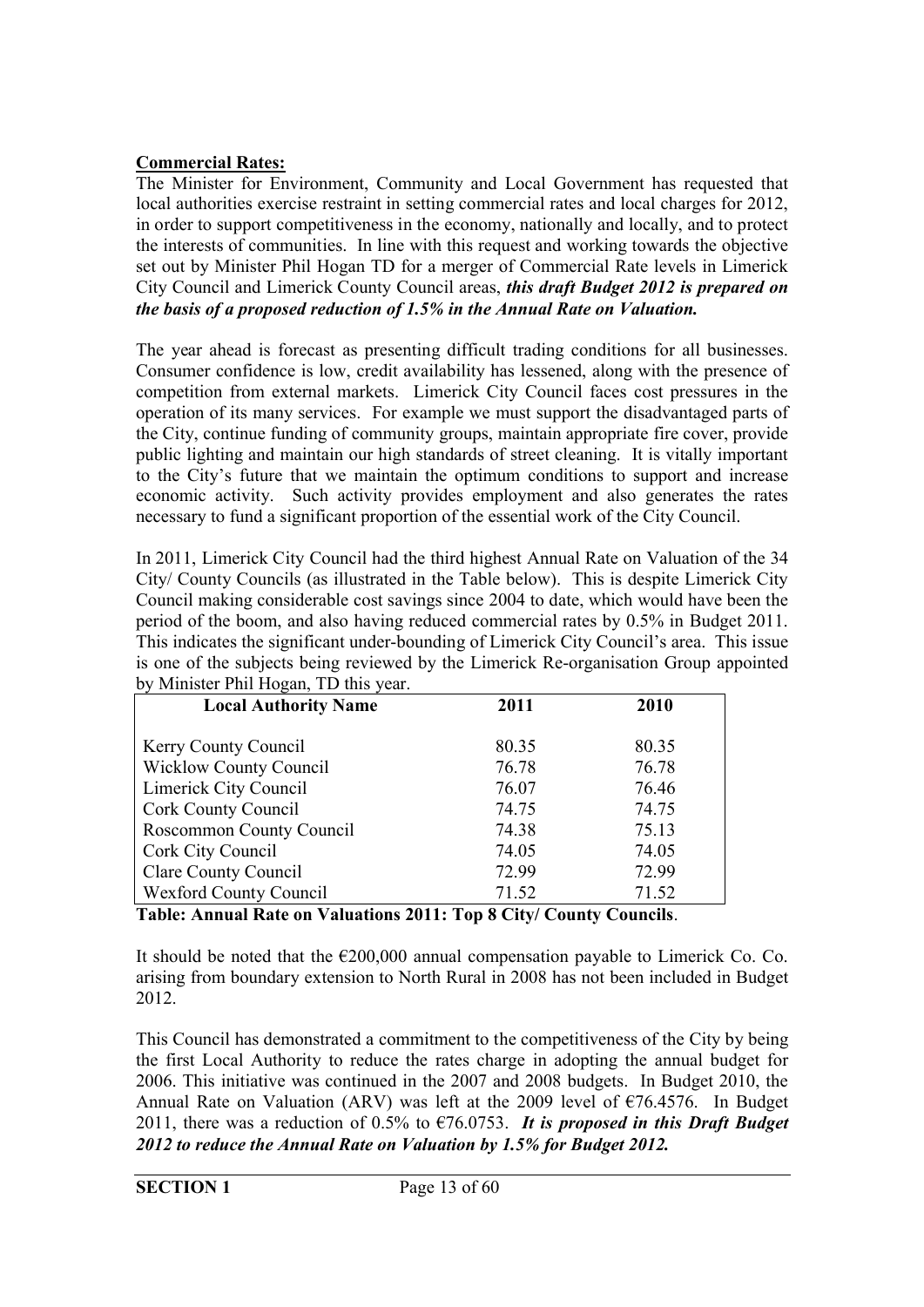*Figure 8* below illustrates the attempts made by Limerick City Council since Budget 2005 to reduce down its commercial rate charge to the business community. This was done through significant cost reductions through non-replacement of staff & introduction of greater efficiencies in the delivery of service to the public  $\&$  business community.



The reduction in the Annual Rate on Valuation proposed in this book is despite the reduction in funding from the Local Government Fund for 2012, and the continuing level of Bad Debt provision required for Commercial Rates (as illustrated in the *Figure 9* below). The Bad Debt provision is required due to the high level of vacancy in Limerick City (estimated to be 17%), and due to business closures in the city. There has been a slow turnaround in recent months, with a small number of these vacant becoming occupied, but such progress will be slow. It's hoped the Retail Incentive Scheme introduced by the Economic Development section in 2011 will help to ensure vacant units in the city-centre will be filled by commercial businesses.

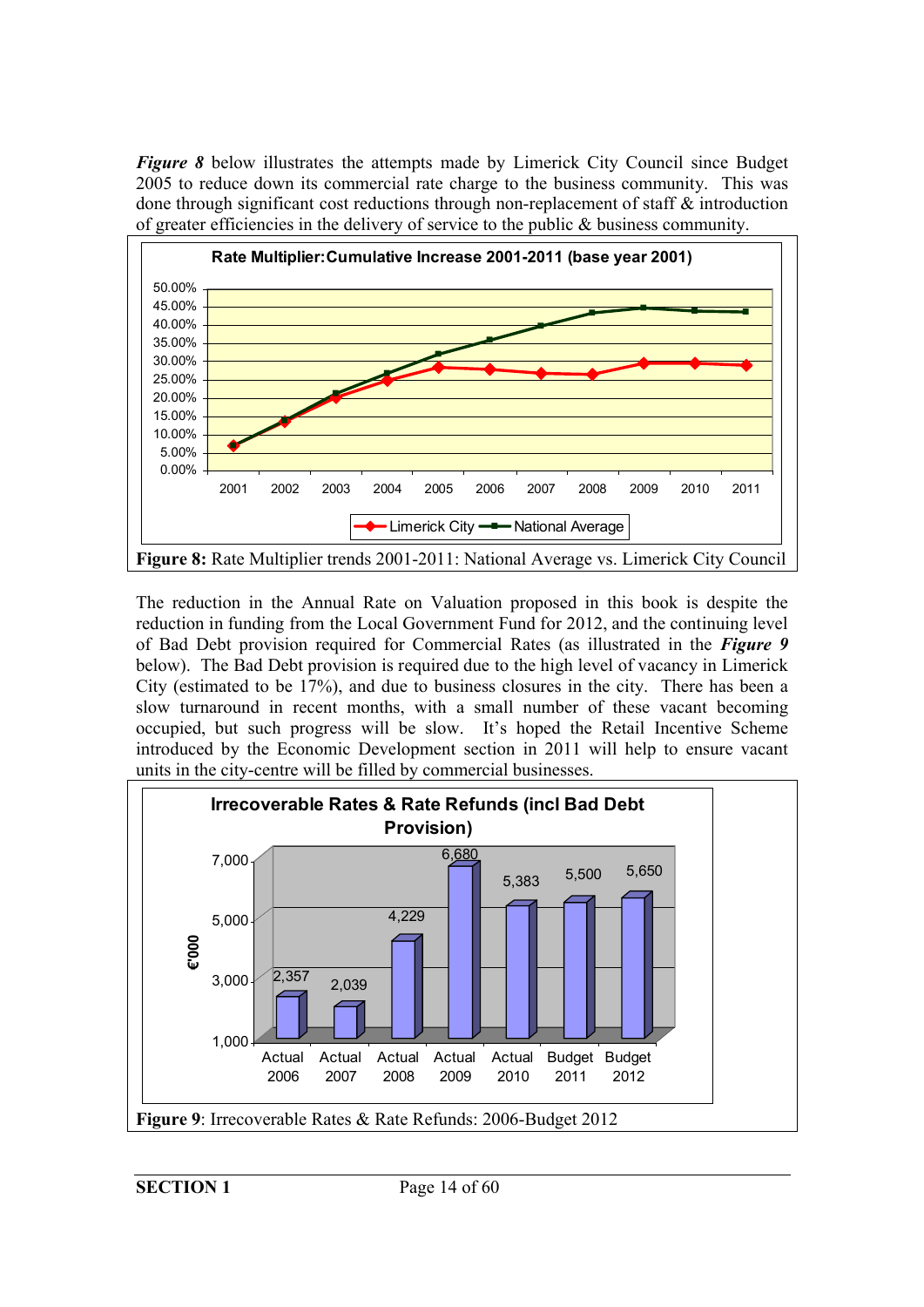#### **Water/Waste Water Charge:**

The Water/ Waste-Water Charge is defined under the Water Pricing Policy and the cost of operating this service can not be subsidised from any other service area. There has been significant infrastructural investment in the last number of years in this area to guarantee adequate processing capacity for Limerick City which is detailed further in the Water Services section of this report. Such infrastructure is partly funded by central government (for domestic customers) and the balance is funded through loan financing (for commercial customers). The cost of such loan financing has risen significantly in the last three years, and this has necessitated in the need to increase the consolidated water charge to  $\epsilon$ 2.60 per m3 in 2011, with the consolidated standing charge remaining at  $\epsilon$ 300 per annum (2010 level). *There is no proposal to increase Water/Waste Water Charges for Budget 2012.* 

The following table compares the Water/Waste water charge for 2012 for Limerick City Council of  $\epsilon$ 2.60 per m3 to the 2011 consolidated water charge for neighbouring local authorities of Limerick City Council.

| <b>Local Authority</b> |                        |                          |
|------------------------|------------------------|--------------------------|
| Name                   | 2011 Consolidated      | <b>2012 Consolidated</b> |
| Clare County           | $E2.94$ per m3         | $E2.94$ per m3           |
| Limerick County        | $€2.60$ per m3         | $E2.60$ per m3           |
| Limerick City          | $\epsilon$ 2.60 per m3 | $\epsilon$ 2.60 per m3   |

**Table: Water/ Waste Water consolidated charge comparisons**

#### **Retail Incentive Scheme**

The current economic situation has resulted in an increase in vacancies in retail properties across the city. In an effort to encourage occupancy of these vacant units in the City Centre retail core, Limerick City Council has designed a scheme to offer incentives for the higher order retail uses of such premises. It is intended to ensure that any incoming use will respect and enhance the multifaceted character of the area and will allow and encourage a diversity of uses to increase its overall attractiveness for shopping, leisure and business purposes. It is intended that such a scheme will be cost neutral.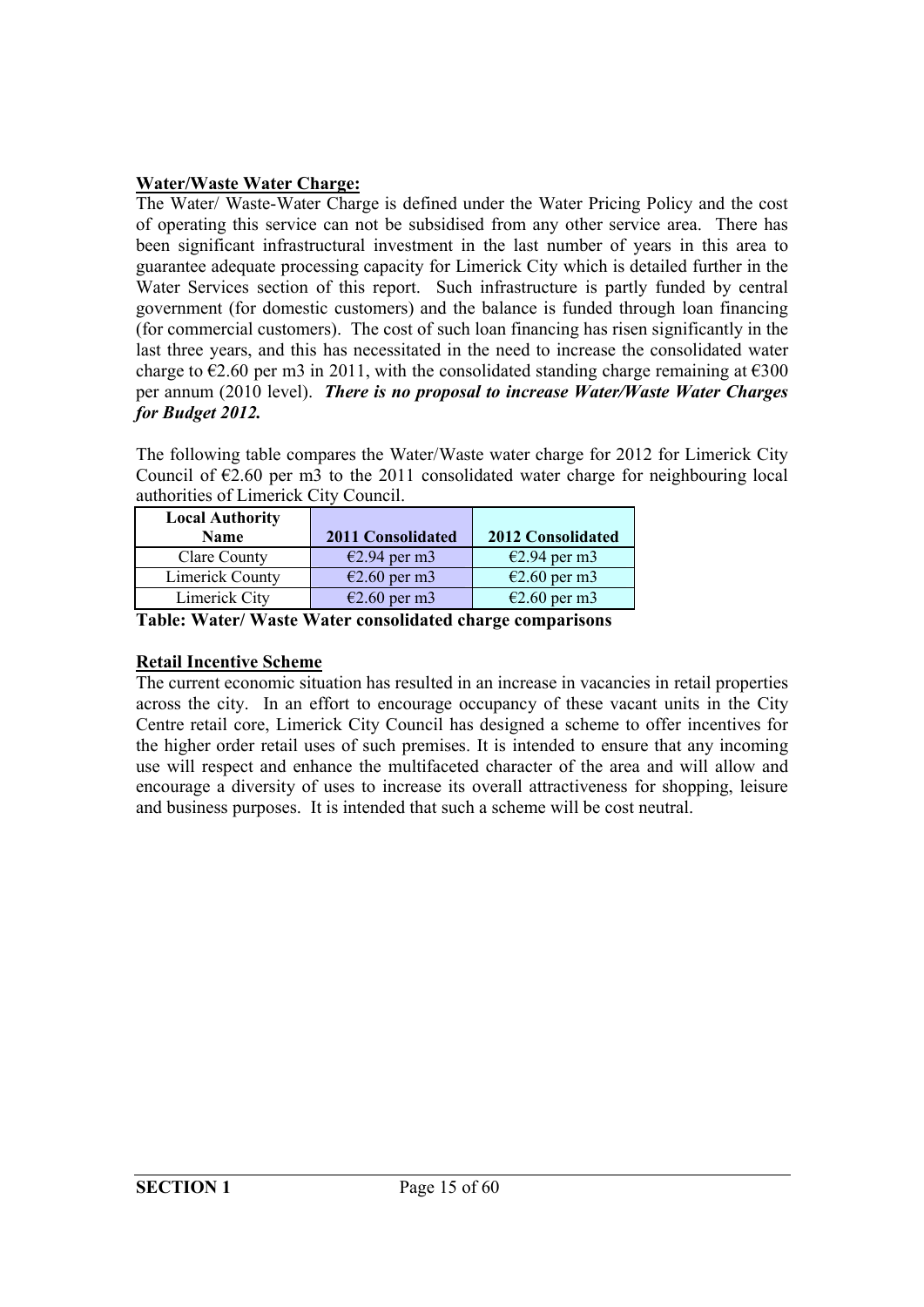#### **Conclusion**

The draft Budget now presented to Members for their consideration reflects:-

- The need to maintain essential services despite reductions in Local Government Fund, and road grants compared to previous years.
- The need to limit cost increases to the users of our services.
- The need to continue a programme of investment and development of the City, albeit on a reduced basis compared to previous years due to limitations in funding & financing.
- The need to match spending programmes with resources.
- The fact that the economy is still in a general weakened condition with consumer confidence low.
- The need to support regeneration proposals for disadvantaged areas of Limerick City.
- The need to plan for the merger of the two Limerick Local Authorities with the proposed reduction in Annual Rate on Valuation in this draft Budget.

I would like to take this opportunity to thank the Members of Council for their assistance and support during the last year. In particular I wish to express my thanks to his worship the Mayor, Councillor Jim Long and his predecessor, Councillor Maria Byrne for their wholehearted commitment and support this year.

It has been challenging to prepare the Budget 2012 documents amid the ongoing Statutory audit of AFS 2010. I also wish to express my thanks to the Directors, Mr. Kieran Lehane, Ms. Caroline Curley, Mr. Pat Dowling, Mr. Oliver O'Loughlin and their respective teams for their commitment and high quality work. I am very grateful to all the staff in the Finance Department, in particular Mr. Pat Murnane, Mr. Mark Connolly, Ms Irene Griffin, Ms. Angela Murphy and Ms. Deirdre O'Flynn, for the many hours of work involved in the compilation of this Budget.

I look forward to the full support of the Members at the Statutory Budget Meeting to be held at  $2pm$  on Tuesday,  $20^{th}$  December 2011.

**Tom Mackey City Manager**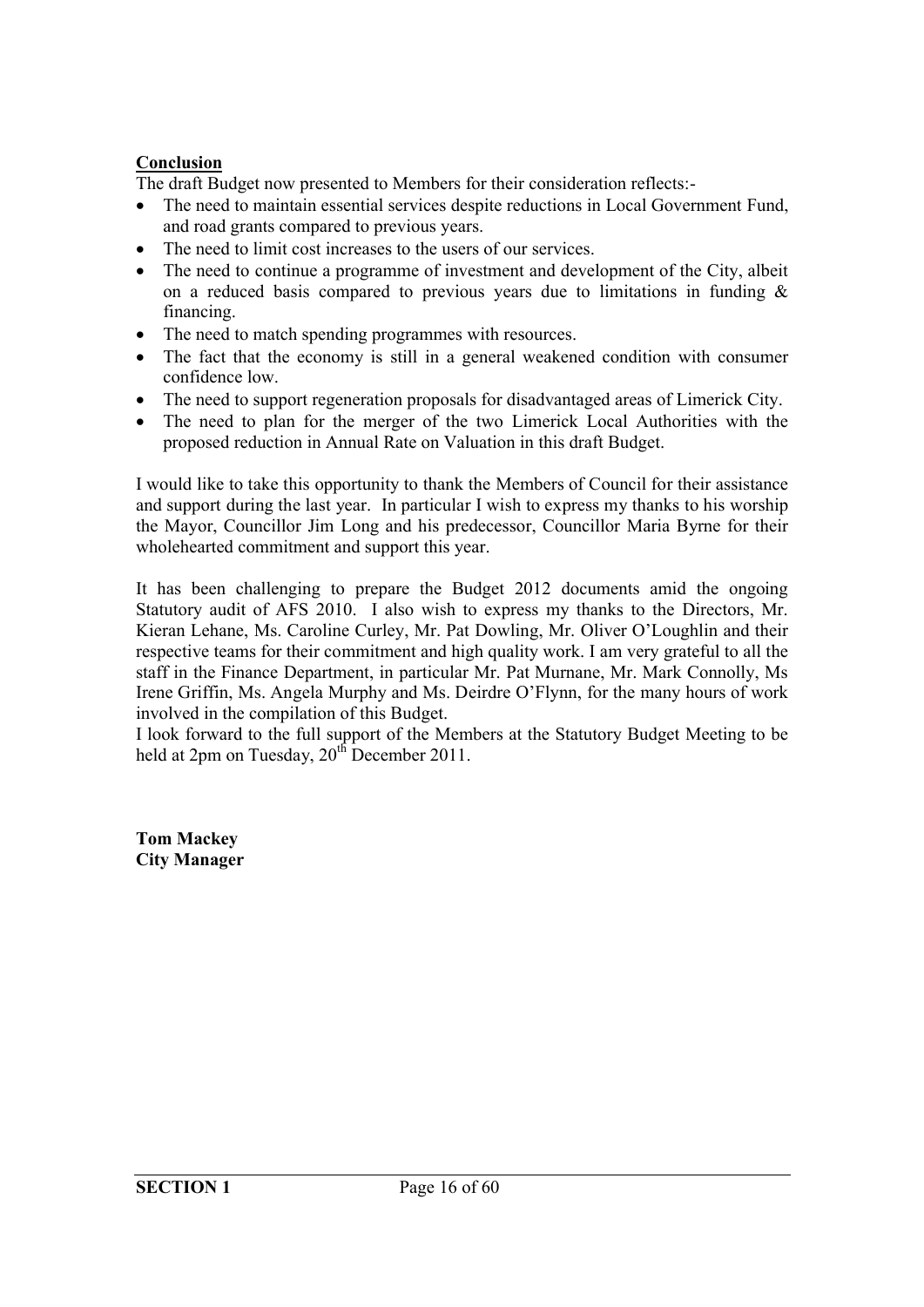## **SOCIAL POLICY & HOUSING**

#### **Housing Capital Programme in 2011**

Government Housing Policy is "to enable all households access good quality housing appropriate to household circumstances and in their particular community of choice". Good quality housing is the bedrock of healthy communities. The City Council is the housing authority for the city and has a strong tradition in the direct provision of housing as well as a range of housing options and services. While continuing with construction, the Council has in recent years also expanded its house purchase programme. During 2012 a number of schemes will be under construction or planned to proceed to construction, including:-

- Cliona Park, Moyross (a mixed scheme involving 13 family homes and 20 apartments)
- Vizes Court Phase 2 (29 apartments)
- Lord Edward Street (70+ homes)
- Kincora/Carew Park (36 homes)

It is likely that there will be well in excess of 100 homes being built by the end of 2012 and this is very positive. It has been the expressed wish of the Council that there would be increased emphasis on construction in the capital programme owing to its greater economic benefits and job creation in the city. The City Council is unique in obtaining approval to have the above schemes underway, as part of its building programme and the support of the elected members and the receiving communities are essential in this regard. It should also be noted that further construction schemes under the regeneration process are under consideration.

Owing to the constraints on public finances households will have to rely more on housing supports in the years ahead, than in the past and the new Government Housing Policy (June 2011) setting out changes was circulated to the Council and considered at the Housing SPC. Limerick is very fortunate to have housing schemes under construction due to the support of the Department.

The availability of capital is dependent on exchequer funding and the state of government finances. In the 5 year period 2006-2010, the Council spent c.  $\epsilon$ 160m in capital housing services alone. This investment continued during 2011 with considerable capital resources being expended and the funding role of the Department of the Environment, Community and Local Government is very much appreciated and acknowledged. The estimated outturns on the principal exchequer funded programmes for 2011 are as follows:-

| <b>Housing Construction/Acquisition</b> | €4.0m  |
|-----------------------------------------|--------|
| Regeneration                            | E29.6m |
| <b>Home Improvements/Grants</b>         | E2.0m  |
| <b>Capital Assistance Scheme</b>        | E2.9m  |
| <b>Energy Efficiency</b>                | €0.9m  |
| <b>Traveller Accommodation</b>          | €0.4m  |
| <b>Overall Total</b>                    | €39.8m |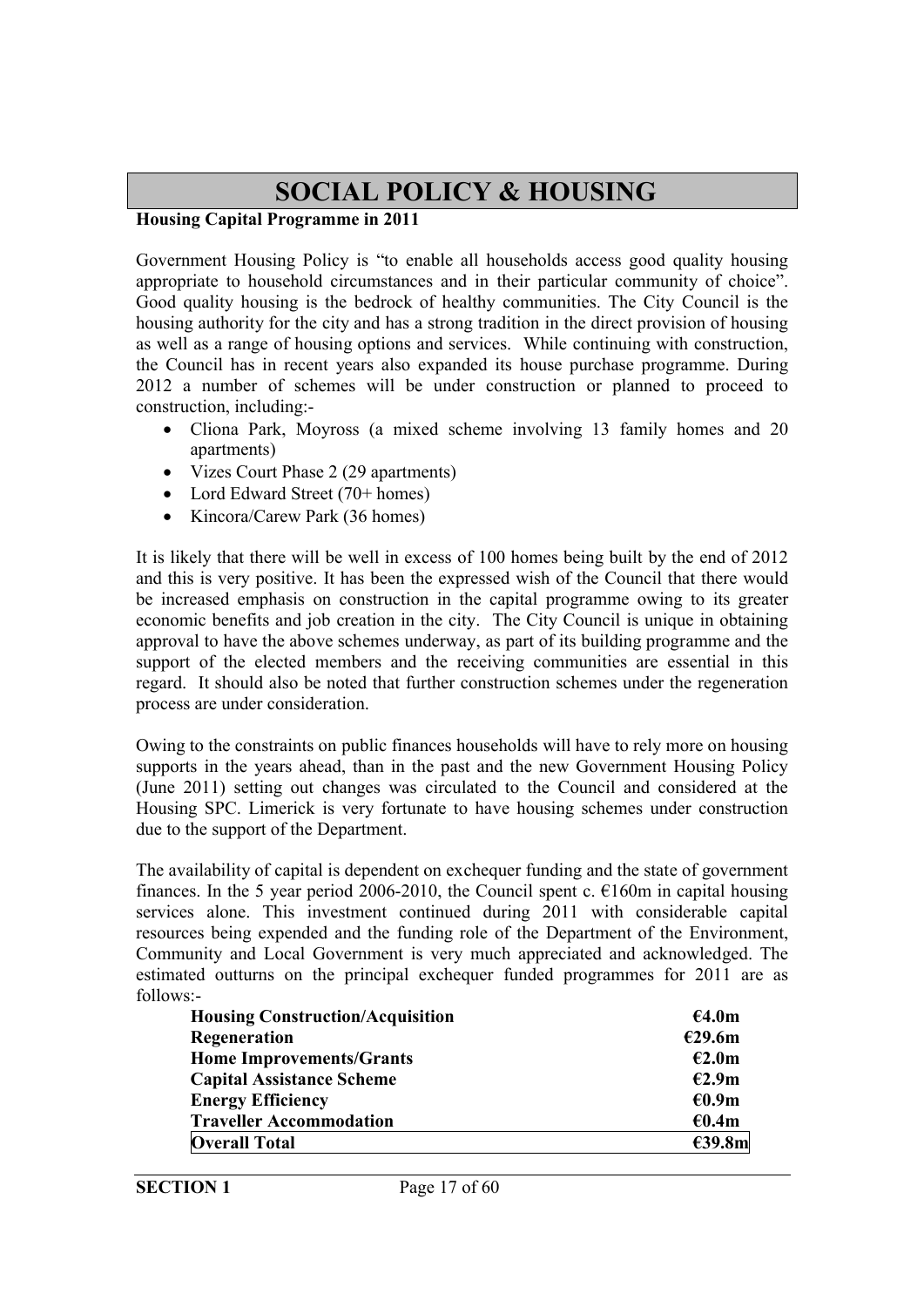Given the state of public finances generally, the delivery of this investment level is very welcome. This is a very necessary and high level of investment in housing services in the city and the benefits that accrue to residents, applicants and the council are considerable. Such high spending also benefits the economy of the city. The various action plans, strategies and policies approved by the members of the council facilitate the drawdown of these funds and the continuing support of the members for these schemes is appreciated. The staff of the Housing section will continue to work closely with councillors, residents, communities, the Limerick Regeneration Agency and the Department of the Environment to optimise investment in housing services.

#### **Regeneration**

The council has a team of 10 staff employed to facilitate Regeneration. Considerable and welcome progress has been made on the regeneration programme during 2011 in Moyross, Southill, Ballinacurra Weston and Saint Mary's Park. The total budget for Limerick Regeneration in 2011 was  $\epsilon$ 40m of which  $\epsilon$ 30m was allocated to the Council. The Council will spend more than this and indeed since the commencement of the process in 2007, has spent in excess of €85m on regeneration. This work will continue in 2012, again with the funding support of the Department of the Environment. The appearance of the estates has improved as physical regeneration proceeds with many vacant & derelict properties cleared and landscaped.

In June 2010 the Government announced support for 26 new regeneration projects in the City with a total investment of  $\epsilon$ 337m. The commitment involves providing over 850 new and refurbished housing units at a total cost of over €160m in a period of 4 and a half years. This level of government commitment to housing services in the city at a time when public finances are severely challenged is a credit to the efforts of the Council and the Regeneration Agency.

#### **Housing Needs Assessment**

A statutory Housing Needs Assessment was carried out in March 2011 and a report giving details of same was furnished to the Council. It revealed that a total of 3,027 households were considered to be in need of housing and this was a considerable increase from March 2008. There is a continuing high demand for council housing/support with many households turning to the Council for assistance. It is likely that owing to the deterioration in the economy that this growth in the waiting lists will accelerate. The Housing Department is currently considering how best to respond to this increased demand through a range of social housing options.

#### **Rental Accommodation Scheme (R.A.S.) and Housing Standards**

The implementation of the Rental Accommodation Scheme has continued in 2011 with a total of 138 transfers to be completed. The Council has been very active in this area for a number of years with over 600 households now accommodated under the scheme. Expenditure in 2011 on RAS is estimated to be circa  $\epsilon$ 3.4m and this is fully recouped from the state. The Scheme caters for the needs of persons in receipt of rent supplement for 18 months or longer and who have a long term housing need. The aim of the scheme is to provide good quality rented accommodation for qualifying applicants. It is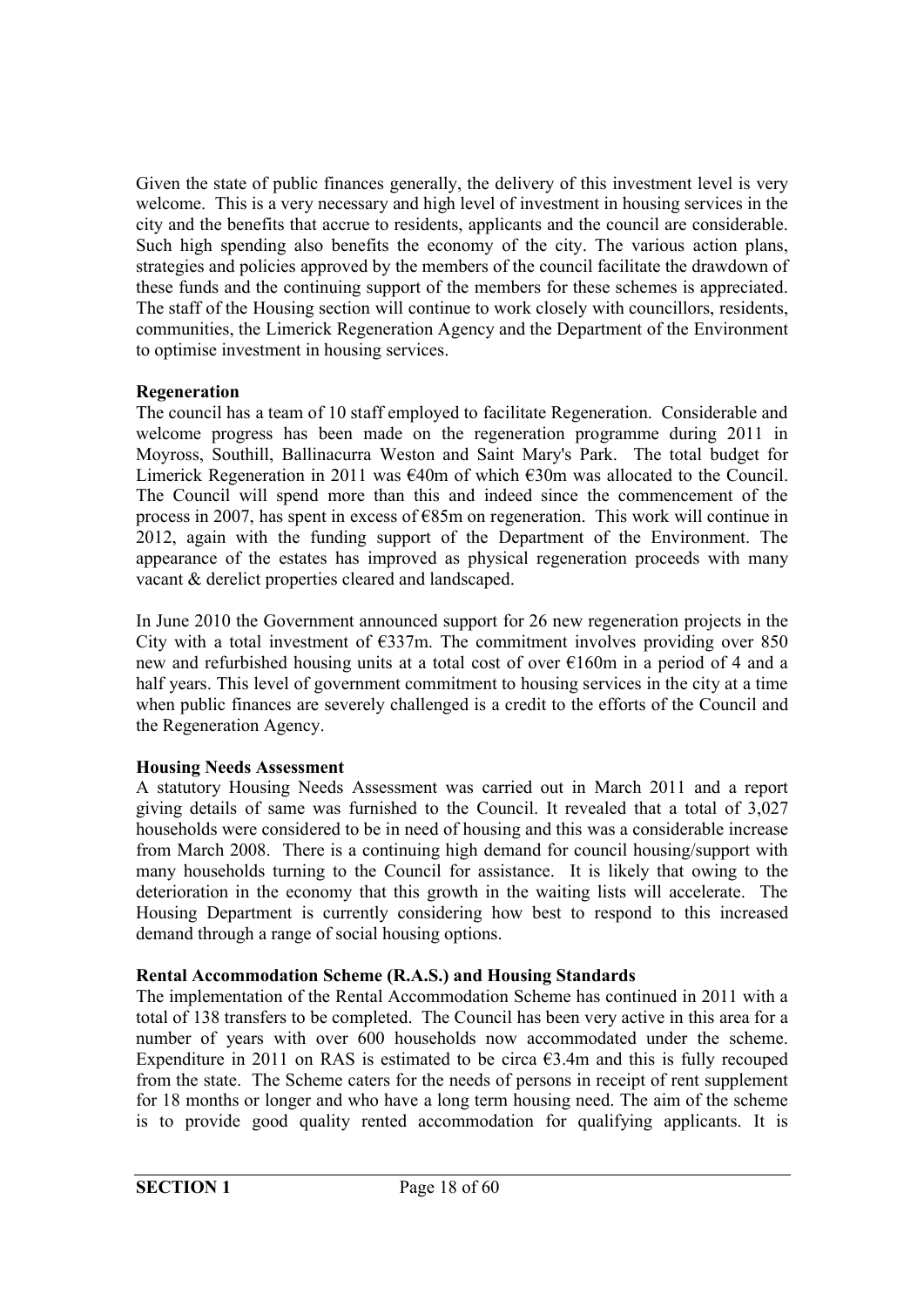anticipated that an additional 130 qualifying applicants will be catered for under the Scheme in 2012.

The target for inspections under the Housing (Standards for Rented Houses) Regulations 1993 in 2011 is 550. The Council is one of the most active housing authorities in this area in the country. This improved regulation coupled with transfers under RAS means the volume of occupied sub-standard accommodation in the city has declined greatly.

#### **Management and Maintenance of Estates**

A Housing Inspector was appointed in 2008 and is responsible for ensuring that tenants comply with the terms of their tenancy agreements in relation to the upkeep of their homes and other matters. This official has carried out almost 500 inspections in 2011 to ensure that dwellings are properly maintained. Efforts will continue to recruit an additional inspector to strengthen this regulatory role.

The Council has a team of 3 staff dedicated to investigating and reducing anti social behaviour. So far in 2011, 290 complaints were received by the team, of which 95% were successfully resolved through dialogue and mediation. In a small number of cases it was necessary to seek resolution through legal channels and thus far in 2011, 8 notices to quit have been issued, 9 court orders for possession obtained with 6 repossessions effected and 11 homes voluntarily surrendered.

In November 2010, the Council adopted the Anti Social Behaviour Strategy as required under the 2009 Housing Act. This policy will strengthen the effectiveness of the Council's response to unacceptable behaviour. A free 'phone line (1 800 283064) was also introduced in 2010.

#### **Expenditure in Estates**

A sum of €325,000 is being provided in 2012 for Social/Community & Estate Management Grants in 2012. Works carried out directly by the council will also be funded from this budget.

The Community Co-ordinators (6 no.) continue working in following areas, Kileely/Thomondgate, Watergate/St. John's and the Janesboro/Kennedy Park/Glasgow Park/Rathbane area. The project has been made extremely welcome in each of these communities as the staff has integrated with other groups within the community. Events such as the summer fun days, crime awareness for the elderly and the Halloween children's parties proved to be a great success, while the added visible presence in the areas has been welcomed by many elderly residents.

It is important to note that the funding for grants and the delivery of the above initiatives is dependent on exchequer assistance obtained through the regeneration process.

#### **Housing Grants**

As a result of a Government decision, responsibility for Housing Aid for the Elderly was transferred from the HSE to Local Authorities in 2008 and re-named Housing Aid for Older People. The Council now operates three types of housing grants, via: - Housing Adaptation Grant, Mobility Aids Grant and HAOP. Councillors are aware that there is a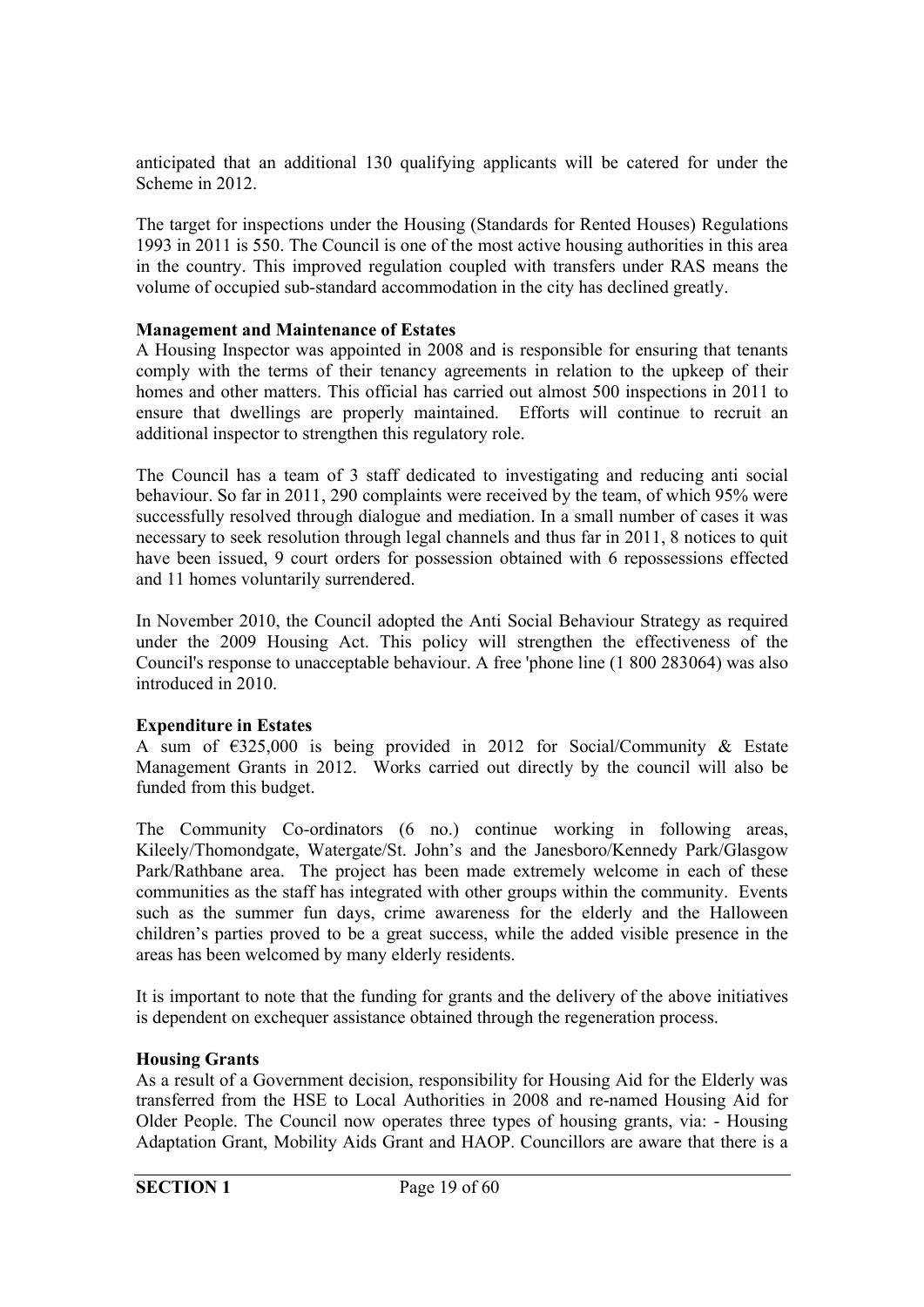very high level of interest and applications for all grants but HAOP in particular. The Council received an initial allocation of  $\epsilon$ 1,525,000 for the above schemes in 2011 and was then notified of a supplementary allocation of  $\epsilon$ 500,000 which will allow an overall expenditure of  $\epsilon$ 2,000,000 in 2011. This allocation has been fully utilised. A sum of  $\epsilon$ 350,000 is being provided from the council's own resources in 2012 to fund grants.

#### **Housing Maintenance**

The Housing Section services a rented stock of c. 2,800 units and maintains 7 halting sites. Services are provided to houses in the Northside from the Moyross Depot and in the Southside by the Rathbane Depot. A dedicated re-lettings crew operates from Garryowen, dealing with c.80 casual vacancies per annum. The budget for maintenance, repair and improvement for 2012 will be  $63.0$  million. Over 1,800 requests for repairs are dealt with annually.

#### **Homeless Services**

In 2008 the Government launched "The Way Home: a Strategy to Address Adult Homelessness 2008-2013" which has the aim of eliminating long term homelessness and the need to sleep rough in Ireland by end 2010. The focus for the Council will be on the provision of units for the City's homeless population with special regard to the needs of single persons. There will be greater inter and intra agency cooperation with all statutory and voluntary agencies. In 2009 the open access hostel moved from Bridgeland House to McGarry House and this transfer has facilitated the delivery of greatly improved services for homeless persons in accordance with the council's homeless strategy.

#### **Energy Efficiency Programme**

This is a new programme introduced by the Department in 2009 and the Council received a capital allocation of  $E1.15m$  in respect of same. These monies can be used to fund improvements to the council's rented stock to deliver an energy efficiency rating of C1. This is a high rating level that is not easily achieved and a number of houses were improved during the year. It is estimated that 70 homes will have been improved in 2011. It is intended to continue with this scheme in 2012, subject to Departmental funding.

## **TRANSPORTATION & INFRASTRUCTURE – ROADS & WATER SERVICES**

*"The overall aim of the Transportation and Infrastructure Department of Limerick City Council is to continue* 

- *1. to maintain and improve the road network within the City, promote and encourage an integrated sustainable public transport system with due regard for the safety and amenity of all,*
- *2. to provide potable water of a suitable quality and quantity to meet the needs of all of the City's (and part of counties Limerick and Clare) users,*
- *3. to provide a treatment facility for waste water from the City and City environs to meet the discharge requirements,*
- *4. to provide the appropriate infrastructure to support and sustain the economic and social development of the City".*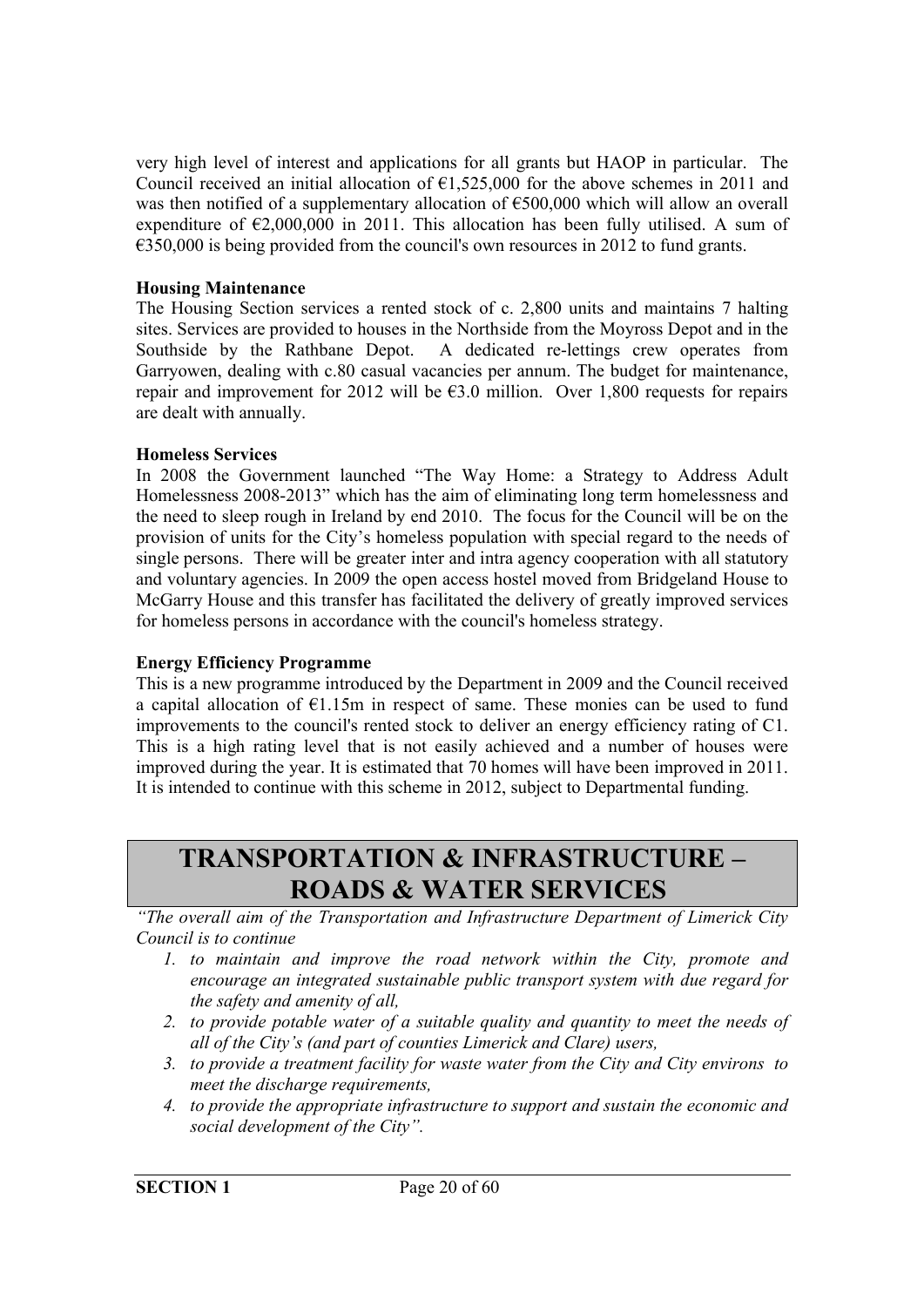The Council's Corporate Plan contains a number of key strategies that this Department is advancing. Amongst these are:

- Accelerate the physical re-development of the city centre to improve its streetscapes, appearance, facilities and accessibility
- Drive the economic development of the city to maximise investment potential using the City's strategic location and connections to the transport network
- Work with the National Roads Authority and the Department of Transport in the delivery of the transport and associated elements of the National Development Plan.
- Enhance the character of the city and range of amenities and facilities

## **Roads and Traffic**

The Roads and Traffic Section of Limerick City Council is primarily responsible for the design and construction of roads, maintenance of the existing street network, traffic management and safety, provision of public transport facilities, strategic transportation planning, regulation of street use and the management of public lighting. In addition to this the roads and transportation department are also responsible for the delivery of projects under the City Centre Strategy and the Riverside Strategy including Bedford Row, Thomas Street and Clancy Strand, O'Callaghan Strand, William Street, Johns Square and the Orbital Route. The transportation department is also playing a role in forward planning and are currently project managing studies such as The Mid West Area Strategic Plan and the public Transport Feasibility Study.

The public road network in the city is now comprised of Local and Regional Roads following the opening of phase 2 of the Southern Ring Road and the subsequent reclassification of the National road network in the city to Regional Road Status. This provides a particular challenges to the city council in respect of reduced maintenance grants as no funding is now provided to the City Council from the National Roads authority for the maintenance of National Routes and the reclassified Regional roads have to be maintained from Non National Road Grants which are not provided at the same level as National Road Grants.

#### **1. Coonagh to Knockalisheen Distributor Road**

Limerick City Council is advancing the design of the Coonagh to Knockalisheen Distributor Road which includes a link road to Moyross. This road will open up the north side of the city, is a vital component for the regeneration Moyross, and may form part of an overall Northern Distributor Road of Limerick City. Limerick City Council is proposing the construction of a dual-carriageway to high quality urban standards with atgrade junctions. The scheme will involve the construction of two new rail bridges and the upgrading of Knockalisheen road back into Watchhouse Cross. Progress on the scheme has been good during 2011 with the An Bord Pleanala Oral Hearing having been heard in March and the EIS and CPO for the scheme been confirmed by An Bord Pleanala in September. Limerick City council are currently preparing the detailed design and tender documents for the scheme. This scheme, subject to funding and approval by the Department of Transport could be tendered in mid 2012 with a possible construction start early in 2013. The estimated cost of this scheme including land Acquisition is circa  $640$ million.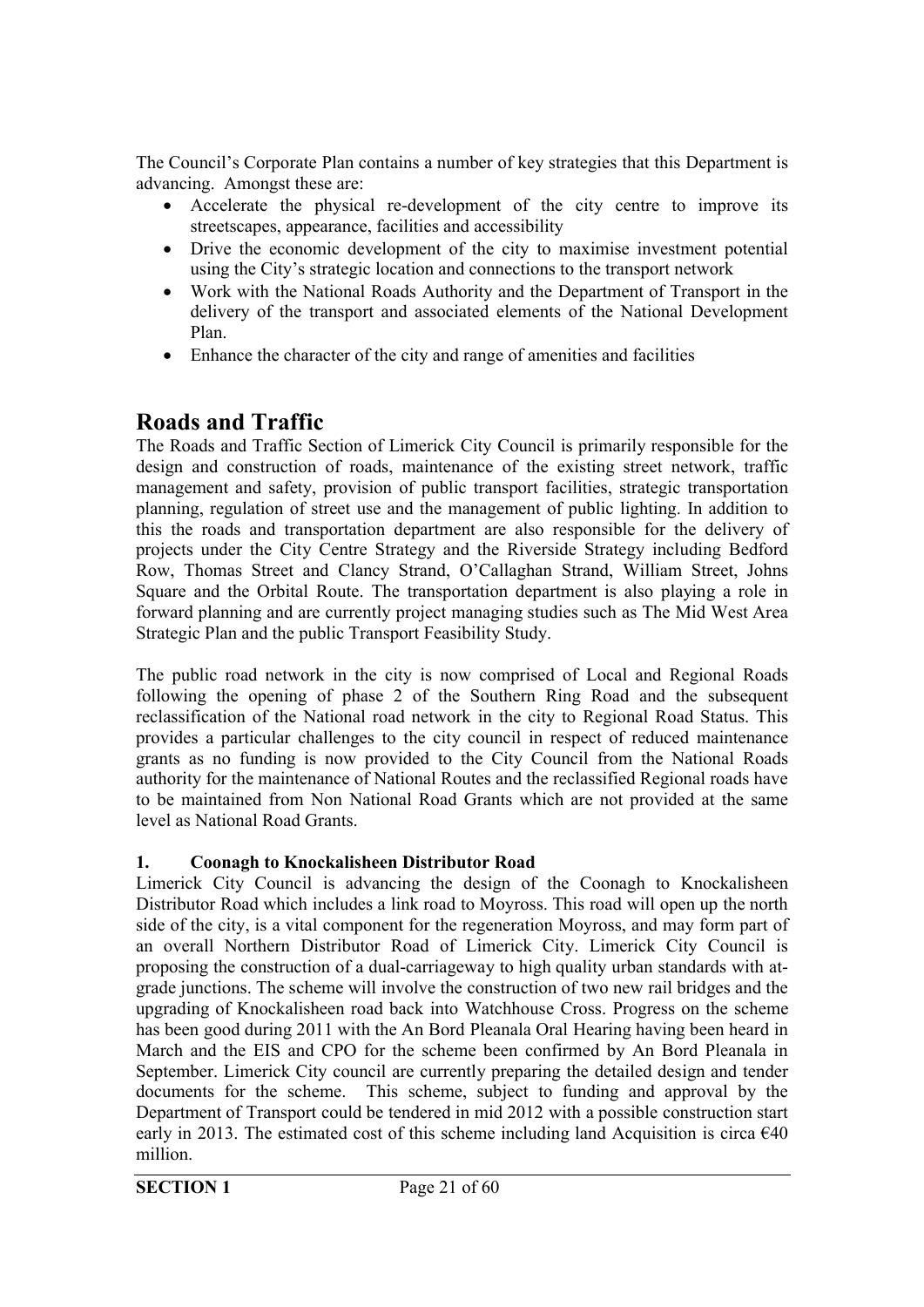#### **2. Road Maintenance**

In 2011 Limerick City Council carried out in excess of 100,000m² road surface overlay and strengthening works at various locations throughout the city including major resurfacing works at;

- North Circular Road
- Woodlawn
- Claughan Fort, Garryowen
- Downey Street, Garryowen
- Kileely Road
- Ballynanty Road
- Park Gardens,
- O'Connell St
- Mallow St
- Barrack Lane
- Union Cross
- Cross on Clare Street
- Whitethorn Drive and Woodbine Avenue
- Coonagh Road Near Airfield
- Courtbrack Avenue
- Park Road
- Ballinacurra Gardens
- Westfields NCR
- Lifford Avenue
- Rhebogue Road (from Pumphouse Cross to Dublin Road Junction)

In addition to the above almost 15,000m² footpaths were reconstructed throughout the city. The ongoing programme of road and footpath restoration will be continued in 2012. Again priority will be given to the reduction and minimisation of risk with specific road works to be carried out in a number of areas in accordance with the funding that is expected to be allocated to Limerick City Council by the Department of Transport in 2012.

A roads programme will be brought before the Council in early 2012 in line with available funding. This program will take into consideration all requests for road improvements received from members during 2012.

#### **3. Sarsfield Bridge Improvement Works**

Improvement works were carried out during 2011 on the Abutments of Sarsfield Bridge to counteract the effects of scouring to the base of the abutments. A contract for the restoration of the old Light standards on Sarsfield Bridge was prepared and tendered. Analysis of the tenders will be completed over the next few weeks and we hope to award a contract in early 2012.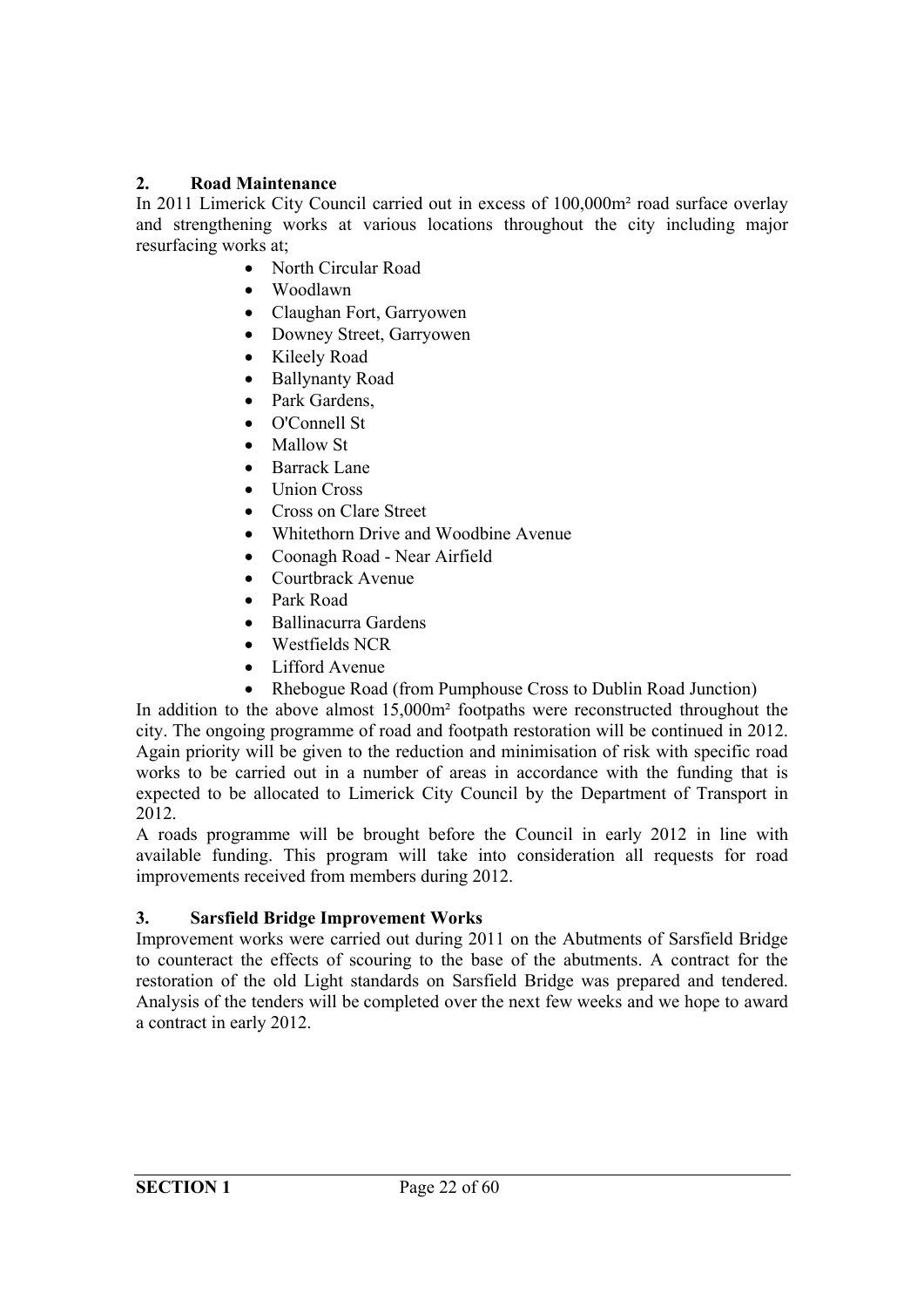#### **4. City Centre Remodelling Project**

The regeneration of the City Centre area to create a high quality public realm is a priority for the Transport and Infrastructure department. In this respect several projects are currently being progressed and these include:

#### **(a) William Street/Sarsfield Street Remodelling**

The William Street improvement scheme comprises the fourth stage of the Limerick City Centre Re-modeling of Streets and Public Open Spaces Programme. This ambitious initiative aims to make the City Centre a visitor friendly environment and a far more attractive place in which to shop, to visit, do business, and pass the time of day. Development of the William Street/Sarsfield Street project has entailed extensive ongoing consultation with key stakeholders and the local business and residential community on the street.

Limerick City Council is grateful to the stakeholders for the level of cooperation and goodwill it has received throughout the consultation process and construction phases of this project.

The William Street scheme has provided a much needed facelift to the public streetscape which has become very dated. The scheme consists of widened pavements on the street, re-surfacing in high quality materials including Irish Limestone; improved street lighting and signage; under-grounding of services; distinctive street furniture and new tree planting and public transport facilities including a bus lane, bus shelters and new taxi ranks.

It is intended that the pedestrian-friendly theme will be followed by improvement works to other key streets as further funding becomes available, representing a radical transformation and the realisation of a new heart for the City Centre. The William Street scheme is now about 90% complete. 50% funding was provided for this scheme through the European Regional Development Fund.

#### **(b) John's Square Remodelling**

John's Square is an important gateway to the centre of Limerick City and a public open space in front of the St. John's Cathedral providing important first impressions for both residents and visitors. John's Square is at the centre of a group of historically significant buildings including St. John's Cathedral, St. John's Hospital and the limestone town house buildings in the square accommodating many businesses which all attract heavy visitor use.

Works commenced to remodel Johns Square in September 2011. The work is now about 50 % complete and will be completed early in 2012. This upgrade contract is valued at just under  $\epsilon$ 1 million euro with 50% funding provided for this scheme through the European Regional Development Fund.

The works which include extensive upgrade of the public space by the provision of high quality granite paving, new street lighting and traffic calming measures to provide a nice public space establishing an appropriate setting for the historical buildings surrounding John's Square as intended by the early designers allowing visitors to Limerick and local residents to enjoy the historic architecture in a setting that reflects their heritage value contributing to the broader city economy and sustainability.

Limerick City Council would like to thank the businesses and residents of William Street, John's Square, Lower Gerald Griffin Street and surrounding streets for their assistance and help during these projects.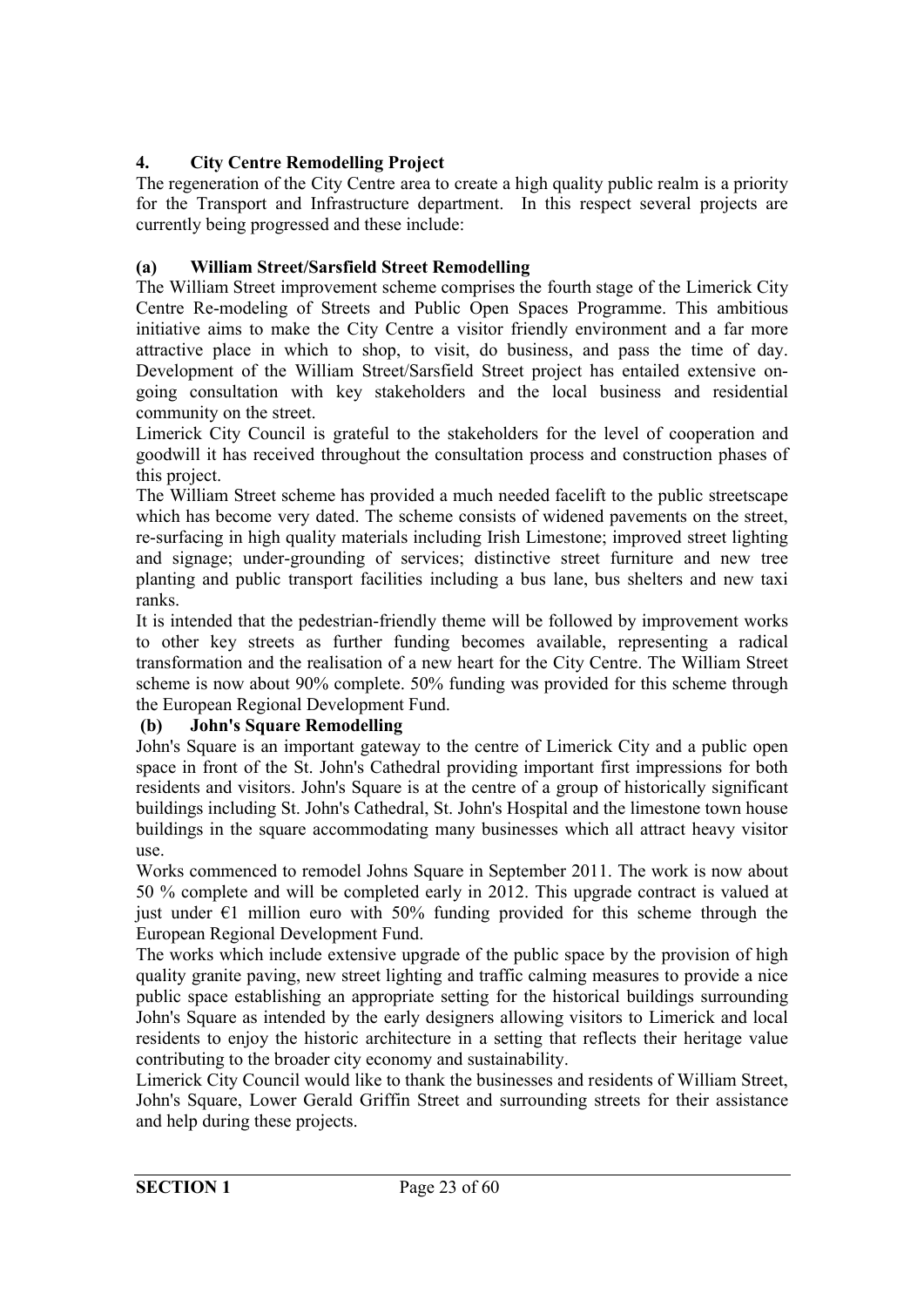#### **5. Riverside Strategy 'The Quays'**

The Riverside is one of the most important natural assets of Limerick City and this is recognisable by the substantial new development investment that has taken place along the riverside over the last few years. To complement these initiatives by the private sector Limerick City Council has implemented a riverside strategy that aims to reevaluate the potential of this important public area to create a high quality amenity area that compliments and reinforces the Riverside City image. In this respect several schemes have been completed in recent years including Clancy Strand and O'Callaghan Strands. Limerick City Council was successful in 2011 with its application to Failte Ireland for Tourism Infrastructure funding and Minister Noonan recently confirmed funding of almost **€3.2 million** towards the upgrade of the riverside promenade between Shannon Bridge and Sarsfield Bridge along Bishop's Quay, Howley's Quay and Harvey's Quay. Detailed design has commenced on this project which we currently call '**The Quays'.** It is expected that this project will be tendered in early 2012 and that construction will commence in mid 2012.

#### **6. Sustainable Transport Projects**

Limerick city centre like other cities suffers from traffic congestion at peak times as a result of our over dependence on car based transport. Several initiatives at reducing our level of dependency on cars are currently been promoted including the improvement of Public Transport Facilities and the provision of bus Lanes. These initiatives will help reduce bus journey times and result in an increase in the frequency of service thus offering choice and a better service to people choosing to use public transport. They will also encourage a modal shift to public transport thus reducing congestion in our City Centre. It is important that Limerick City avail of the capital funding programmes currently being provided by the Department of Transport for the provision of Green Routes. Work has continued during 2011 and many hours have been spent in consultation with Stakeholders to achieve consensus on the provision of Green Routes on the major transport corridors into Limerick City

#### **(a) Childers Road Widening and Green Route**

Limerick City Council are currently working on designs for the widening of Childers Road between the Parkway roundabout and John Carew Park Link Road Junction road to accommodate bus lanes in both directions and improved capacity and safety at junctions along this route The upgrade of the Childers Road and Improvements to the Roxboro Road Roundabout Junction were highlighted as a priority in the Limerick Southside Regeneration Masterplan and funding was committed under the Limerick Regeneration Implementation Programme. The design of this scheme is now almost complete and the Scheme Environmental Impact Statement is almost ready to be submitted to An Bord Pleanala.

#### **(b) Ballinacurra Road Green Route`**

The members of Limerick City Council approved the Part 8 for the Ballinacurra Road Green Route in 2011. The proposed project works form part of Limerick City's Southern Green Route, and will connect with the recent Green Route works carried out by Limerick County Council on Saint Nessans Road in Raheen.

This project includes the construction of an inbound bus lane and street improvement measures from the city boundary at Ballinacurra Creek on the Ballinacurra Road R526 to its junction with Childers Road R509 and further footpath, public lighting and traffic signal upgrades from Childers Road junction up to Punches Cross. Detailed design of this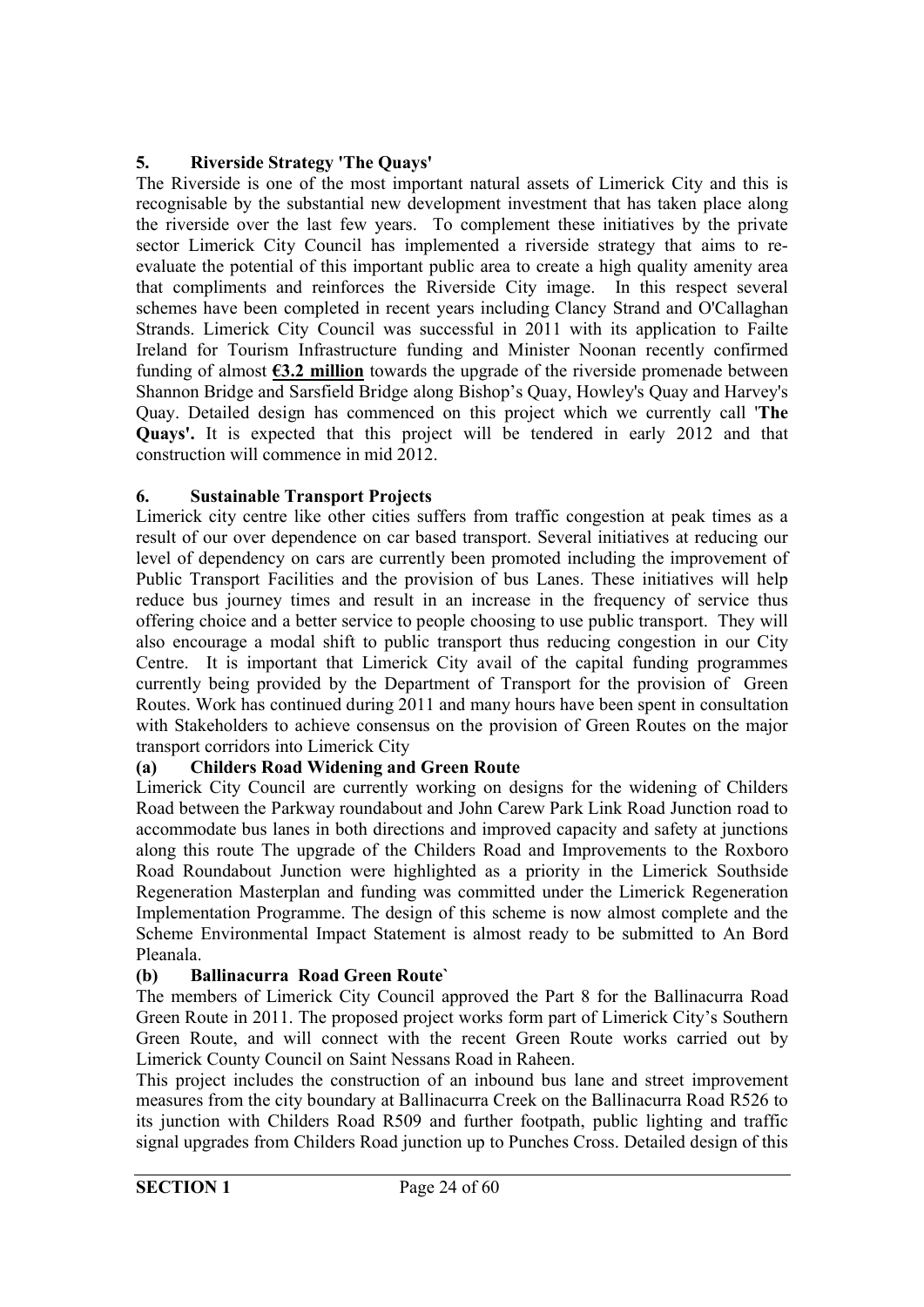scheme is proceeding and construction of the scheme will commence when funding is confirmed during 2012.

#### **(c) Walking & Cycling Strategy**

Limerick City Council with assistance from the Smarter Travel unit in the Department of Transport has completed a walking and cycling strategy for Limerick City and its Environs during 2011. The aim of this ambitious strategy is to create plans for an extensive network of high quality safe routes that can be used by people for commuting and leisure trips on foot and by bicycle. Part of the strategy will also look at ways of promoting cycling and walking as alternatives to the car. This strategy is aimed at reducing traffic congestion and promoting healthier lifestyles.

#### **7. National Transport Authority Grants**

Limerick City Council were successful in securing grant funding of almost  $E1.6$  million in 2011 towards a number of important projects. These included;

#### **a) Variable Message Signs (VMS) and Parking Guidance Signs**

Funding was secured for the provision of 10 Variable Message Signs on the main access routes into the city and for the provision of 26 Parking guidance Signs at various locations around the core city centre. The signs are very visible and display real time car parking information and clearly demonstrate the ample availability of off-street parking in the city centre. The provision of the parking guidance signs is a partnership to encourage business and commerce and will lead to;

- Reduce the number drivers, driving around looking for a parking space
- Reduce traffic congestion in the city centre
- Reduce queuing on approach roads to car parks
- Increase awareness of Car Parks
- Better utilisation of Car Park Spaces
- Advanced knowledge of space availability
- Real time information and directions
- Orientation assistance for visitors
- Less frustration for visitors to the city

The VMS signs allow the city council to give motorists advance notice of road works, parking information, events in the city allowing motorists to better plan there journey into the city centre.

#### **b) Provision of cycle advance stop lines (ASLs) at key junctions**

Cyclists Advance Stop Lines (ASLs) were provided at 27 Junctions around the city to increase safety for cyclists waiting at traffic lights and to raise awareness of the presence of cyclists among motorists on the city road network.

#### **c) Upgrades of Pedestrian crossings to Mobility Impaired Disable Standards (MID)**

Four Pedestrian crossings in the City were upgraded to M.I.D. Standard delivering Improved road safety for pedestrians, catering for persons with disabilities, i.e. visually impaired including universal access. Energy efficiencies and reduced maintenance costs

#### **d) Cycle Network Hazard Improvements**

The purpose of the project was to improve the safety of existing facilities for cyclists and pedestrians at various locations throughout Limerick City Centre where significant hazards exist.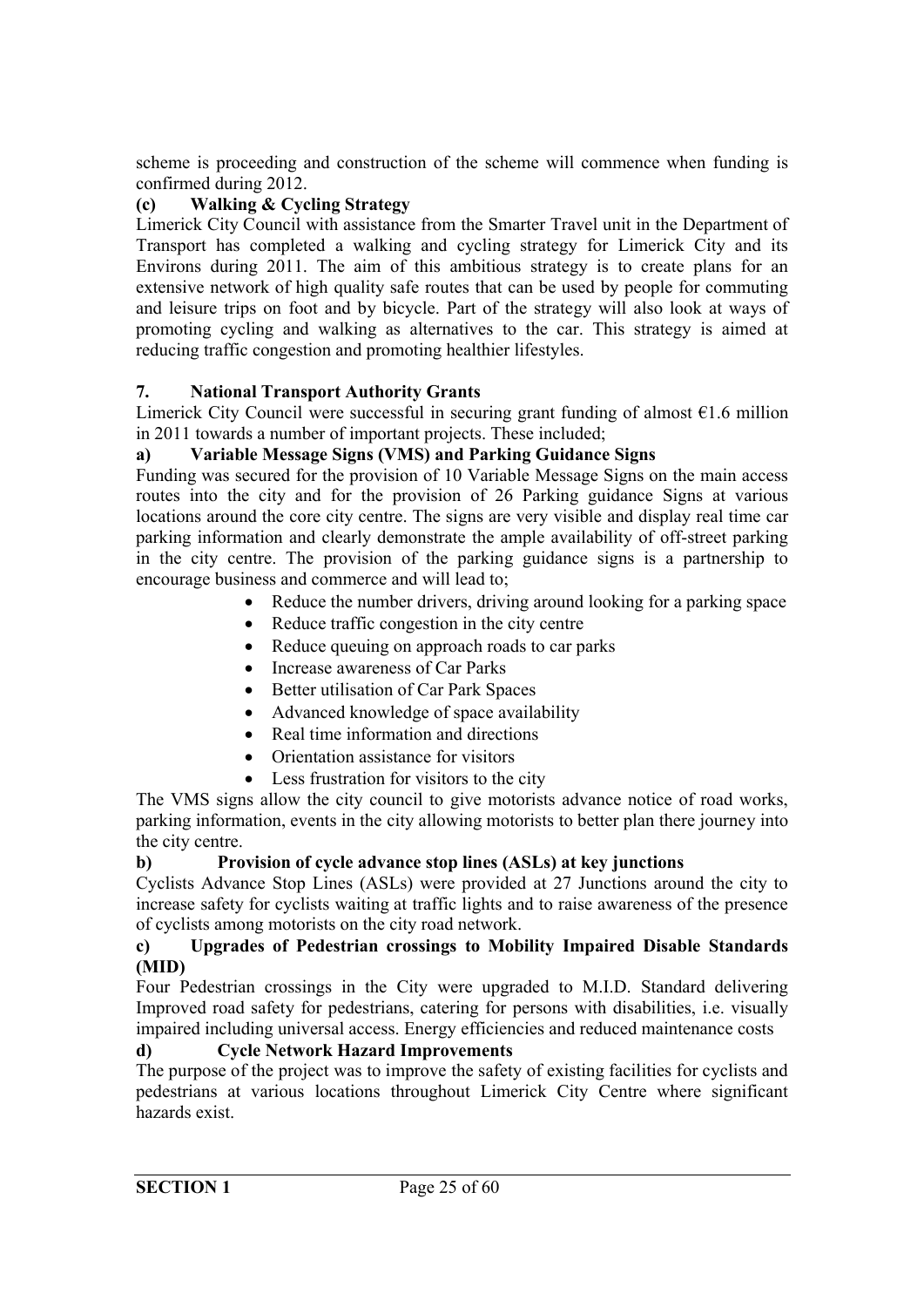#### **e) Condell Road Walking and Cycling Facility**

The purpose of these works was to complete the walking and cycling facilities along the Condell road including the provision of a Cycle & Pedestrian Access Ramp from Condell road down to O'Callaghan Strand. The project has provided an amenity that is easily accessible and attractive to walkers and cyclists. It will encourage people to use cycling for commuting to work and education from the western suburbs of the city

#### **f) Speed Warning Control Signs**

The project involves the installation of 6 No electronic speed activated radar warning signs. The purpose of the project is to reduce the occurrence of traffic speed violations on roads throughout Limerick City by providing motorists with a graphic display of there speed helping them to ensure that vehicular traffic complies with speed limits in the city. This will ensure that the urban environment is safer for walkers and cyclists to move around. The project should also reduce the incidence of speed related accidents.

#### **8. Traffic Management**

Continuing investment in effective and efficient enforcement of all traffic and parking regulations is important to maintain the city as a vibrant retail, economic and social centre. Conscious of the ongoing requirement to reduce congestion and to promote business and commerce in the City Centre the following proposals were developed during 2011.

#### **a) Urban Traffic Control System (UTC)**

Limerick UTC System was further expanded during 2011 with new junctions being added in the Sexton Street North, Dock Road and Clare Street areas of the city. These new junctions have increased safety for pedestrians at these junctions.

#### **b) Park Magic**

On street parking management in Limerick City is provided under the disc parking system. This system was first introduced in 1983 and has proved over the years to be an efficient, effective and acceptable control method to provide shoppers and visitors to the city with, suitable and reasonably priced on street parking facilities.

In 2006 Limerick City Council commenced a programme of providing 'added value' to the disc parking customer. The objective is to make payment of disc parking fees and the use of the disc parking system more convenient. Following an open tender process 'Park Magic' were contracted to provide disc parking customers with a convenient choice of payment methods that include payment by credit card, mobile phone, fixed line phone and internet.

The Park Magic system permits Limerick City Council to improve management of the disc parking system, "reward" system users and to promote business and commercial activities in the city. A recent review of the contract indicated a very high compliance with contract requirements and large-scale acceptance by the public of the system.

This scheme has continued to operate successfully during 2012 and now accounts for over 25% of all paid parking transactions in the City with 15,000 customers using this service.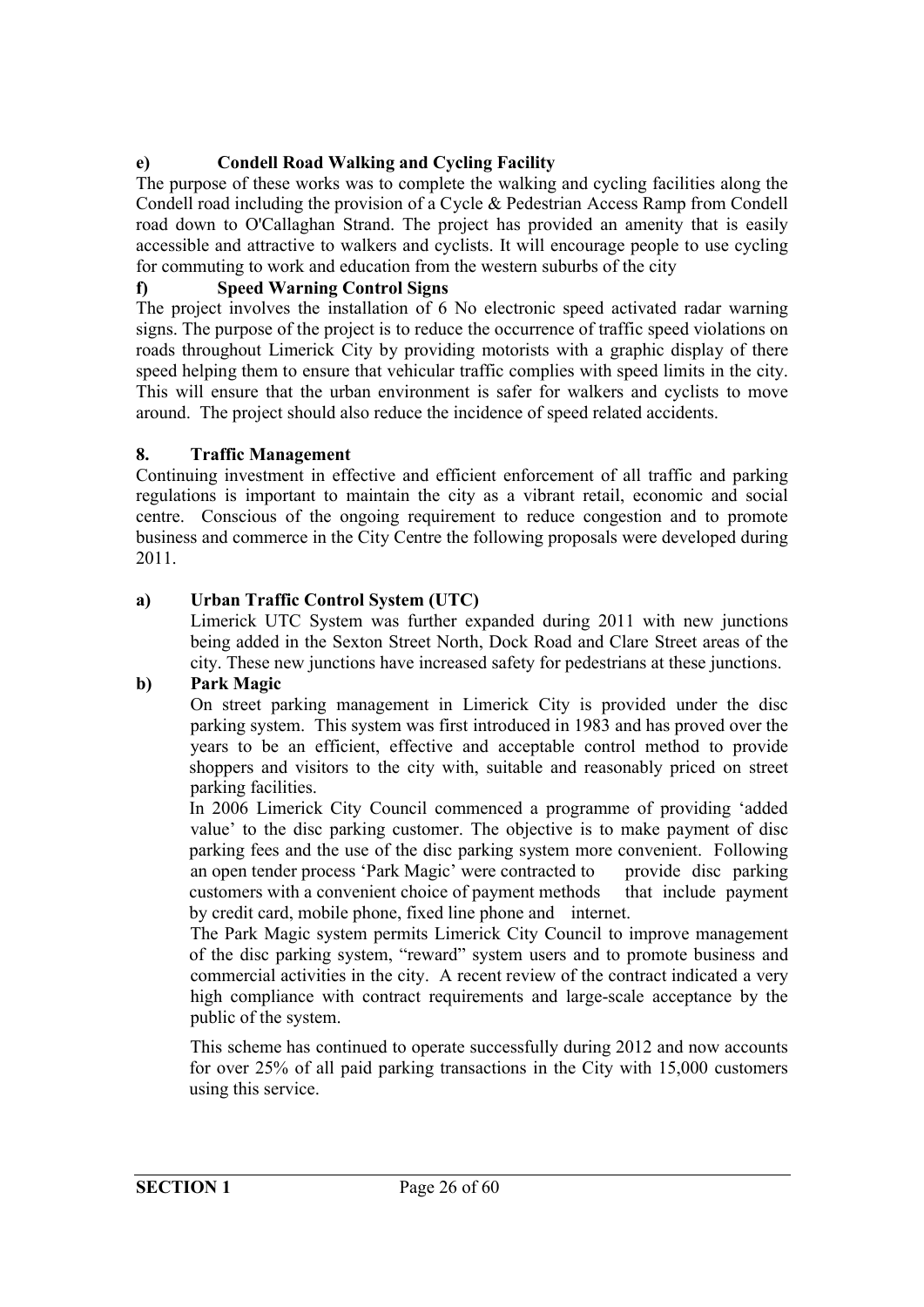#### **c) Road Safety**

The promotion of road safety awareness at every conceivable opportunity is a priority of the City Council Traffic Department. A major crash scene simulation was carried out this autumn in collaboration with the emergency services and Limerick County Council where secondary school students were able to observe the often terrible consequences of speeding and dangerous driving. This road safety awareness policy will be continued and expanded, using modern technologies in the coming year.

#### **9. Traffic Calming**

In respect of engineering measures to provide and enhance road safety, the City Council is committed to an extensive roll out of traffic calming measures and traffic management initiatives at locations, which warrant appropriate works. The City Council will continue to collaborate and work in tandem with the Garda Siochana, the traffic authority, in the provision of traffic calming measures. The City Council spent in excess of  $\epsilon$ 100,000 on traffic calming measures in the three electoral Wards during 2011 in agreement with the Councillors. In 2012 we are proposing to continue the budget for member's discretionary traffic calming measures in each ward area to reflect the requirement for traffic calming measures in our housing estates.

#### **10. Taking in Charge**

A new program for taking in charge of housing estates was prepared during 2009 and a priority list was agreed with the members. The following estates have been taken in charge during 2009:

- Meadowlands Avenue
- Meadowlands Close
- Meadowlands Avenue
- Butterfield Close (part of)

• Aspen Gardens (proposed for the Council meeting of the  $19<sup>th</sup>$  December 2011. This has had the effect of taking in charge an additional 7,990 m2 of road surface and an additional 2,990m2 of footpath surface along with associated water and sewer services. Surveys have been completed in the following estates during 2009 and taking in charge is imminent;

- Riverglen
- Sunville Court
- AvondaleCourt
- Meadow Springs
- The Hermitage

#### **10 Mid-West Area Strategic Plan (MWASP)**

Limerick City Council acting as lead authority on behalf of the four mid-west Local Authorities commenced work on The Mid West Area Strategic Plan during 2009. The need for the Mid-West Area Strategic Plan is to:

 Strengthen and enhance the functionality of the Limerick / Shannon Gateway and Ennis Hub, as identified in the National Spatial Strategy 2002 - 2020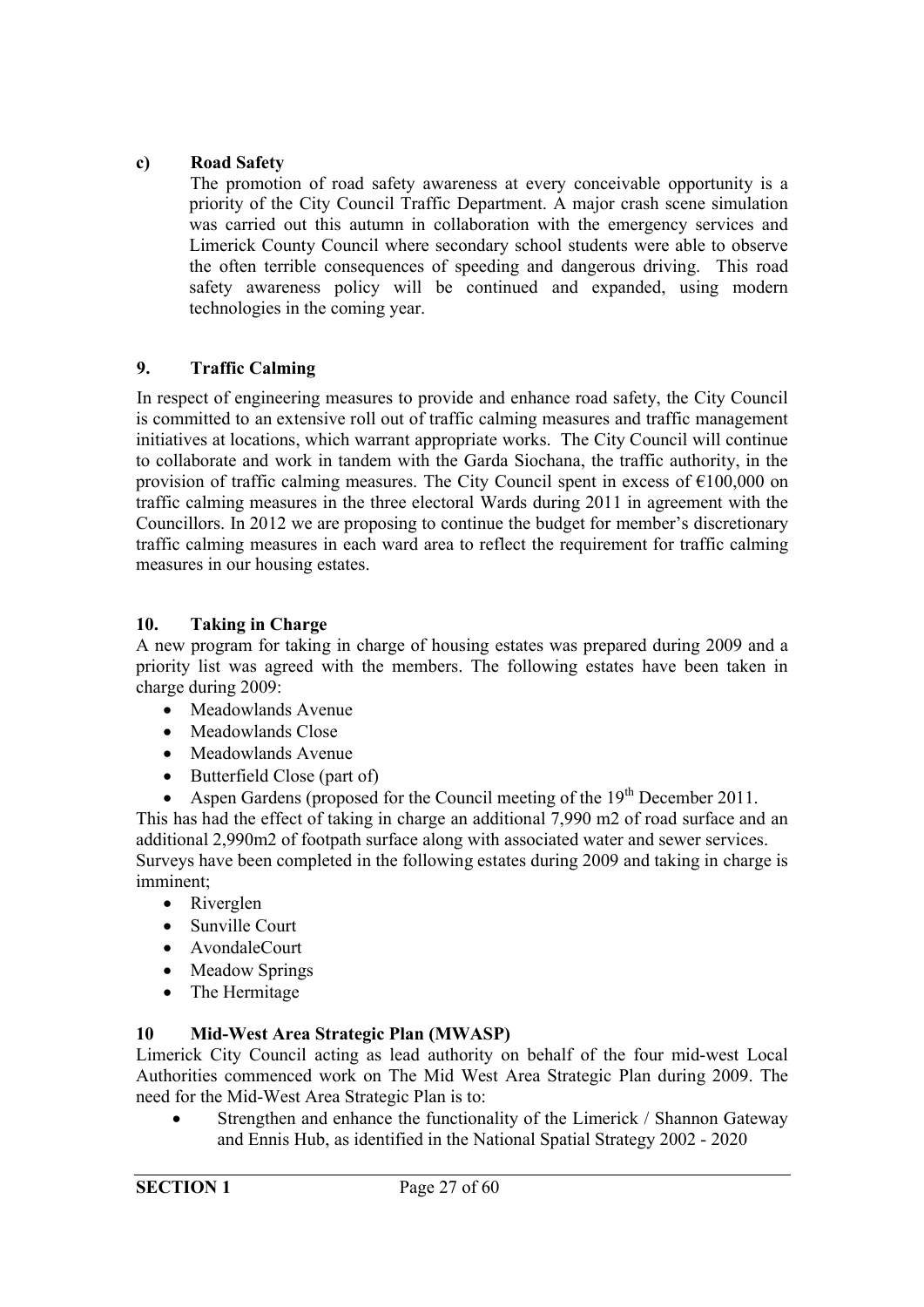- Provide guidelines for the promotion of sustainable development in existing urban centres and rural areas within the region
- Identify the regions strategic requirements for the next 20 years
- Inform authorities future social, physical, educational, economic infrastructural spending programmes as well as upcoming local authority development plans
- Inform future National Development Plan (NDP) reviews and the future Regional Planning Guidelines (RPG) and National Spatial Strategy (NSS) reviews.
- Aid in identifying and securing National Government funding

The output of the Strategy is not intended to be an 'end-state', but rather the first substantial step in a rolling strategy that shall help shape the future of the Mid-West Region.

The mid West Area Strategic plan will now be put on Public Consultation and interested parties will be invited with to make submissions. It is currently expected that the study will be completed during the 2<sup>nd</sup> quarter of 2012.

## **Water Services**

The Water Services Department, incorporating both water and waste water continues to manage a significant capital and revenue programme ranging from the Limerick Main Drainage Civil Engineering Project and ongoing water conservation programme to the Design, Build and Operate contract for the improvement of the Clareville Water Treatment Plant. The efficient provision of water and wastewater services while ensuring a reduction in the amount of unaccounted for water in the city remains the priority within this department.

#### **Clareville Water Treatment Plant**

The Clareville Water Treatment Plant is now under the operations of a private contractor under a Design Build Operate type contract. The commencement date for this contract was April 2007 and this will see the operator in place until April 2027. An increase in capacity from 50MLD to 87MLD was achieved in April 2010. The strategic development of this water production facility will lead to a doubling of the capacity of the plant in the longer term and safeguards the provision of potable water to the City and County for that period. This increased capacity is predominantly to meet the needs of Limerick County and will be recouped accordingly.

#### **Water Conservation / Water Distribution Network**

Limerick City Council is committed to the implementation of its five-year Water Services Strategy as approved by the Department of the Environment Heritage and Local Government. The strategy provides for the strategic provision, rehabilitation and maintenance of the water production, distribution and conservation systems within the city area. A proposal for restructuring the infrastructure in public open space to facilitate the elimination of common looped lead mains is with the DEHLG for their approval.

#### **Limerick City Trunk Mains**

The development of a new ring water main for the city to support present and future development is being advanced. New ring water mains have been laid along the course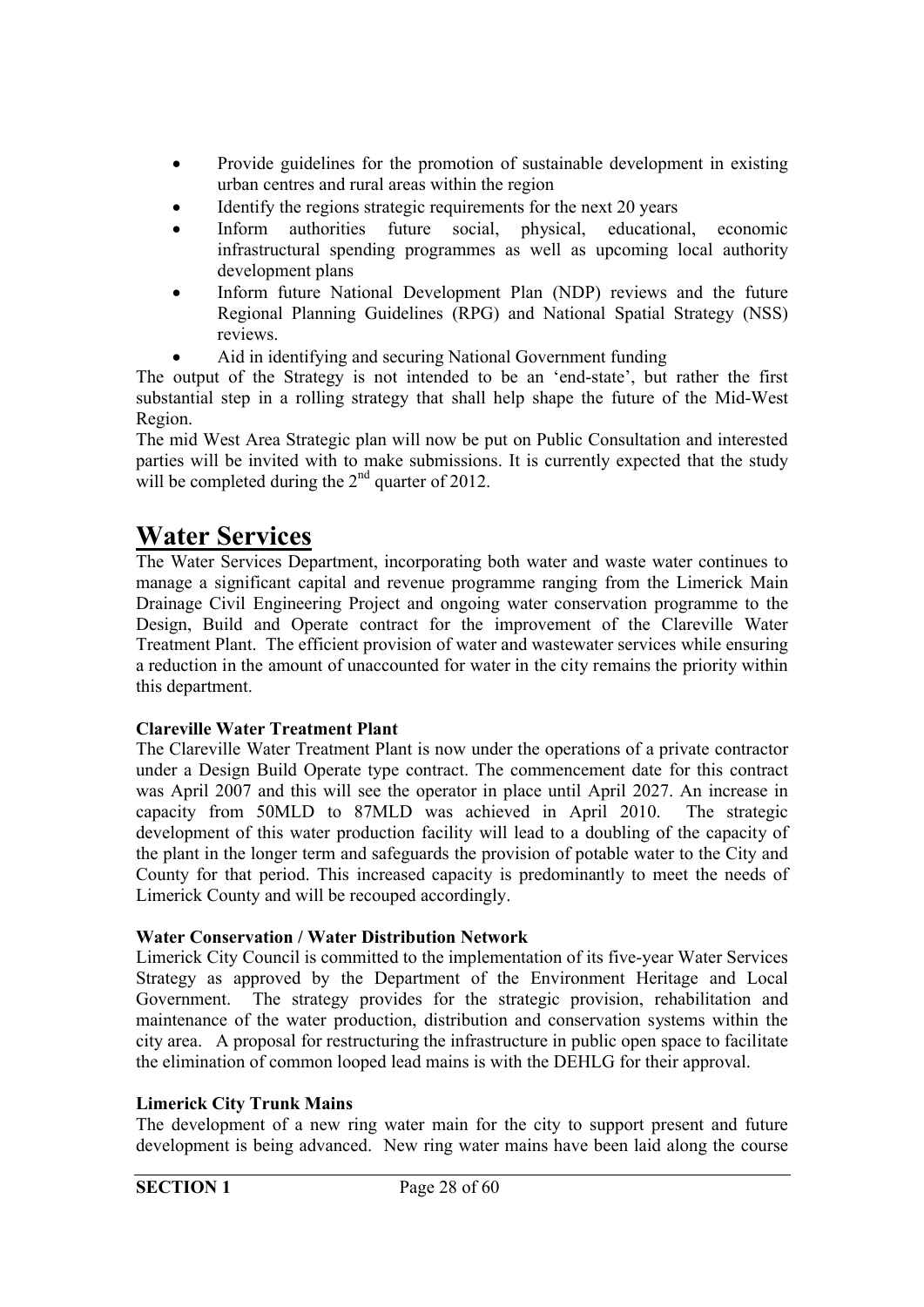of the Southern Ring Road, the Monaleen Road and from Rosbrien to the Dock Road. The provision of a new water main from the Dock Road to Caherdavin including a river crossing will be completed in the coming year.

Over 1000 metres of the existing Distribution Water Main were replaced during 2009. Additional valving works were carried out in the City to improve the water supply system and to minimise those areas affected during periods of works or shutdown.

The leakage detection programme in the city mains system continued during the past year with in excess of 500 leaks identified and repaired resulting in additional savings in the supply of water.

#### **Non Domestic Metering Project**

The non domestic metering Project is now complete and non domestic customers are now receiving bills for both water and waste water services based on metered volumes.

#### **Limerick Main Drainage**

This scheme, the largest civil engineering project ever undertaken in the city is now complete. The city now has a modern up to date fully integrated drainage system, which is already providing substantial benefits in the improved quality of the water in the river Shannon and provides adequate capacity for the development of the City and its environs for the foreseeable future.

The rehabilitation of city centre sewers to obtain the maximum benefit from the installation of the Main Drainage Scheme needs to be undertaken as a Phase 2 development of the Limerick Main Drainage Project. A proposal to appoint consultants to advance Phase 2 has now been completed and is awaiting final approval of the Department of the Environment Heritage and Local Government.

Tenders have been received for a long term (20years) operate and maintain contract for the treatment works and the appointment of a preferred bidder is imminent.

#### **Flood Alleviation**

In 2008 flood alleviation works were completed along O' Callaghan Strand. Floodgates were installed in the vicinity of the boat club. The Office of Public Works part funded this project. The Water Services Department is currently operating a proactive gully cleaning programme whereby all gullies in the City will be cleaned at least once a year. It is a credit to the City Council that the recent flooding almost nation wide had little or no impact on the City.

#### **Public Toilets**

There are two new state of the art wheelchair accessible public toilet facilities in Limerick City. The first facility is near the entrance to the People's Park. The second facility has recently been installed on Lower Bedford Row to replace the older model that had been in service for sixteen years.

A third facility is available at Arthur Quays Shopping centre. Limerick City Council provides for the cost of maintenance and upkeep from within our own resources.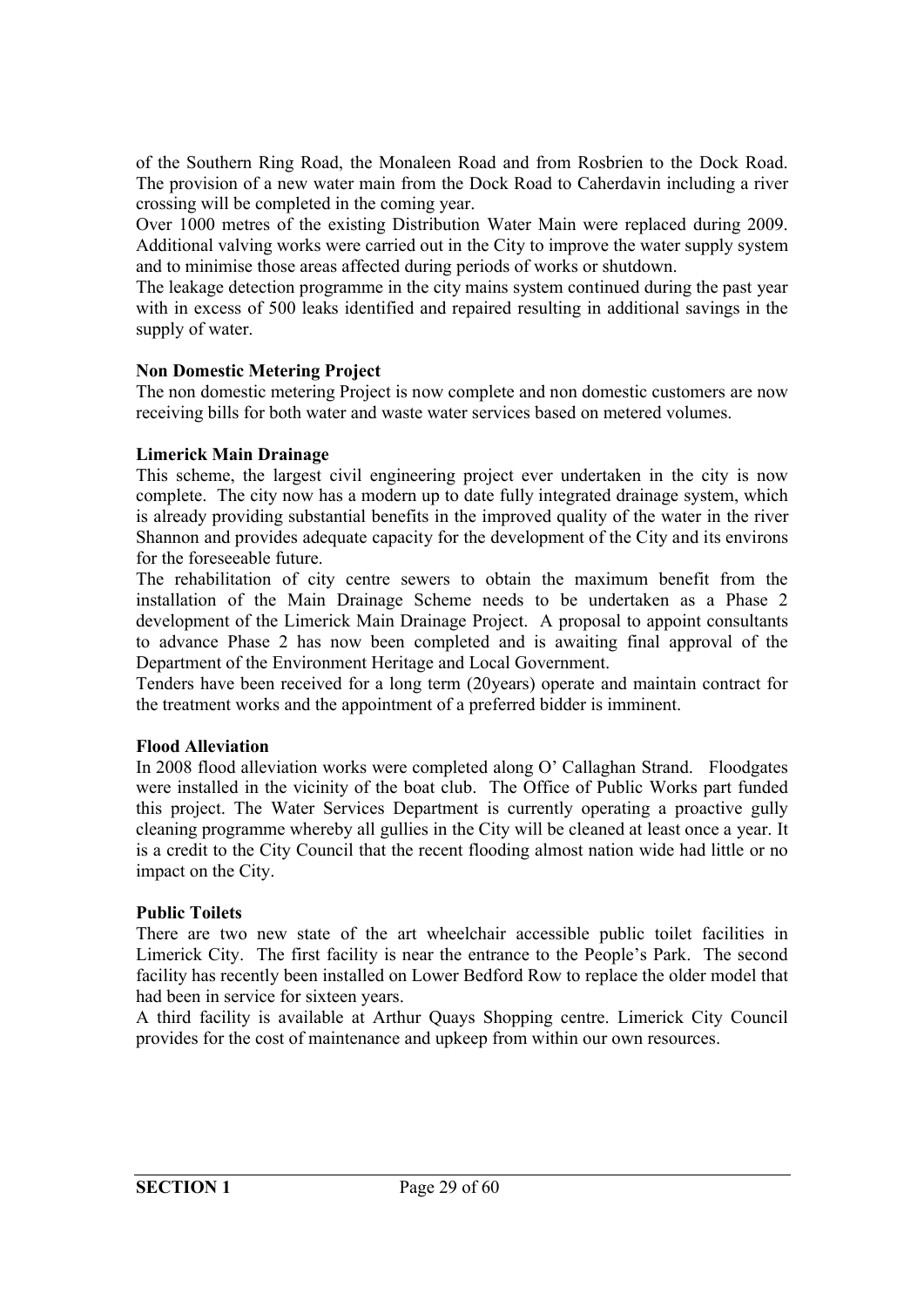## **PLANNING & ECONOMIC DEVELOPMENT**

#### **Planning Related Policy**

#### **Limerick City Development Plan 2010-2016**

- The City Development Plan was adopted on the 25th November 2010 and published in January 2011 and circulated to all prescribed bodies.
- The Plan sets out an overall strategy for the proper planning and sustainable development of the City for the six-year period 2010-2016.

#### **Mid West Area Strategic Plan (MWASP)**

MWASP is 20 year strategic plan for the mid west region being undertaken on behalf of the Mid West Regional Authority and the administrative areas of Limerick City Council, Limerick County Council and Clare County Council. It will provide the basis for infrastructural programme over the coming 20 years.

#### **Housing Strategy**

A regional housing strategy has been prepared on behalf of the Mid West Regional Authority and the administrative areas of Limerick City Council, Limerick County Council and Clare County Council. The preparation of a housing strategy is a requirement of the Planning and Development Act 2000 as amended and is unique in that it has been prepared for the region as opposed to a single authority. The strategy provides guidance on the scale of housing demand in the region and the anticipated levels of demand for social housing. The strategy also provides guidance on how the demand for social housing should be allocated across the region. It was adopted by Limerick City Council in March 2011.

#### **Regeneration**

The Regeneration Agency received the approval for the construction of a mixed residential scheme at Colivert Drive, Southill in November 2011. It is anticipated that further development proposals will be presented in the course of 2012. In addition it is expected that implementation plans for the coming 5 years will be presented to the Council for approval for each of the areas.

#### **Planning Operations**

#### **Conservation of Protected Structures**

The Limerick City Development Plan 2010-2016 has included 133 additions to the Record of Protected Structures. All the owners of protected structures have been informed of their inclusion on the Record of Protected Structures.

In the course of 2011 the Department of the Environment Community and Local Government withdrew conservation grants to owners of protected structures to carry out works.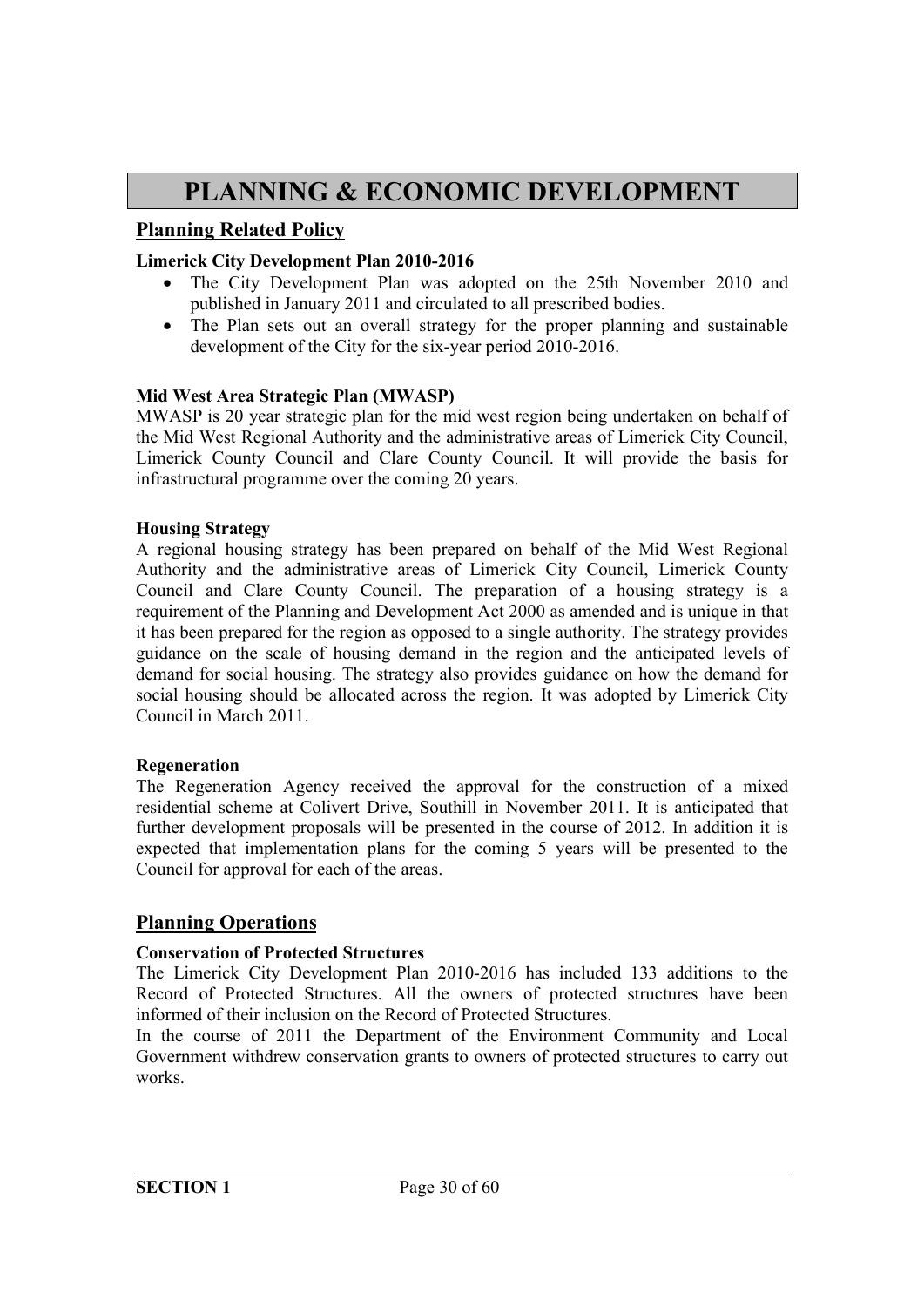#### **Planning Applications**

The Council will have received approximately 250 planning applications in 2011. Amongst the significant developments received during 2011 were:-

A new library at Limerick Institute of Technology.

The construction of an elderly persons accommodation complex at Colivet Drive Southill.

The construction of 49 dwellings at Lower Park Corbally.

#### **Significant Development under construction**

The development of a medical facility and pharmacy on the Island Road. The redevelopment of the JFK primary school. A mixed residential development at Cliona Park Moyross

#### **Enforcement of Planning**

The council received in excess of 150 complaints in respect of unauthorised development in the course of 2011. A number of these complaints have resulted in prosecution in the course of 2011.

#### **Casual Trading**

Limerick City Council is charged with the control of casual trading in the city. This is done by the enforcement of the casual trading by-laws. In the course of 2011 a pilot Christmas market in conjunction with the Limerick Market Trustees is to be undertaken. It is intended that the existing by-laws will be reviewed in 2012 with a view to extending the scope of casual trading within the city.

#### **Event Management**

In the course of 2011 Limerick City (Thomond Park) hosted one outdoor concert which required the granting of an Event Management Licence under the Planning and Development Act 2000 as amended. These events make a substantial contribution to the local economy. It is anticipated that in the course of 2012 that a number of similar events will be held in the city and will require an event management licence. A number of smaller events were held in the city throughout 2011 which were aided by the Planning Department – The big top at the Milk Market, Arthurs Day, Heineken Cup match day events etc.

#### **Economic Development (incorporating Property Management)**

#### **Limerick City Council (Coonagh to Knockalisheen Distributor Road) Compulsory Purchase Order 2010**

The compulsory purchase order for the Coonagh to Knockalisheen Distributor Road was confirmed by An Bord Pleanala in September 2011. Limerick City Council served notice of this confirmation on 92 landowners/reputed land owners and occupiers/reputed. The compulsory purchase order provides for the compulsory acquisition of 114 separate map references/landholdings.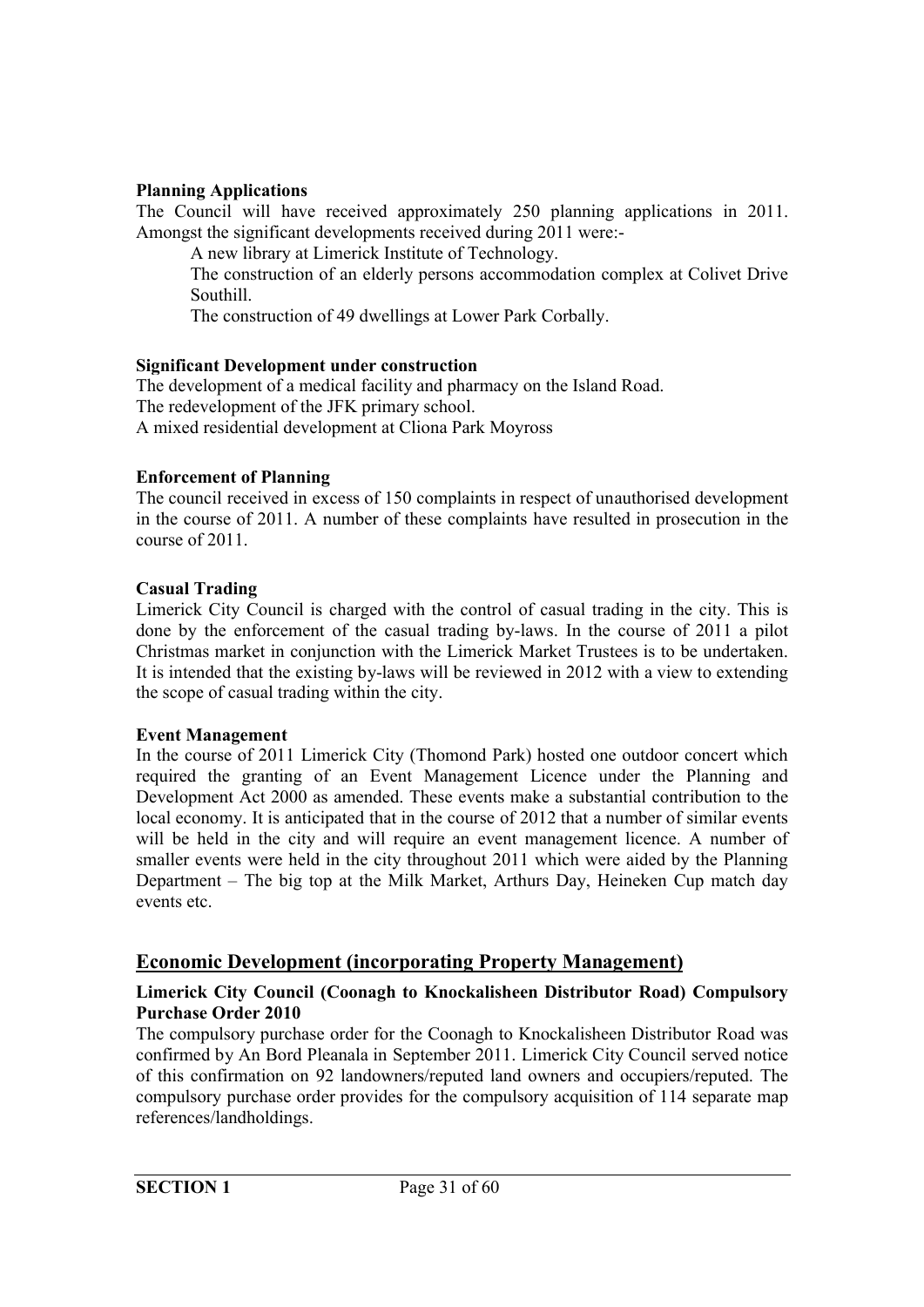#### **Pilot Retail Incentive Scheme for Vacant Properties**

The pilot Retail Incentive Scheme for vacant property was approved by the elected members of Limerick City Council in April 2011 and was formally launched in May 2011. The scheme aims to address the specific problem of vacancy that is in the core retail area of Limerick City.

The scheme offers incentives for the encouragement of city centre higher order retail uses on key Limerick city streets in order to address vacancy on these locations.

The scheme provides for a grant towards the fit out cost of vacant shops in the city centre particularly on; O'Connell Street, William Street, Shannon Street, Roches Street, Catherine Street, Little Catherine Street, Henry Street, Liddy Street, Honans Quay, Denmark Street, Cruises Street, Todd's Row, Chapel Street, Bedford Row, Thomas Street, Sarsfield Street and the north-east half of Patrick Street and Rutland Street (to specifically include the Opera Centre site).

The grant relief to be provided under the Retail Incentive Scheme for Vacant Property is as follows:-**Year 1** - Grant relief is based on certified fit out costs subject to a maximum of 50% of the annual rates liability for the first year.

**Year 2** – Grant relief is based on original certified fit out costs (as submitted at year 1) subject to a maximum of 25% of the annual rates liability for the second year.

It is anticipated that the Retail Incentive Scheme for vacant properties will provide a positive impact on the City Centre by reducing the number of vacant premises and improving the overall retail offer in the City Centre. This will in turn positively enhance the overall economic vitality and viability of the City Centre both for existing and new businesses. 30 enquiries have been received to date by the Economic Development Department regarding the scheme. There are currently 3 applications to hand for the scheme.

#### **Free Park – Car Parks**

Freepark-Carparks Limerick is a trial initiative which aims to bring more shoppers into Limerick city centre. Limerick city centre car parks and traders have joined forces to offer a new service to provide free parking to Limerick shoppers in participating city centre car parks.

The scheme, which began on Monday, 3rd October is being rolled out initially on a pilot basis with the aim of operating on a long term basis if successful. When customers spend a set amount in participating shops, hotels, restaurants and businesses, they will be rewarded with parking vouchers, based on a minimum spend in that outlet. The customers can redeem the voucher against their parking charge, offsetting the cost of city centre shopping. Depending on the amount spent, shoppers may park in the 11 participating city centre car parks for free.

Limerick City Council has facilitated the implementation of FreePark-Car Parks by developing the scheme and working with retailers and car-park operators to inform them of the scheme and launch the scheme. All associated marketing for the scheme was provided by Limerick City Council. 43 retailers are currently participating.

#### **Limerick City Council's marketing document setting out Limerick City Council's plan for the city centre.**

Limerick City Council proposes to issue a marketing document which sets out works that have taken place to date in Limerick City Centre and future works that are proposed for the City Centre. This document highlights Limerick City Council's commitment to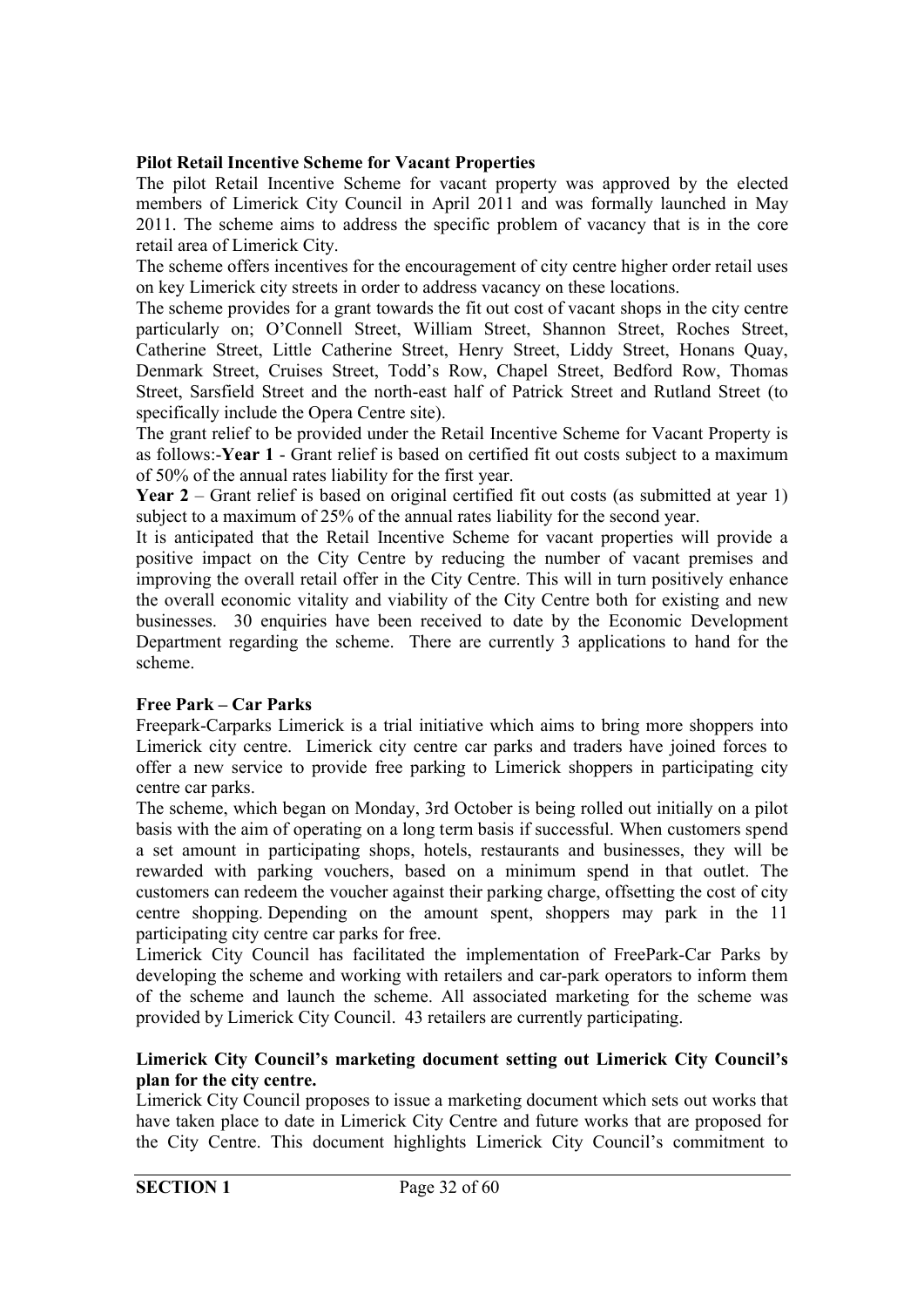ensuring that Limerick City Centre has a key role in driving the economic viability of the Mid-West Region.

#### **City Centre Strategy**

Progress continues across all Departments in implementing and delivering actions identified in the City Centre Strategy

#### **Creative Limerick**

Creative Limerick – Connect to the Grid continues to occupy vacant retail units that are between retail lettings. The scheme provides active and engaging shop frontages in the City Centre thereby enhancing the overall ambience in the City Centre. Creative Limerick provides an opportunity for start-up businesses to test the market place with low to minimal costs. It is intended that the scheme will be expanded in late 2011 / early 2012 to incorporate a greater element of pop-up shops throughout the City Centre.

#### **Parks Atlantic Project - Interreg IVB Territorial Atlantic Area Programme**

Limerick City Council in conjunction with the Mid-West Regional Authority (MWRA) continued to make progress on the Parks Atlantic Project during 2011.

The main objective of this transnational cooperation project is to capitalize on the value of urban and suburban parks and enhance their Atlantic contribution to sustainable urban development.

#### **Marketing of Limerick City Centre**

Limerick City Council in conjunction with Shannon Development, Limerick Co-Ordination Office and Limerick Chamber have again this year developed and funded a marketing campaign promoting Limerick City Centre for Christmas 2011.

#### **Derelict Sites**

The current economic climate continues to present greater challenges regarding dereliction. A total of 57 notices were served to date during 2011 and 11 sites were taken out of dereliction, this included key sites in the City Centre that were long-term derelict sites.

#### **Property Management**

The Property Management Unit of the Economic Development Department continued to advance a significant number of matters under this area of responsibility during 2011 including settlement of outstanding CPO compensation claims, land acquisitions/disposals, evaluation of strategic land holdings/opportunities, leases, licences, requests for wayleaves, putting in place legal documentation (Deed of Charge) for drawdown of Access II funding for artists apartment in John Square, land ownership queries, queries on rights of way, adverse possession issues, perfection of legal title on land, collection of rents owing, site inspections, maintenance of sites, Part V, trespass/squatters etc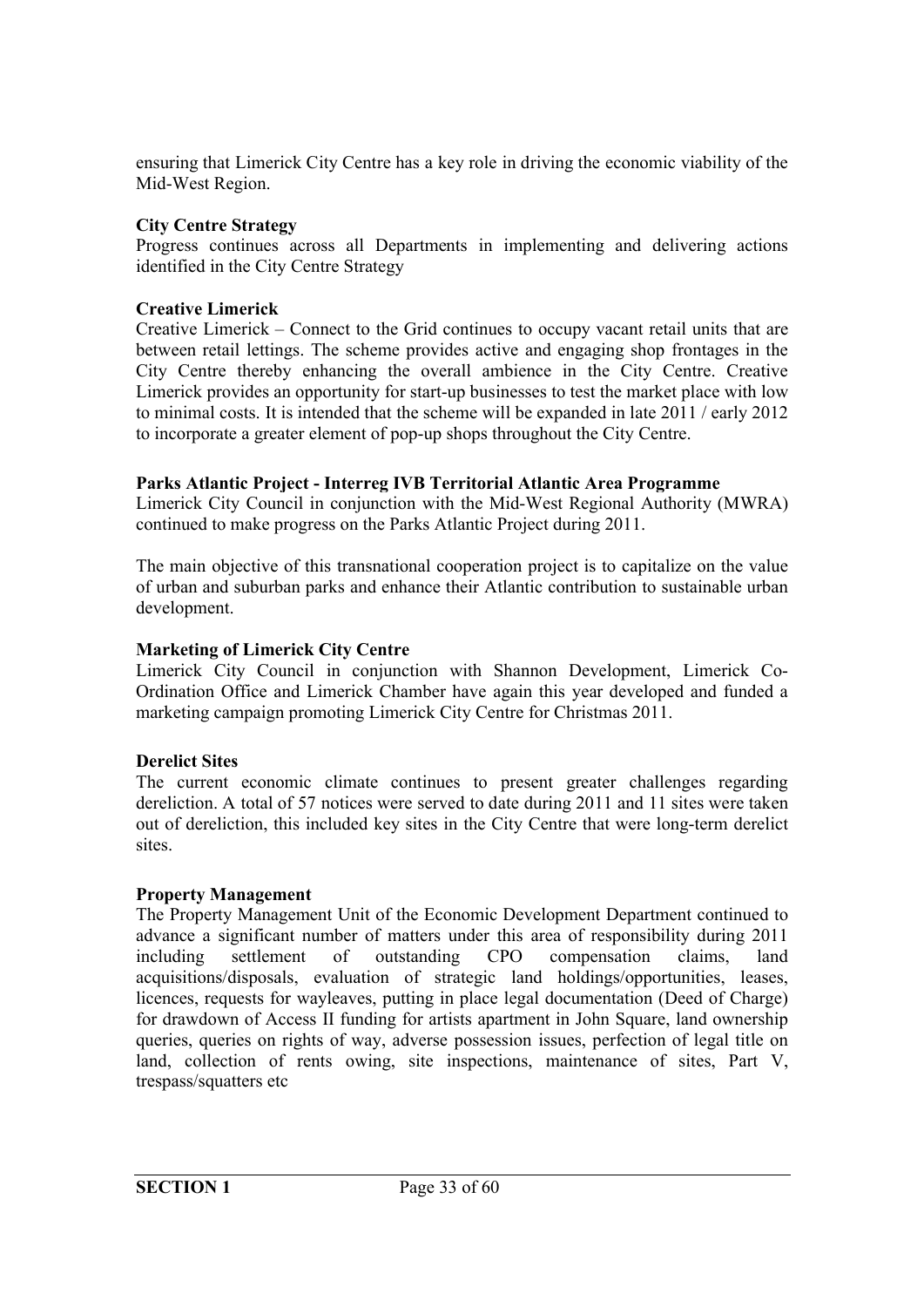## **ENVIRONMENTAL PROTECTION & EMERGENCY SERVICES**

## **ENVIRONMENTAL PROTECTION**

During 2011 the Environment Department took the strategic approach of promoting the Tidy Towns competition as a means of harnessing community activity towards improving the Environment of the City. Following a seminar organised by Limerick City Councils Environment Department held in City Hall in February 2011, 12 no communities in Limerick City entered the National Tidy Towns competition for the first time.

On the platform of this initiative the JP McManus Charitable Foundation Trust kindly sponsored a competition for the Limerick communities that entered the Tidy Towns competition. This competition was supported by Limericks Live 95 FM and the Limerick Leader and concluded with the announcement of prizewinners by the Mayor in September.

It is intended to continue this initiative in 2012 with a particular focus on encouraging the retail and commercial sectors participation.

#### **Street Cleaning**

Street cleaning is carried out on a 365 day a year basis and involves sweeping and cleaning of the 230km of city road and associated footpath network that make up the city centre and surrounds. Two large mechanical sweepers were purchased this year allowing for increased efficiencies in sweeping and reduced atmospheric and noise emissions due to the euro V engines in the new scarab sweepers. Recycling at the Milk Market on Saturday mornings continued in 2011 and continues to be a big success which is notable in the reduction in the volume of material collected for disposal by the street cleaning team. The number of street bins in the city has also increased with the total number of 205 street litter bins now in Limerick City. The operation of GPS Tracking Mechanisms on all environment vehicles has been very effective in managing routing.

#### **Litter Pollution**

The Environmental Enforcement Team continues to work closely with individuals, local communities, the HSE and the gardai to prevent littering and dumping in the City. Overall, there has been a decrease in reports of fly-tipping, although the number of households who do not have a bin service is on the increase which affects street bins and dumping of domestic rubbish. During the lead into May Eve a comprehensive campaign including newspaper advertisements, individual visits and notices to households, garda cooperation and quick removal of bonfire materials reduced the damage to greens and pollution in the City.

The 'bin your butts' initiatives continued including patrols with members of the Garda Siochana, dispensing of ashtrays to premises which have cigarette litter and distribution of personal 'bin your butt's ashtrays. New 'dog' patrols with Scoop the Dog have taken place on popular dog walking routes to dispense 'poop scoop' bags and remind dog owners of their responsibilities.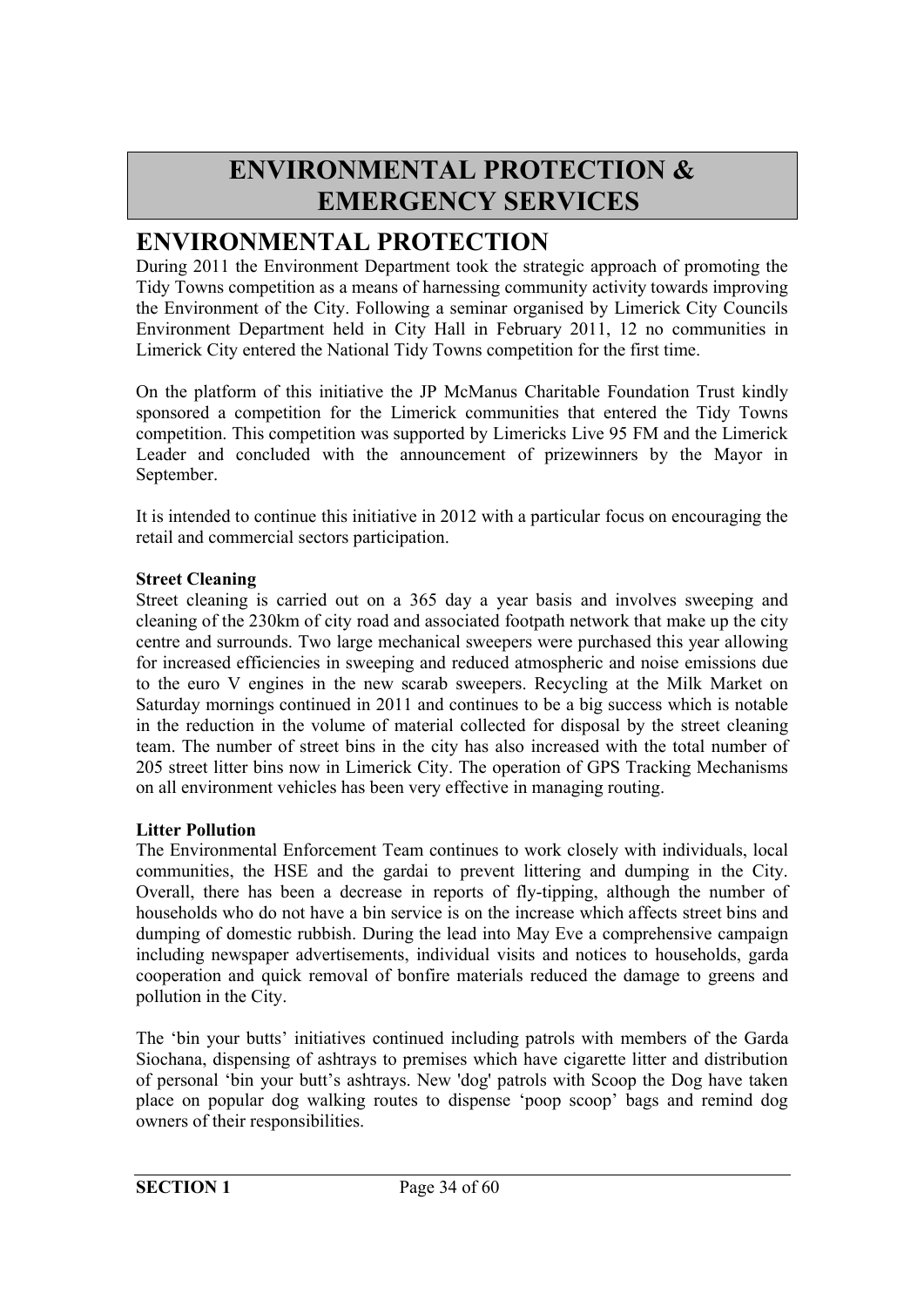In the city centre, the 'Clean Street' Initiatives have focused on the removal of illegal postering and the provision of designated advertising areas and a pilot on the presentation of waste. Increased enforcement of the Presentation of Waste Bye-laws is leading to a reduction of city centre litter and improvements to the city streetscape. The serving of statutory notices to commercial premises under the Litter Pollution Act helps ensure that business owners understand their responsibilities for keeping their general areas clean.

It is expected that increasing amounts of households storing of domestic waste and leading to illegal dumping will continue to be a challenge in 2012, particularly in private rental accommodations where there is a high turnover of tenants. It is hoped that new amended bye-laws on waste will be implemented to ensure that bin service providers collect during off peak hours and prevent the storage of private bins on the city streetscape.

#### **Waiver Scheme**

The Council continued to provide a waiver scheme for low income families and old age pensioners during 2011. This service will continue to operate in 2012 and is currently availed of by approximately 3500 households in the city. All lifts are subject to a maximum weight provision of 12 kg per lift.

#### **Bring Banks**

The number of bring banks for recycling in the city has increased to 22 including the most recent placement at Hassets Cross. Outsourcing of maintenance and servicing has worked very well and continues to provide cost savings

#### **Grants to Community and Voluntary Groups**

The Environmental Improvement Scheme was introduced in 2003 to assist local community groups with the enhancement and upkeep of their communities. The JP McManus Charitable Foundation agreed to match the Council provision for environmental grants in 2011 and as a result the number of grants approved doubled in 2011 to over 60 recipients. In 2011 it was identified that a concerted effort should be made to encourage groups to enter the national Tidy Towns competition as the ideal structure to cohese community effort.

#### **City Hall Waste Management System**

Limerick City Council has developed and implemented a revised waste management system in City Hall. The revised system implemented in conjunction with Corporate Services recognised best practice in waste reduction, re-use and recycling and includes an organic waste bin having regard to the provisions of the Food Waste regulations 2010. The system was tendered for in June and the successful applicant was Clean Ireland Recycling who now operates the process.

#### **Regional Waste Management Plan**

Limerick City Council continues to support the Regional Waste Management Office for the region as it co-ordinates the Regional Waste Management Plan 2006-2011. The Council contributes financially to the cost of implementing this plan and participates fully on all technical operational and policy fora. The Regional Office in conjunction with Limerick City Council's Environment Department delivered numerous initiatives in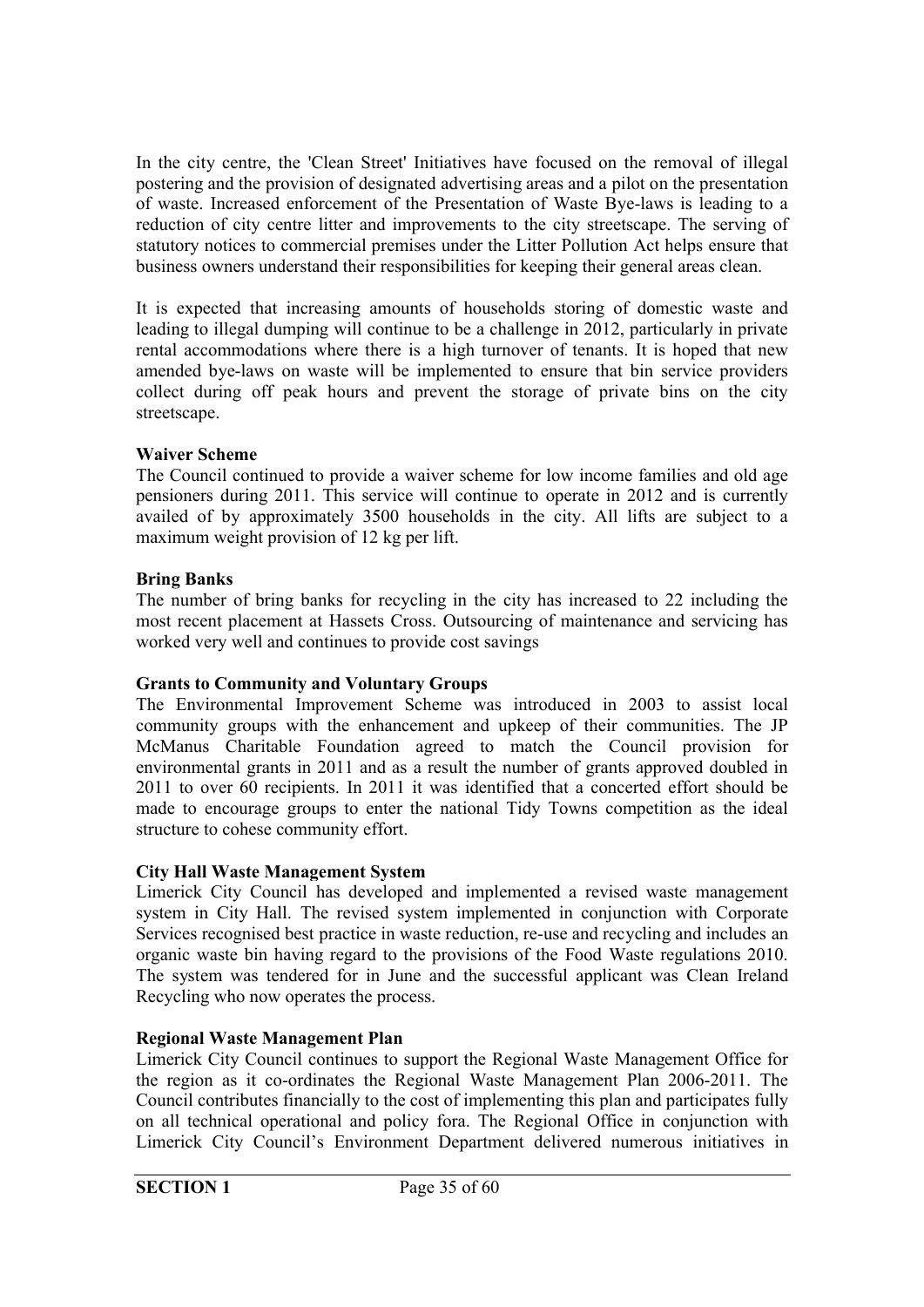Limerick City during the year including a seminar on the 2010 Food Waste Regulations, Thomond Park Waste Monitoring Initiative, European Recycling Week and Waste, Electrical and Electronic Equipment initiatives.

#### **Ballysimon ELV Site Closure.**

In response to ECJ Ruling case C-494/001, Ireland committed to implement an enforcement regime to ensure the cessation of illegal waste activity. Limerick City Councils Environment Department with Limerick County Council led a successful multi agency operation that resulted in the closure of the illegal ELV site at Monoclino, Ballysimon Road, Limerick. Up to 70 personnel from various state agencies including the Gardai, the Armed Response Unit, Customs & Excise and Revenue engaged in the exercise which took place on 5th July 2011. Waste comprising 30 vehicles, lifting and cutting equipment, various types of scrap metals and tyres were recovered from the site and 89 tonnes of waste were sent to an authorised facility for proper disposal. The site is now officially recognised as a closed site by the EPA. The exercise provided valuable first hand experience of the highly effective outcomes available from multi agency operations.

#### **Waste Collection Permit Regulations, 2007, (as amended)**

Under the Waste Management (Collection Permit) Regulations 2007, as amended, a total of 94 permits (48 Multi-regional), have been issued to waste collectors in the Limerick, Clare and Kerry region. 529 Waste Collection permits were issued under the previous 2001 regulations and 25 Collection Permits have been issued to collectors whose principal place of business is based in Limerick City. To date 10 permit holders have been audited by Limerick City Council staff.

#### **Waste Site Facilities**

There are currently 8 no active permitted sites for waste processing in the Limerick City area. The waste types and methods of processing are varied. During 2011, 2 existing permits were renewed and 1 new permit was issued and 3 permits expired.

#### **Environmental Awareness and Education**

Limerick City Council continues to work towards delivering on the principles of waste management in accordance with the Replacement Waste Management Plan 2006 – 2011 with particular emphasis on waste prevention. The Council also continues to actively support the An Taisce Green Schools Initiative and encourages the use of home composting and correct waste management for householders.

A master composters scheme was implemented this year and a composting demonstration site was built in O'Brien Park.

Litter awareness continues to be a key focus and a number of city centre awareness initiatives were delivered during the year including two very successful deep clean projects which harnessed voluntary effort. The success of the environmental awareness work carried out by the Environment Department helped Limerick City to achieve the status of best Fair Trade City in 2011. A "Love Limerick, Don't Litter" calendar was produced for 2011 to highlight the work being done to promote litter awareness and management.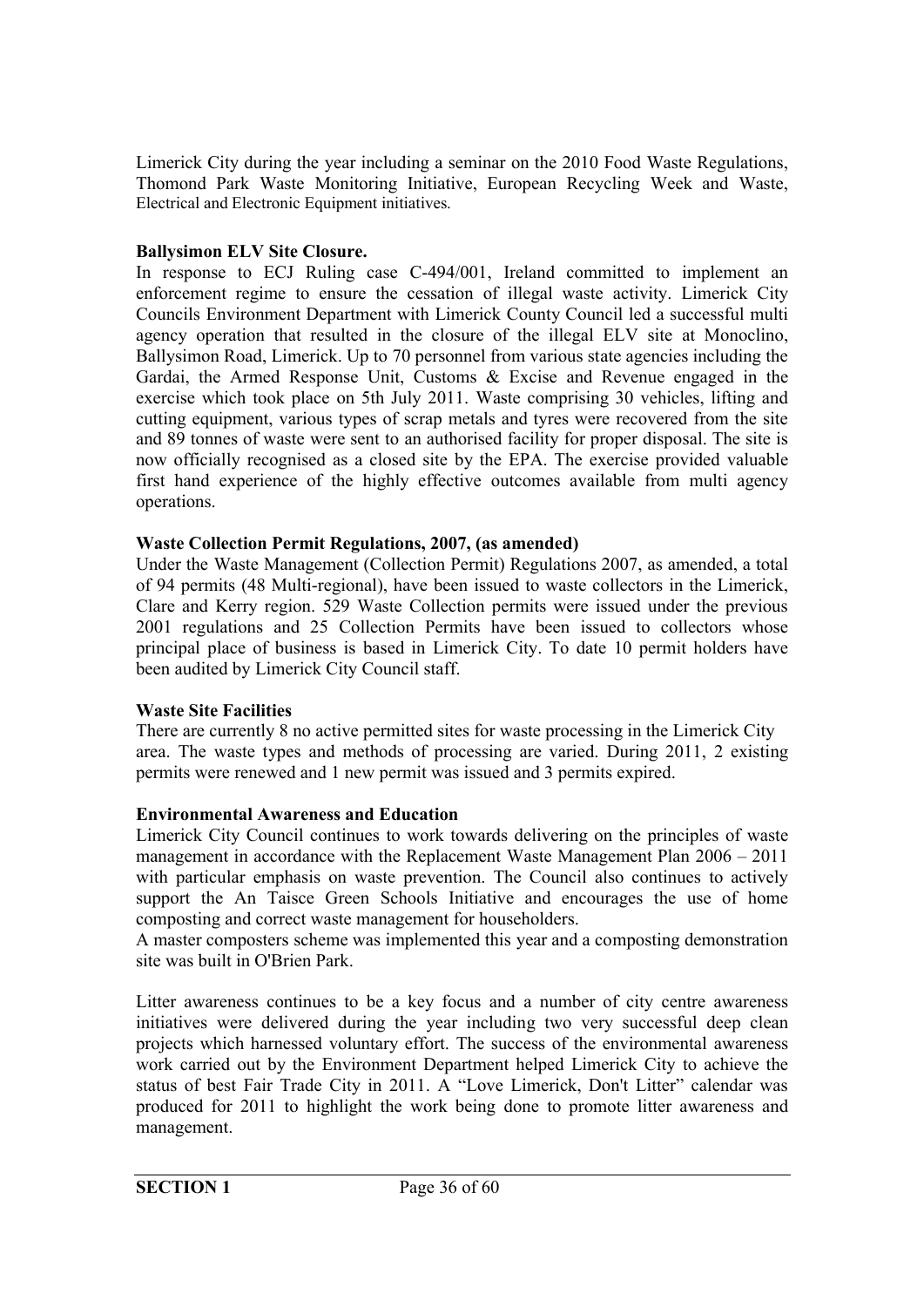#### **Allotments**

The Environment Department developed an allotment project on a 0.4 acre site at Ballynanty. The site comprises 28 raised bed free draining allotments and there has been 93% uptake on the plots. The project facilitates rainwater harvesting and has utilised available space to develop a composting area. One allotment holder has been self sufficient in vegetables from his plot in 2011.

#### **Longpavement Remediation Project**

The remediation of Longpavement Landfill site is complete and has been operating in 2011 with the gas extraction and leachate abstraction systems commissioned and operational. Gas is extracted from 32 gas wells and leachate is extracted from 11 leachate wells. The gas is flared and the leachate is stripped of methane on site. The site has been planted as a wildflower meadow and a new wetland has also been created.

#### **Baggott Estate**

The Baggot Estate wetland redevelopment was completed in 2011 and now provides an area of high visual and natural amenity in the Ballinacurra area. The area will be further developed by the work which has commenced on the Baggot Estate Amenity Enhancement. This involves the creation of 1km of recreational walkways with CCTV cameras and information displays. Works will be completed in 2011.

#### **Parks**

The Parks Department continued their Spring, Summer and Winter bedding planting programme including the popular 'Bridges in Bloom' as well as caring for over 330 acres of open space in the City. The number of summer flower tiers was increased on O'Connell Avenue which provided a city centre floral display and the Market Quarter area and Roches Street were supplied with hanging basket displays. Work took place with Limerick Biodiversity Group on a pilot wildflower bed.

The Parks recreation programme continued in 2011 with four successful May Music in the Parks events and Summer and Easter activities sponsored by ERP. A new partnership with Gothicka – a Limerick based arts collective led to a day and night Halloween event for all ages. Christmas in the City Family events include a Christmas Treasure Hunt, puppet show and present making workshop. There was a very positive response to the fact that these were 'free' events.

A machinery shed was completed for indoor storage along with proper rest facilities for staff at the Parks Nursery. As part of the refurbishment of Moyross Playground, Limerick City Council sponsored a new piece of play equipment. A new railing was also installed around Thomond Court walls at the request of residents. Householders were offered a free household Christmas tree shredding service. The Winter/ Spring focus is on tree pruning and planting and training staff on health and safety requirements.

In 2012 a major challenge for parks will be the maintenance of green areas and open spaces throughout the city as further areas are taken in charge and redeveloped, extending the grass-cutting area. It is hoped to carry out work on the historic bandstand in the People's Park and a Part VIII is being formalised. It is expected that there will be further demand on Parks for free family and play and exercise facilities.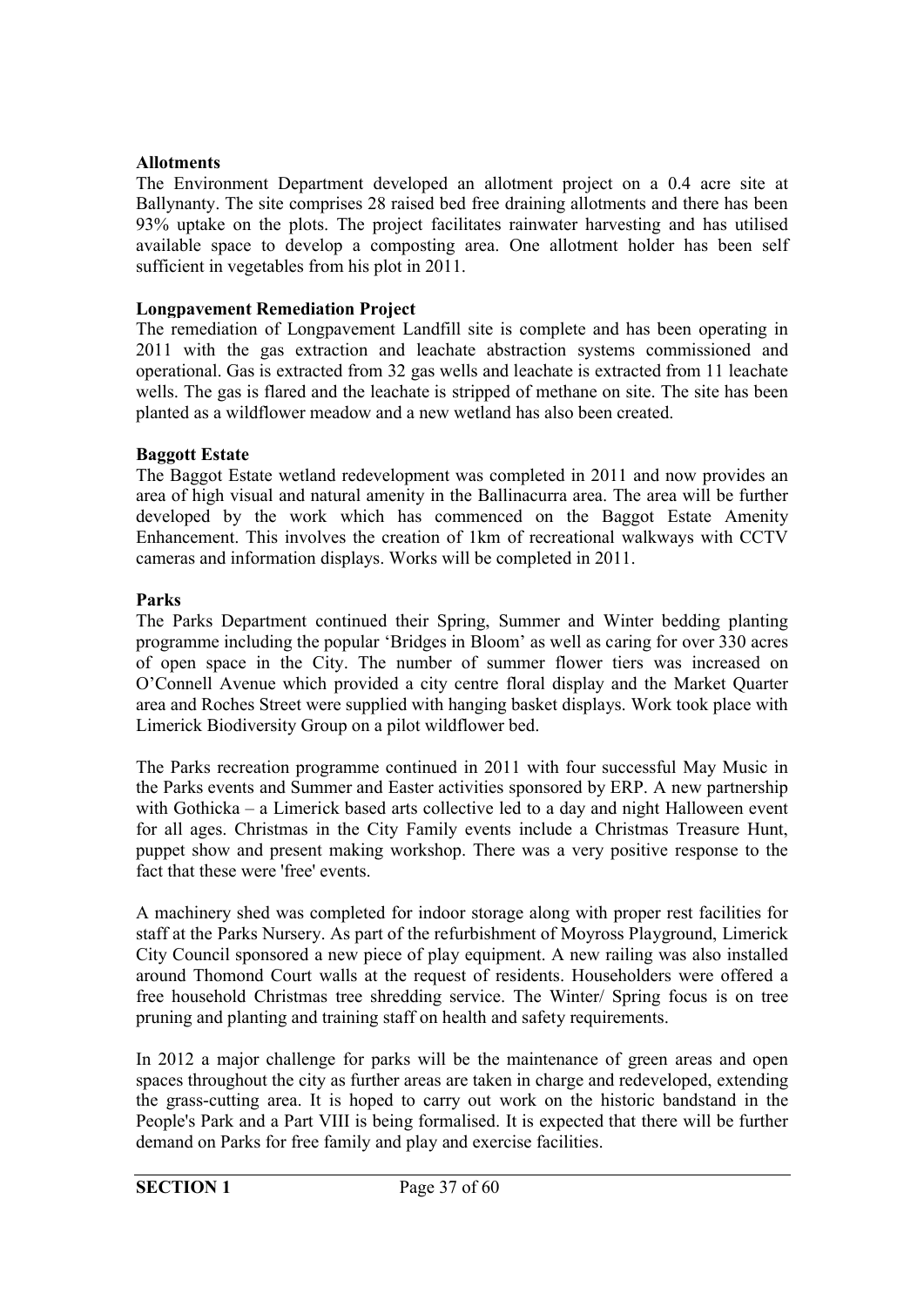#### **Control of Horses**

Up to the end of November 2011, 243 horses were impounded by Limerick City Council. The cost of these impoundments was  $\epsilon$ 348,667. The full cost of this service is recoupable from the Dept. of Agriculture. It is expected that changes to passport and chip and pin legislation will effect the changes in horse control in 2012 but these rely on the Department of Agriculture and Gardai.

#### **Control of Dogs**

This service continued to run in conjunction with Limerick County Council and three court orders were secured regarding dangerous dogs in 2011.

#### **Cemetery Services**

The Cemeteries Service has undertaken a series of accessibility works to improve the accessibility of the three Limerick City cemeteries – Mount Saint Lawrence, Mount Saint Lawrence extension and Mount Saint Oliver including the redesign of the gateway of Mount Saint Oliver and improvements to footpaths. A new software management system has been introduced to manage the cemeteries records and it is the first time it has been introduced in a public cemetery in Ireland.

The maintenance of older graves where ownership is unclear is an issue for cemetery services and it is hoped that the introduction of new cemetery bye-laws will address some of these issues as well as providing a regulatory framework for other issues.

#### **Amendments to Bye Laws**

The amended Intoxicating Liquor byelaws were adopted in August 2011 and all garda stations have now been issued with fine books entitling the Garda Siochana to issue  $\epsilon$ 75 fines to people drinking alcohol in public open space areas.

### **EMERGENCY SERVICE**

The Service has five broad areas of activity that are mutually supportive in the delivery of an integrated service to the public.

- Fire & Emergency Operations
- Fire Prevention, Building Control and Dangerous Buildings
- Major Emergency Management
- Fire Service Mobilisation and Communications
- Civil Defence

#### **Fire & Emergency Operations Achievements for 2011 include:**

- The service successfully attended 1160 incidents from 1st January to 1st November, 2011. Of this number, 657 were fire incidents.
- Training courses were provided for staff in the following areas: Cardiac First Responder, Emergency First Responder, Hazardous Materials, Aerial Ladder Platform Operator, Compartment Firefighting Techniques Refresher, Breathing Apparatus Refresher, Breathing Apparatus Maintenance, Swift Water Rescue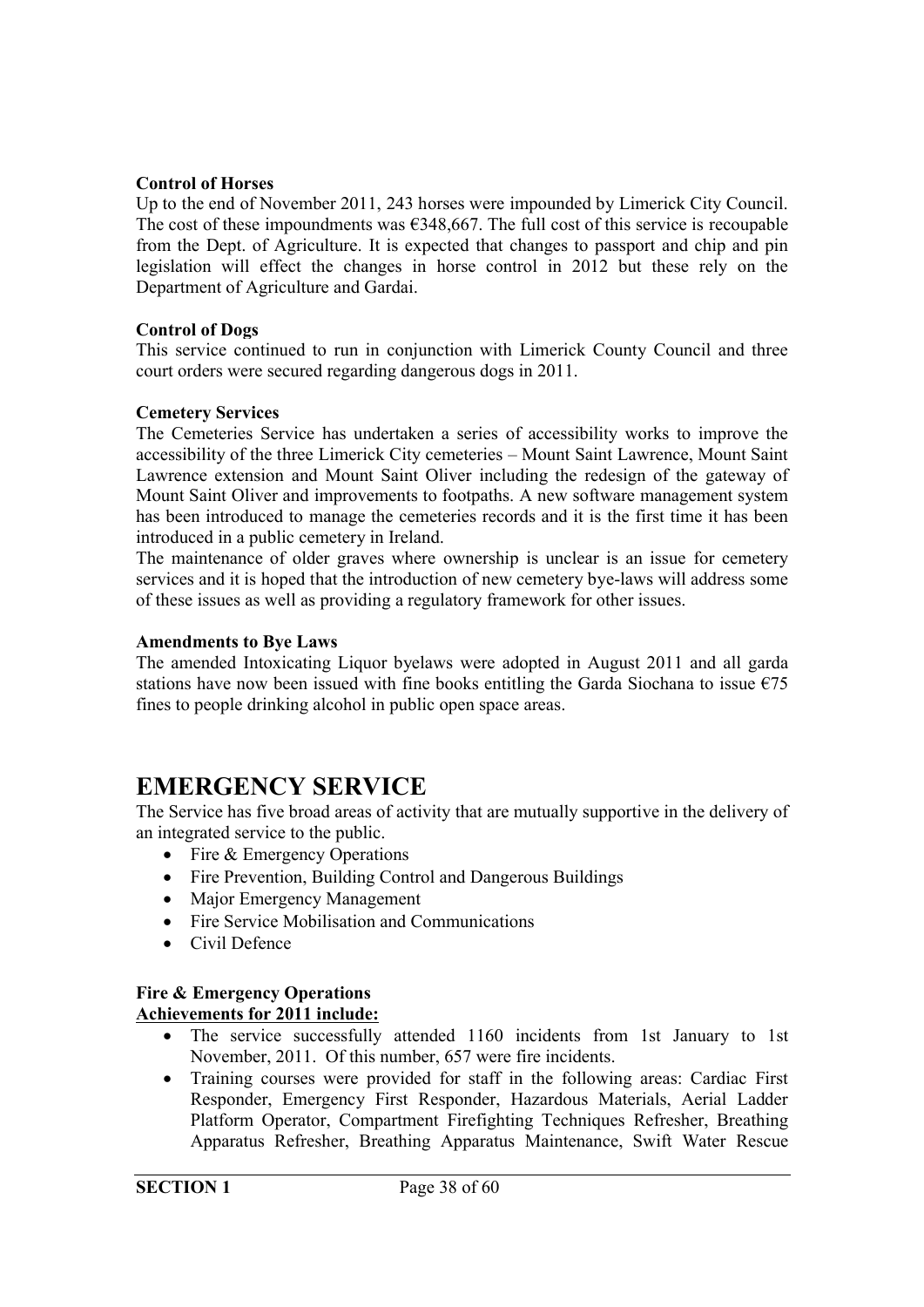Technician, as well as various Senior and Junior Officer Training Courses and Seminars.

- Swift Water First Responder training was provided to Limerick County Council Fire and Rescue Service personnel by Limerick City instructors.
- All operational crews undertook and completed block training in Dublin Fire Brigade's Training Centre as part of scheduled block training.
- Health and Safety awareness and competency was enhanced by the conduct of Safety Information Sessions which were attended by Senior & Junior Officers and Firefighters, respectively.
- The Fire and Rescue Service Safety Statement was reviewed and updated.
- Service and maintenance contracts were reviewed for fire engineering equipment, pumps, fire lockers and winches.
- The programme of pre-fire planning was continued for high risk premises within the Service's operational area.
- New equipment was purchased to improve the safety of fire personnel responding to water-related incidents.
- A development committee was established to review and implement a suite of national Standard Operating Guidelines (SOGs)
- A new Water Tanker was commissioned and placed into service.
- Construction commenced on two new Water Tenders with full funding from the DoECLG.
- A recruitment competition for recruit Firefighters was completed and 5 new recruit fire fighters commenced training in November.

#### **Plans for 2012 include:**

- To conduct annual block training.
- To further enhance the training regime within the Fire Service.
- To maintain and improve on standards of Health and Safety.
- To place two new Water Tenders into service.
- To prepare specifications and tender documents for the procurement of a new Emergency Tender.
- To purchase new structural firefighting kit.
- To continue the development of the pre-fire planning programme..

#### **Fire Prevention, Building Control & Dangerous Buildings Department.**

The function of the Fire Prevention, Building Control & Dangerous Buildings Department is to ensure the health, safety and welfare of people who occupy or use buildings, through ensuring the reduction of fire risk, proper means of escape and the access for people with disabilities. To achieve these, a summary of the duties of this department are:

- Fire Safety Certificate applications are assessed pre commencement of construction of buildings.
- January 1st 2010 saw the introduction of the Disability Access Certificate. These are applied for pre occupation of a new building, and the applications are assessed by this department.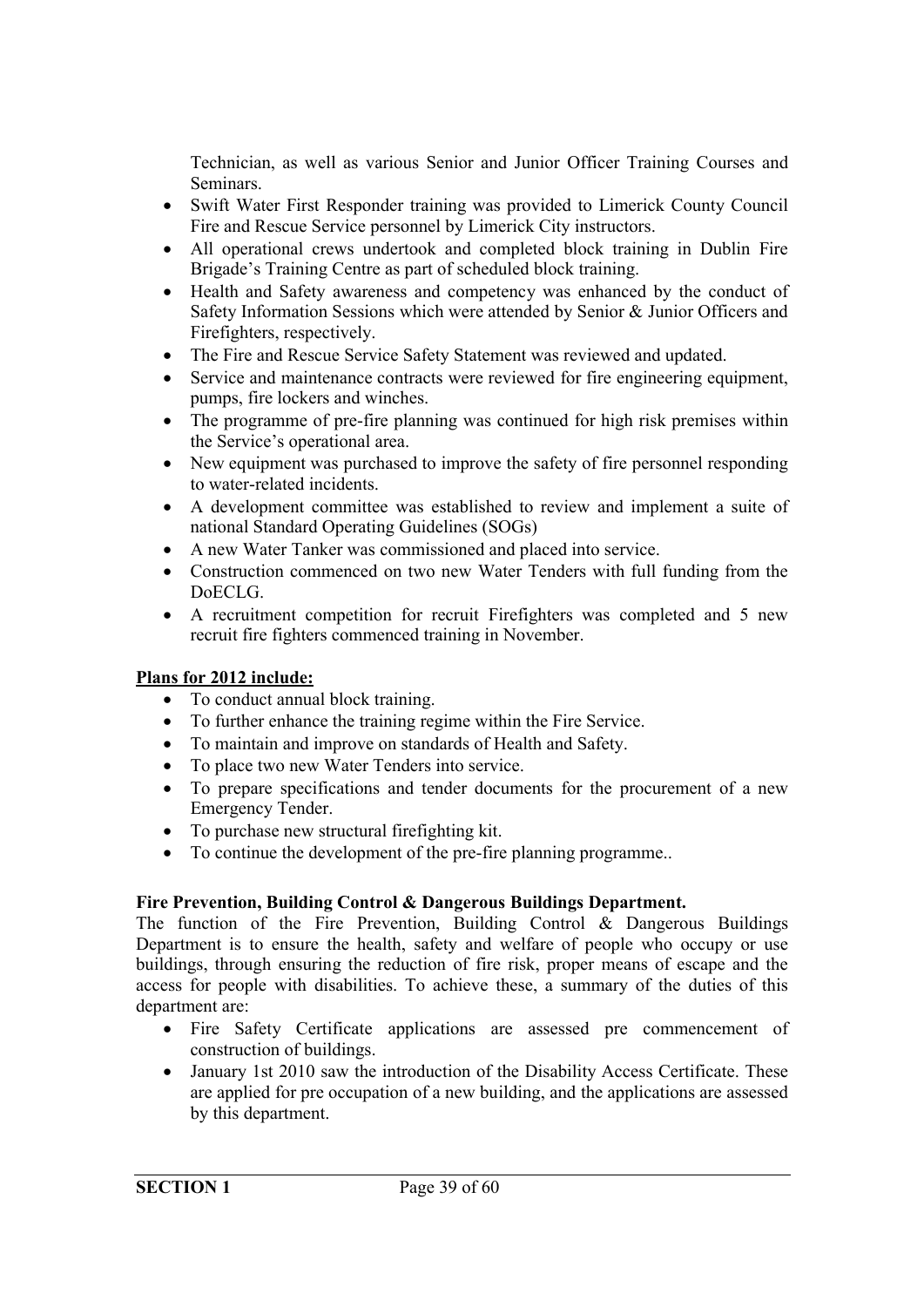- Both commercial and Domestic buildings are inspected for deficiencies in relation to Fire Safety, and actions are taken to improve Fire Safety where required.
- Inspections are carried out at selected building sites to ensure that construction is in accordance with the Building Regulations.
- Complaints regarding dangerous buildings are investigated, and appropriate actions taken to eliminate the risk posed to the public.
- Community Fire Safety talks are given to all members of the community, particularly to school groups and the elderly.

#### **Major Emergency Management Section**

The functions of the Major Emergency Management section are to implement the provisions of the 2006 Framework for Major Emergency Management in Limerick City Council, to review and oversee Limerick City Council's Major Emergency Plan and to continually enhance Limerick City Council's capacity to respond to a major emergency.

#### **Achievements for 2011 include:**

- The development of a system of resources and staff which may be used to receive and provide public information via a call centre during a crisis.
- The issue of updated Major Emergency Plan appendices.
- The conduct of an inter-agency table-top exercise involving the Crisis Management Team and Local Co-ordination Group.
- The development of systems for notification of ESB activities affecting Limerick City.
- Participation by senior Limerick City Council staff in Onsite Co-ordination training courses.
- Successfully implementing the response and co-ordination function of the Crisis Management Team (CMT) and the associated Information Management system during the period of flood risk and subsequent period of severe cold weather in November, December and January 2011.
- The introduction of an SMS based mobilisation and information sharing system which has been successfully used to coordinate Crisis Management Team activities.
- The conduct of Voluntary Emergency Services (VES) seminar in Thomond Park, which over 60 volunteers attended from various voluntary agencies.

#### **Plans for 2012 are:**

- To further improve communication systems between the incident site and the Local Co-ordination Centre.
- To participate in exercises coordinated by the Mid-West Regional Major Emergency Management Group.
- To complete further Onsite Co-ordination training courses.
- To continue to improve the awareness of Major Emergency Management within all areas of Limerick City Council.
- To increase usage of the SMS based mobilisation and information sharing system.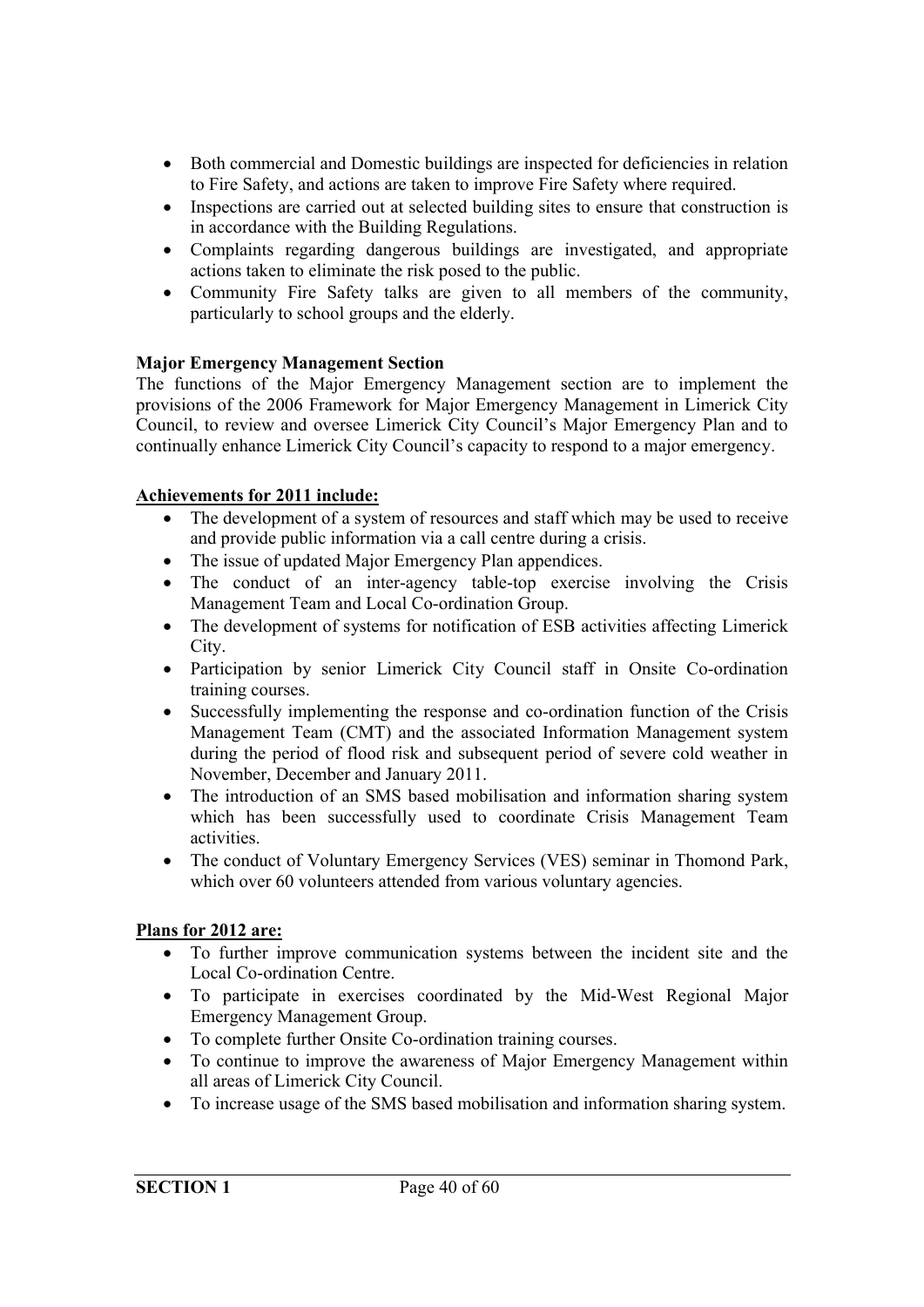#### **FIRESERVICE MOBILISATION AND COMMUNICATIONS:**

#### **Munster Regional Communications System:**

The Munster Regional Communications System (MRCC) is located on the same site as Limerick City Fire and Rescue Station. The MRCC Project was set up to improve the speed of response and efficiency of the call-out system for the fire authorities in Munster and became operational in December, 1992 .Limerick City Council is the contracting Authority for this system and provides the service on behalf of the ten member Fire Authorities in Munster.

The Centre currently mobilises 66 retained fire stations throughout Munster and 4 fulltime stations in Limerick City, Cork City and Waterford City.

In 2011, achievements included:

- Munster Regional Communications Centre handled in excess of 25,000 emergency calls from the public in the Munster Region.
- Maintenance and improvement on high performance standards in terms of the accurate and efficient despatch of Fire Service resources within the Munster Region.
- Ongoing development of geographic information systems in MRCC
- There have been significant developments of management information systems in accordance with the requirements of the MRCC and the participating fire authorities.
- Re accreditation to ISO 9001:2001 has been achieved over all business areas. The system has passed its tri-annual full systems audit with the NSAI during which the MRCC's quality management systems were found to be excellent and without fault.
- On-going development of telecoms and Radio Communications Systems
- Continued development of regional mobile data project
- Full implementation of all internal and external training programs including National Incident Command and Major Emergency Planning training.
- Development and implementation of a successful program of Major Incident/Emergency Helpline training for the member Fire Authorities and other Emergency Services under the auspices of the Regional Major Emergency Management Groups..
- Development and integration to the new Emergency Call Answering Service (999/112) in co-operation with the other blue light services, BT Ireland and CommReg.
- Management and development of national digital linking systems to the new BT ECAS systems on behalf of the DoECLG and Fire Services.
- Management, development and implementation of systems for the activation of DoECLG crisis management teams in the event of Local, Regional or National Major Emergencies or Incidents.

#### **CIVIL DEFENCE**

The Civil Defence provides emergency relief and support, when called upon by Limerick City Council and other civil authorities and helps to ensure the continued operation of vital services and the maintenance of public life during emergencies.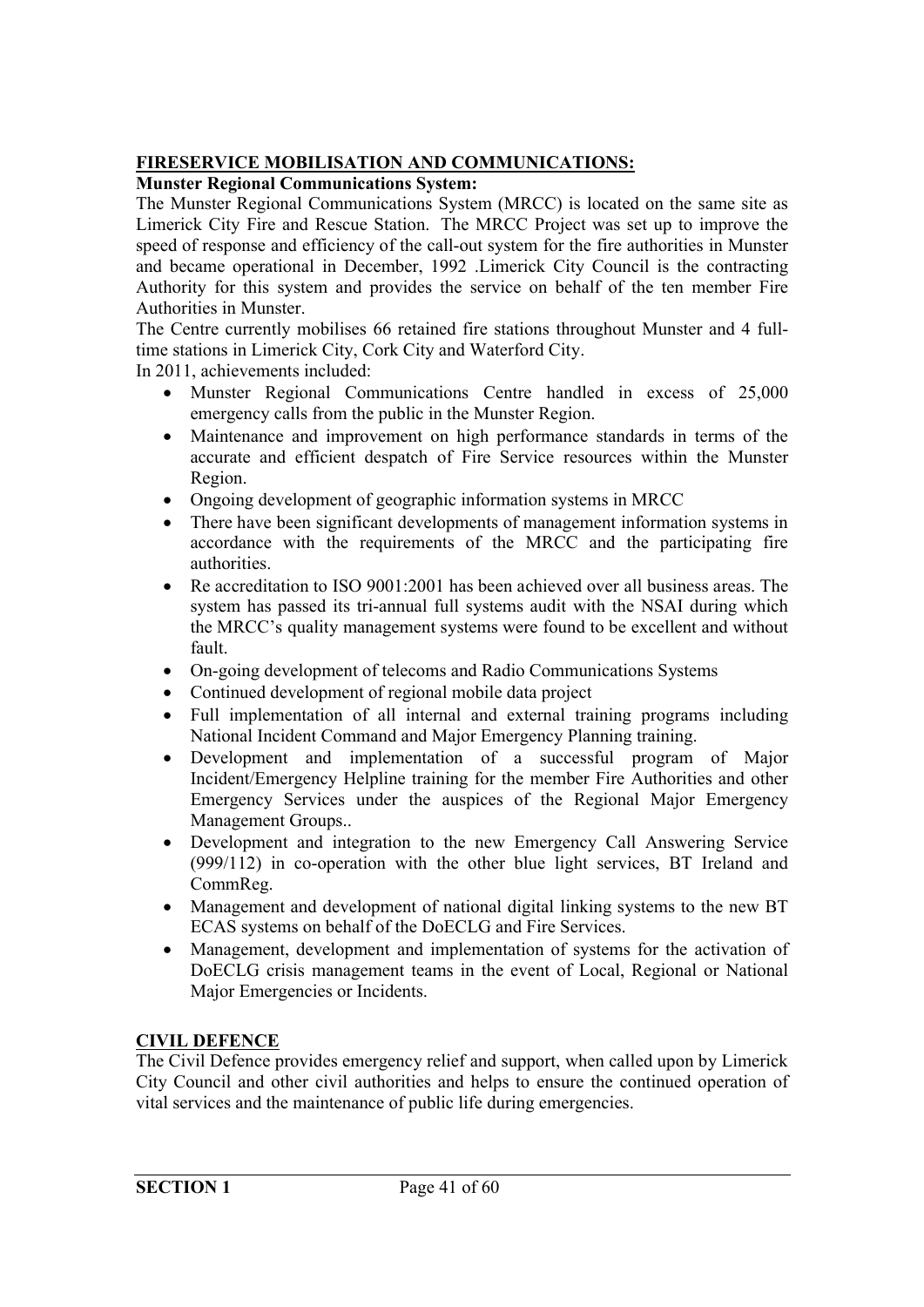#### **Achievements for 2011 include:**

- Limerick City Civil Defence came second in the Regional Competitions held in Nenagh in October..
- Limerick City Civil Defence will have participated in 63 duties from January 1st 2011 to December 26th 2011.
- 30 new volunteers trained in all basic training (Manual Handling, CFR, OFA, S&R, Communications – Level 2, Auxiliary Fire Service Training).

All Limerick City Civil Defence volunteers now trained to a basic level of courses.

- Other courses delivered to volunteers this year
- Water Awareness carried out in March 2011.
- Pump Operation carried out in March 2011.
- Road Traffic Collision carried out in March & April 2011.
- Intermediate Auxiliary Fire Service Course (Pilot) carried out in May & June 2011.

- USAR Training carried out in September 2011.

#### **Plans for 2012 include:**

- Hepatitis A and B and Tetanus programme ongoing for all volunteers. New recruits to be immunised.
- Continuation of the enhancement of training programme across the services.
- Redevelopment of Welfare Service
- Continually raising Limerick City Civil Defence's profile within the City and nationally.

## **RECREATION AND AMENITY – PARKS, LIBRARY SERVICE, CULTURE, SPORT, COMMUNITY AND ENTERPRISE**

Limerick City Council provides a range of arts and cultural services through its combined support for the Arts Service, Limerick City Gallery of Art, the Library Service and the Museum Service. Together these services provide programmes of activities that create an access for all approach to service provision.

#### **Limerick City Library Services Report 2011**

Since the early 1900's, the general public has visited the library to, seek information, attain knowledge, receive advice and guidance or simply borrow books and relax.

The world around us has changed in significant ways since the Public Library Act of 1850. Technical developments have influenced user needs, the library and the service it provides. The automation of Public Libraries in 1990, the introduction of the Internet to Limerick City Library in 1997 and to-day the introduction of Social Media, WiFi, IPAD's and the Kindle have changed and put increased pressure on the Public Library. We are in an environment in which the role of libraries is changing rapidly but we forget at our peril that lending books and encouraging reading is what we were put here to do in the first place.

Our libraries are much more than computers, kindles or even books, they are increasingly vibrant hubs of community life. Libraries have always been central to Education and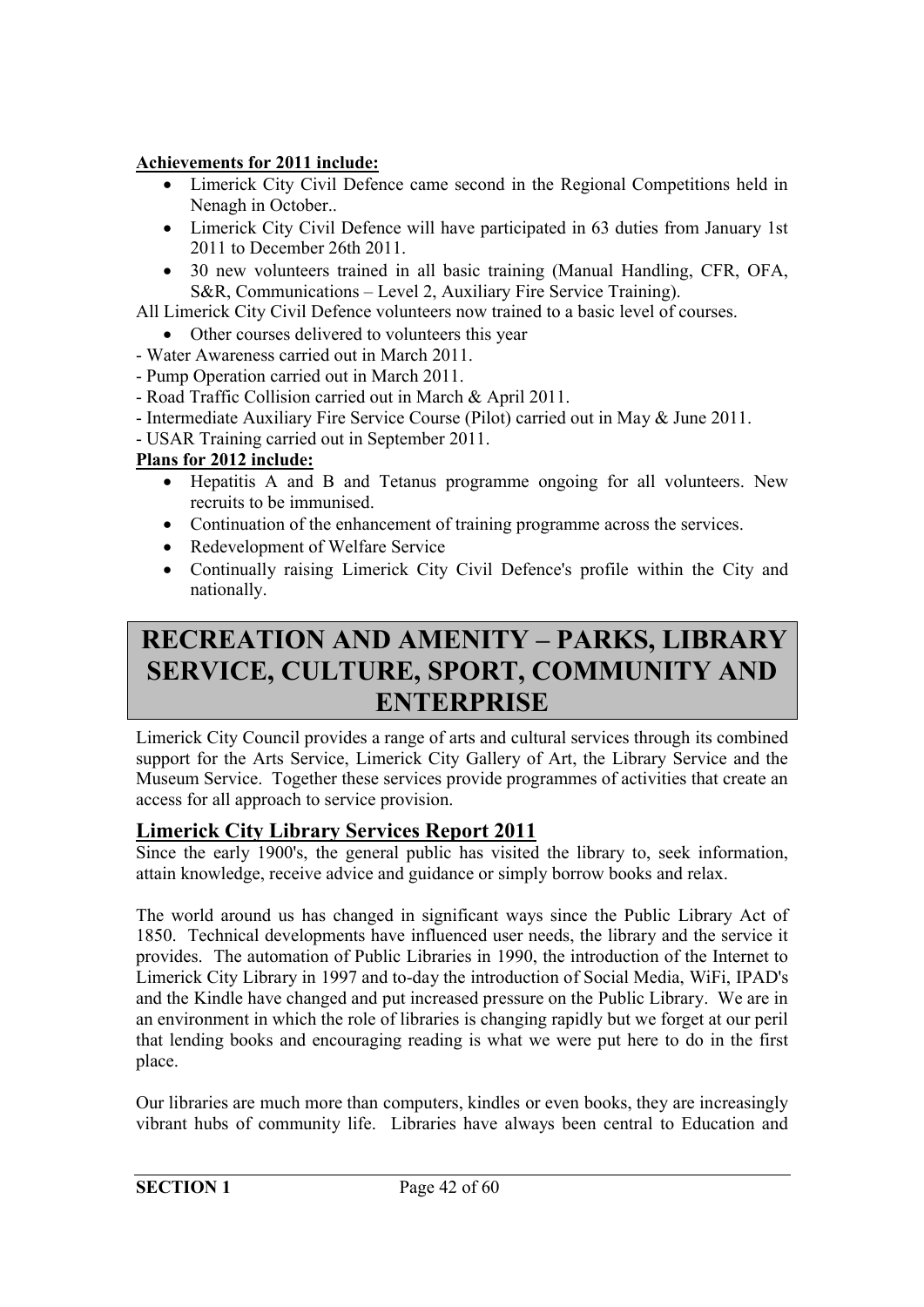self-improvement. They also have the power to act as motors for more dynamic and effective learning, whether for individuals or for groups.

#### **Watch House Cross Community Library.**

Once again this year the library at Watch House Cross co-operated with the Northside Local Education Committee. This committee identified a need and an opportunity to develop and undertake a Literacy Initiative which encompasses the entire Northside Community. A copy of "The Giggler Treatment" by Roddy Doyle was distributed to all 1,500 households on the Northside of the city. Limerick City Library contributed to the purchase of these books. Over a four week period, initiatives, such as storytelling, table quizzes, art projects, family reading, drama workshops, etc took place. Most of the activities took place in the library. The initiative involved children (toddlers to teenagers), their parents and grandparents. All pupils attending the seven Primary and Post-primary schools in the area were involved.

Watch House Cross Choir resumed rehearsal in September with a full programme of musical pieces. The choir of 52 voices will be singing for 40 minutes during the interval at the Limerick Choral Festival in March 2012. The choir sang at City Hall for the "National Commemoration Day for the War Dead" together with the "Mid-West Vocal Academy Choir" in July 2011.

Both choirs have been invited to Poland by the Teachers Chamber Choir who are celebrating 25 years in existence to sing at a Concert and a Eucharistic Celebration in July 2012.

#### **Central Library, the Granary.**

An Chomhairle Leabharlanna administered a grant scheme this year on behalf of the Department of the Environment, Community and Local Government. Limerick City Library received  $\epsilon$ 25,295.82 for the purchase of Books for Children, DVD's, Music, Language Courses, and Adult Audio Books.

#### **Internship:**

The Internship Programme which ran in the library for 6 months was very successful. This programme involved Dell Workers who were made redundant being given the opportunity to gain experience within Limerick City Council. A programme of IT training was drawn up and sessions took place in Watch House Cross, The Granary and Roxboro Libraries. Groups of 6-8 people attended one day a week, over a six week period in each location and this continued throughout the six months. These courses were geared towards Adults who had no previous computer skills.

#### **Book Review Project:**

Following a very successful initial project with two city centre Primary Schools, a second Book Review Project commenced in September with four schools (St. Mary's GNS; St. Mary's BNS; St. John the Baptist and St. John's GNS). The objective was to encourage reading with children in addition to promoting the library service to Parents, Teachers and Pupils. Teachers have noted a marked increase in the reading levels of their Pupils. The Reading Ages were tested before the project began, using standarised scales, and again when the Project was completed. In almost every case, the children's reading age increased.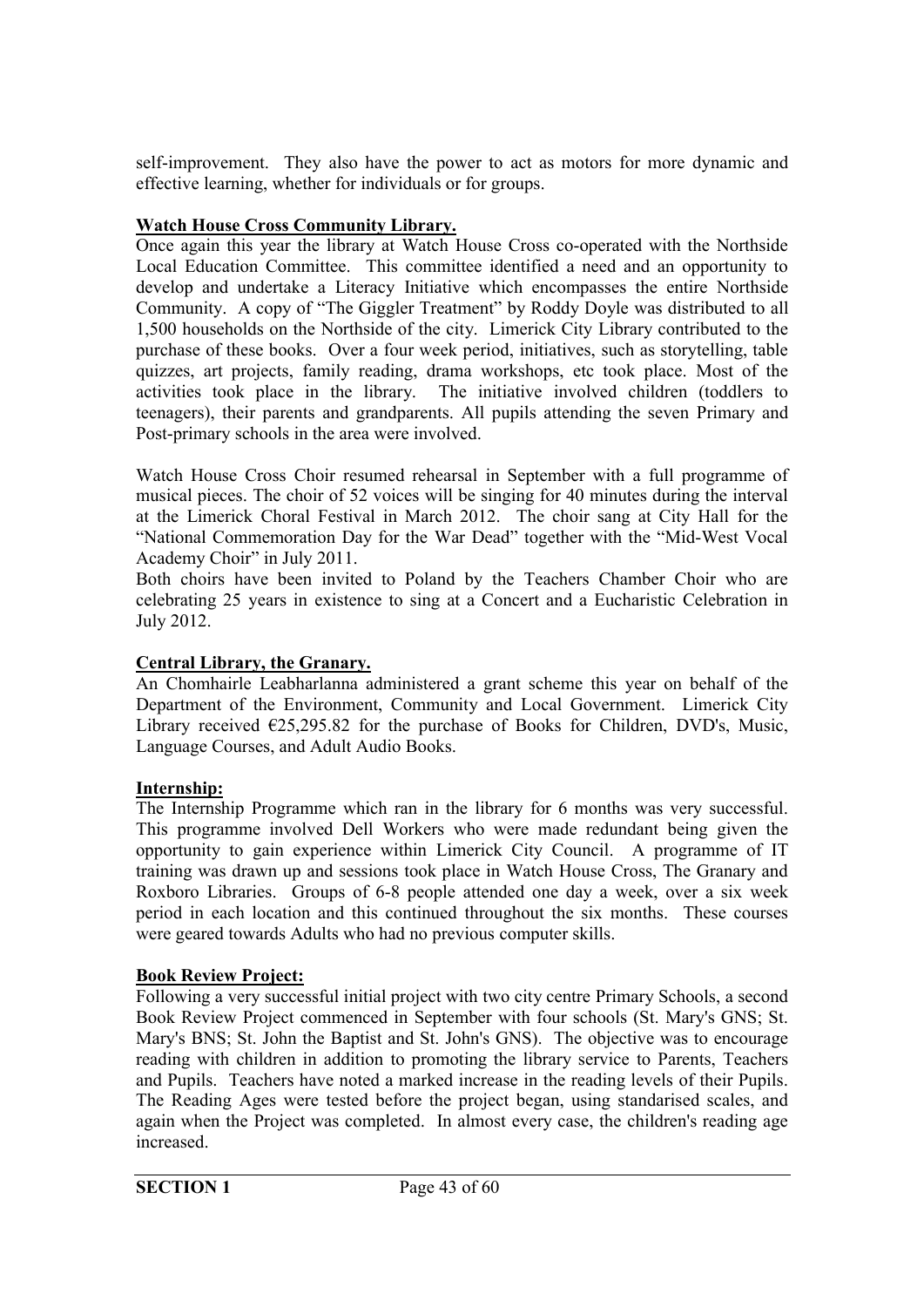#### **Reference & Local Studies Department, 2011**

#### **Website Development:**

Our digitisation and website development programme dramatically increased in pace during this year. Three main resources were focused on  $-$  the local study files, the Limerick Chronicle obituaries project and e-books project.

The Local Study Files – there are now well over 100 files on the website. These constitute an online encyclopedia of Limerick.

Obituaries project – We have scanned all obituaries, death notices, reports of deaths, inquest reports, etc. which appeared on the Limerick Chronicle from 1854 to 1907 onto the website as well as a database up to 1930.

E-books– We have added a number of full scans of local history books to the website. We have also placed a number of further resources online during the year, the most notable of which is an extensive file of histories of various Limerick families.

#### **Lectures:**

There were nine lectures in the History Lecture Series held during 2011.

#### **Collection development:**

The Reference department has an excellent book collection, particularly in the areas of Irish history and Biography. During 2011 we endeavoured to acquire all new publications relevant to this area.

#### **Research & Queries:**

Assisting library users, both in-house and remote, continues to be the core service of the Reference Department. The research room (newspaper microfilm area) in particular, was extremely busy, with all four microfilm readers in use for much of the time. The acquisition this year of a microfilm reader which can print to computer file was a major development and much-appreciated by researchers. It has also had the effect of significantly reducing the amount of printing from microfilm.

| December 2010 – November 2011 |         |            |                |               |            |              |
|-------------------------------|---------|------------|----------------|---------------|------------|--------------|
|                               | Granary | <b>WHC</b> | <b>Roxboro</b> | <b>Mobile</b> | Caherdavin | <b>TOTAL</b> |
|                               |         |            |                |               |            |              |
| <b>Issues</b>                 | 195,631 | 92,915     | 21,816         | 20,674        | 1,507      | 332,543      |
|                               |         |            |                |               |            |              |
| <b>Regs</b>                   | 5,761   | 3,641      | 838            | 4,064         | 110        | 14,414       |
|                               |         |            |                |               |            |              |
| <b>Internet</b>               | 20,918  | 11,173     | 3,312          |               |            | 35,403       |
|                               |         |            |                |               |            |              |
| <b>Visitors</b>               | 167,005 | 82,482     | 20,367         |               | 1,054      | 270,908      |
|                               |         |            |                |               |            |              |

#### **Library Statistics**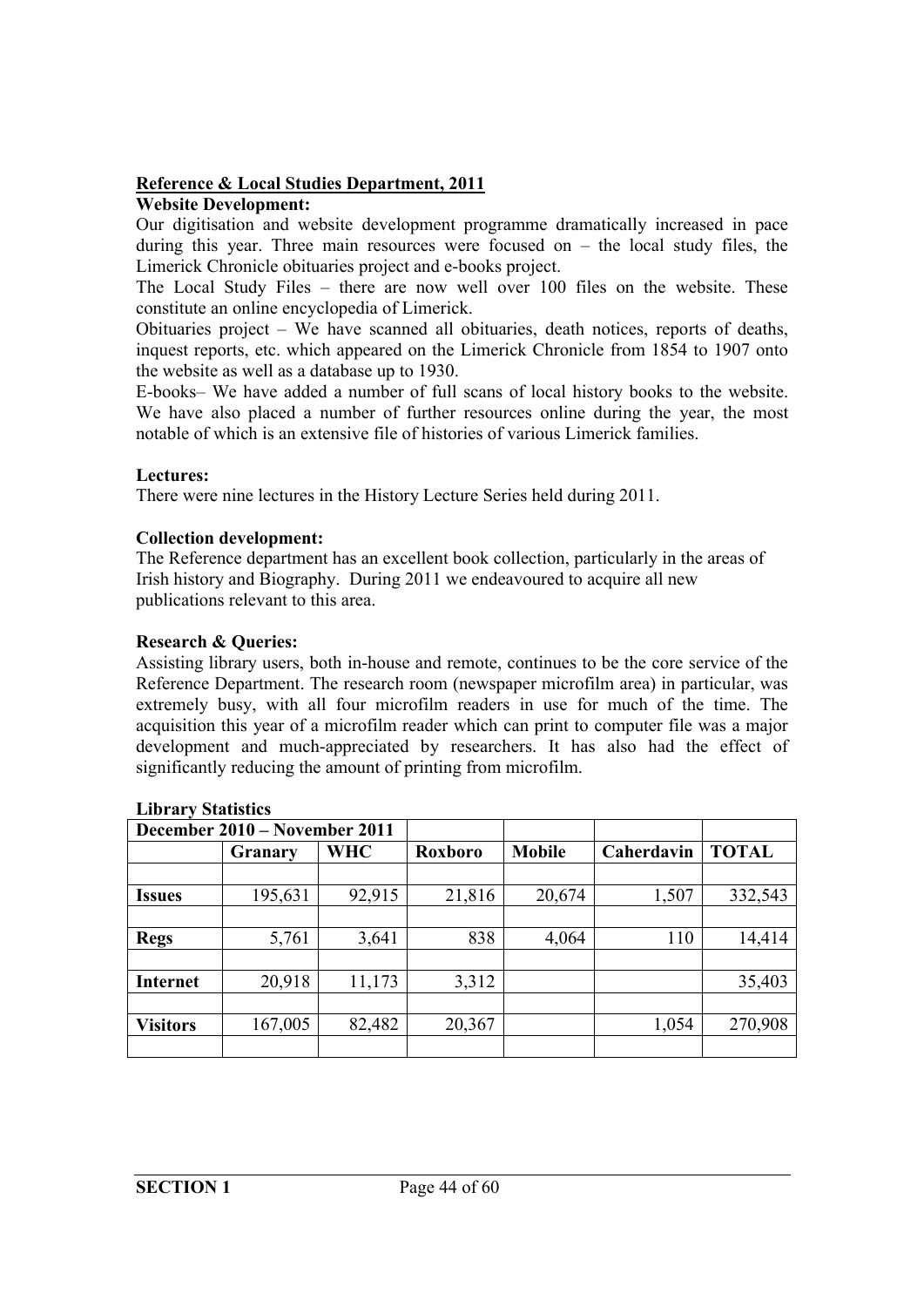#### **Limerick City Council Arts Service Report 2011**

**Kate O'Brien Weekend** 25<sup>th</sup> – 27<sup>th</sup> February www.kateobrienweekeknd.com **Faber Studio's Artists' Talk Series 2011,** March – April http://faberstudioslimerick.blogspot.com/

**CATDIG / Spiritstore** SpiritStore is an ongoing Limerick based art project. To date the SpiritStore project has created and documented a series of temporary installations and interventions CATDIG 2011. http://spiritstorelimerick.blogspot.com/

**May Music in the Park** As part of the May Music in the Park series, Limerick City Council worked with top local musicians and singers with lunchtime concerts in the city's leafy People's Park to bring an exciting and varied music recital programme to the people of Limerick. www.limerick.ie

**LoveLive Music** A free concert in Limerick city library took place to celebrate Ireland's first national music day as well as a concert in Belltable Arts Centre funded by RTE www.lovelivemusic.ie

**Dialogue Arts + Health** Limerick City Council Arts Office hosted an arts in health Dialogue to inform the future of arts in Health policy in Ireland. A peer-led Dialogue Series took place on 3 occasions in Limerick between Sept-Nov 2011 http://dialogueartsandhealth.wordpress.com/

**In-Flux**  $26^{th} - 29^{th}$  May Hosted by Occupy Space, Influx brought together 12 artist-led project spaces from Ireland and Europe, creating pop-up galleries for a weekend of art viewing and network developing. www.influx2011.com

**Community Arts Committee** The Limerick City Community Arts Group is a representative network of geographical and issue-based community and arts organisations across Limerick City. By working in partnership, we aim to: promote arts in Limerick City communities; involve communities in the development of arts that is relevant to their lives; build the capacity of communities, including the arts community, to develop and promote community arts. An audit and training will take place in December 2011 **The Horse Outside** Horse Outside' in the grounds of the riverside Hunt Museum. The life-size hand painted fibreglass horse has been decorated by the Roxboro School Completion Programme and the Southhill Outreach Programme, in an artist-led initiative

emerging from the Corridor Art Project

**Your Video Here Exhibition** Your Video Here is a Film, Video and Animation Exhibition took place online and in Limerick City in September 2011. YVH is about exploring the ideas of the 'Remix', online video editing and the authorship of work **News From the Island** A 40 minute long solo dance piece by Katarina Mojzisova **Bottom Dog** Limerick based theatre company, formed by Myles Breen, Mike Burke, Mike Finn and Liam O'Brien have been researching a production of 'The Lonesome West' to be performed in 2012 www.bottomdogtheatre.com

**Ceramics Limerick** Exhibition in the Hunt Museum as part of Year of Craft www.ceramicslimerick.com

**Askeaton Arts** Limerick City Council funded a bus to bring artists from Limerick City to the event in Co. Limerick–Welcome to the Neighbourhood http://www.askeatonarts.com **Limerick City Music Education Partnership** With Limerick City VEC an application for the second round of applications was prepared. www.limerickcitymep.ie

**Cultural Diversity & The Arts** An information/networking seminar to make visible the Cultural Diversity potential of Arts Council funding schemes was held in Limerick in May. This event was presented by the Limerick City and County Integration Working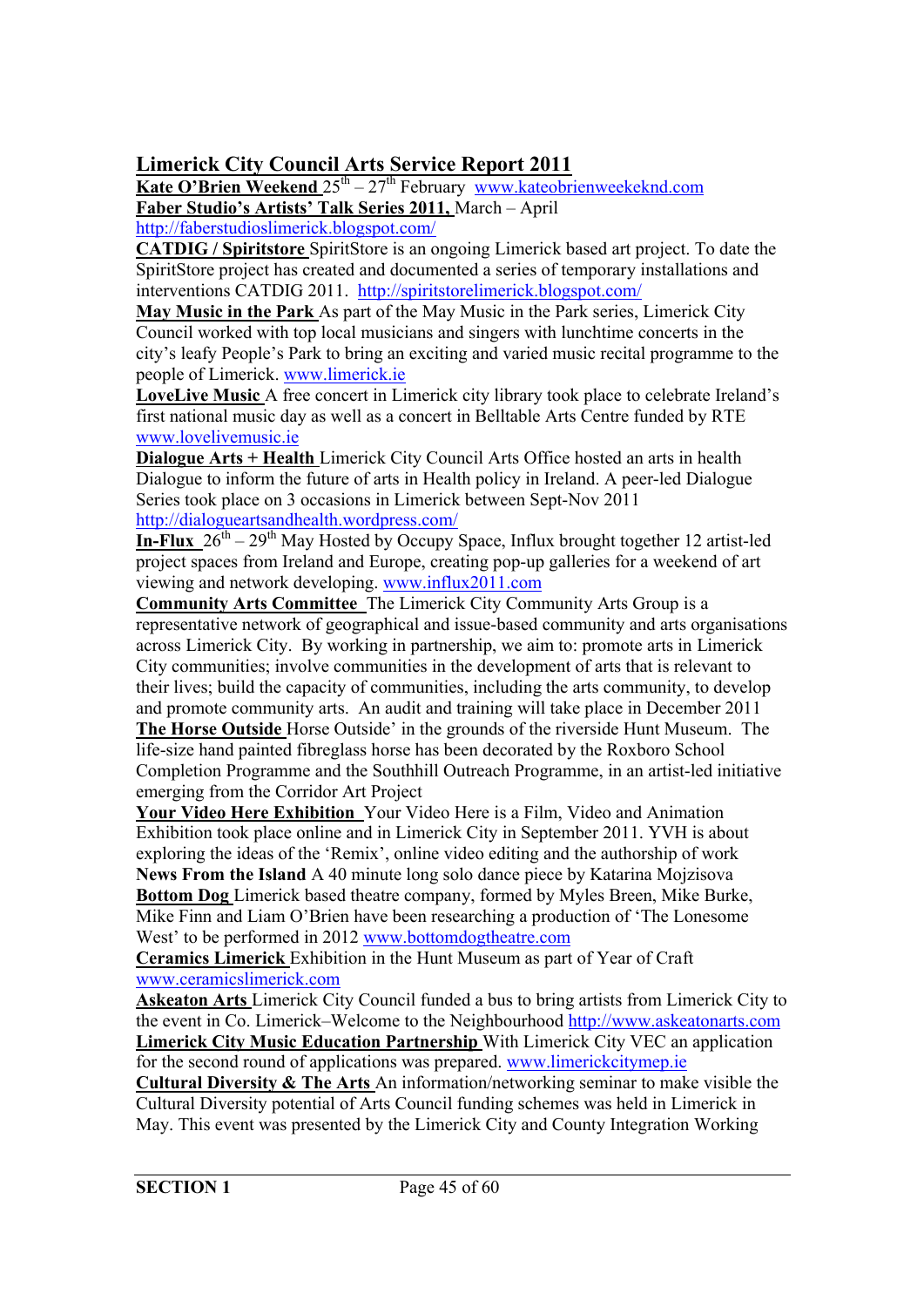Group, in association with The Arts Council and Create, as part of Limerick Intercultural Week 2011. 70 people attended the event. www.artscouncil.je

**CoMA Limerick** As part of the LoveLive Music Day, CoMA performed a lunchtime concert in the Hunt Museum,. We also supported their Music Capital Scheme www.myspace.com/comalimerick

**e v+ a** In 2011 the committee appointed a new director starting in September. The committee submitted a new business plan for the redevelopment of ev+a and worked with in-flux / occupy space for their exhibition www.eva.ie

**Culture Night** Friday 23rd September A night of discovery and adventure throughout Limerick City's cultural facilities funded by the Department of Arts, Heritage and Gaeltacht Affairs. The national launch of Culture Night took place on Wednesday 17<sup>th</sup> August in Dublin Castle. www.culturenight.ie

**Portal** An Eileen MacDonagh Sculpture that was created in 1988 was in need of repair and renewal. Along with the artist new paving and a small new sculpture were put in place

**Association of Irish Choirs** The Association of Irish Choirs supports and promotes excellence in choral music. Limerick City Council supported the presence of the Irish Youth Choir in Limerick in 2011. www.aoic.ie

**Collecting for Ireland** Works from the Arts Council Collected curated by Ruairi O Cuiv July-Sept 2011 at the Hunt Museum

**Grants Under the Arts Act** Grants towards arts groups, events, and small festivals: **CUISLE Limerick City International Poetry Festival** Cuisle Poetry Festival has created international links with Brighton and Slovenia. This year, two winners of the Young Poet of the Year Competition travelled to Sezana in Slovenia to participate in the Youth Poetry Festival. The following Limerick poets travelled to Brighton to participate in The Crawley WordFest: Ciaran O'Driscoll, Jo Slade, Bridget Wallace and Mark Whelan. www.limerick.ie/cuisle

**Ormston House** Members show curated by Alice Maher & Aideen Barry (15 artists) in December 2012. www.ormstonhouse.com

#### **Capital Projects – funded by the Department of Arts Heritage and the Gaeltacht**

The Belltable Arts Centre – complete, officially opened in September 2011 Artists' Apartments, John's Square – due to be completed in 2011, official opening 2012 Limerick City Gallery of Art – to be completed in December 2011, official opening 2012

#### **Limerick City Gallery of Art Service Report 2011**

**Exhibitions**

**Philippe Chancel DPRK -**January -Photographic work presenting an insight into People's Republic of North Korea. Venue: Istabraq hall, Limerick City Council **Pomeranians and other Conversation Pieces -** February-May - Paintings and drawings with an animal theme presented in the Prologue room of the Hunt Museum.

**Holger, Hillman et al -** March-April - Theatre and Poster Designs from the Michael O' Connor by German Designers Franz Holger and Hans Hillmann.

Venue: Istabraq hall, Limerick City Council, the Church Gallery of LSAD

**How Capital Moves Kennedy Browne -** March-May - A site specific installation in Istabraq Hall, addressing the difficult subject of redundancy and the impact on the lives of individuals when big companies re-locate to cut costs and enhance profits.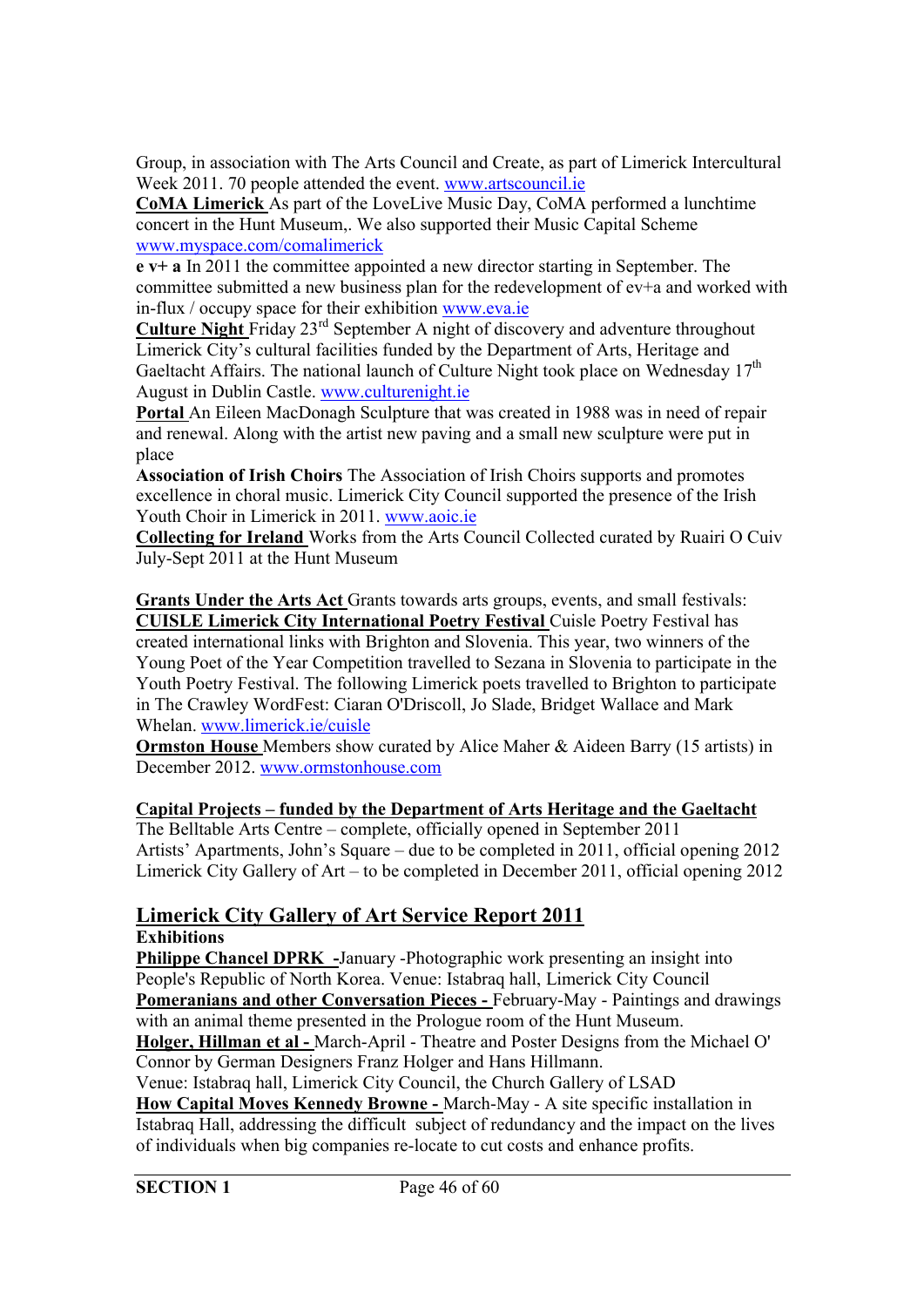Curated by Annette Maloney in partnership with LCGA

Venue: Istabraq hall, Limerick City Council

**Fine Lines -** June-July - A selection of Drawings curated from the National Collection of Contemporary Drawing foregrounding new acquisitions to the collection by younger Irish artists including Brendan Earley, Clodagh Emoe and Brian Fay.

Venue: Istabraq hall, Limerick City Council

**Convergence: Literary art Exhibitions** August-September - Curated by Mia Lerm Hayes, a major exhibition focusing on the interconnectedness between art and literature, situated in two offsite venues Venue: Ormston House and Istabraq hall, Limerick City Council. In collaboration with Golden Thread Gallery and Ormston House

LCGA Permanent Collection at the Jim Kemmy Municipal Museum **Culture Night -** September - Sneak preview of the Carnegie Building

**Of De Blacam and Meagher -** November/December - Architecture practice de Blacam and Meagher. The exhibition which represented Ireland at the  $12<sup>th</sup>$  international Architecture Exhibition *La Bienale di Venezia*. In collaboration with the Irish Architectural Archive. Venue: LCGA, Carnegie Building

**Personal Taste -** November/December - Invited curators Alan Counihan (Visual Artist and Curator), Paul Mosse (Visual Artist and Aosdana) and Ann Mulrooney (Manager and Curator, National Craft Gallery) present a series of rooms which reflect their taste of a selection from the permanent collection. Venue: LCGA, Carnegie Building

**November Species of Space2 –** Seminar: Katerina Gregos on *The Danish Pavilion at the 54th Venice Biennale - Challenging curatorial orthodoxy in the Biennial Context*; Alfredo Cramerotti *On Translating, Expanding, Compressing and Misusing Space*; Vaari Claffey on *Gracelands - Substance Abuse*; Simon Rees on *EAST by SOUTHWEST*; And Annie Fletcher on *Be(com)ing Dutch*.

Expanding on research and outcomes of Six Memos led by Mary Conlon, Shinnors Scholar LCGA (2009-2011).

Venue: LCGA Carnegie Building and Ormston House.

In partnership with eva International, Ormston House.

Supported by Culture Ireland.

#### **Events**

**Double Act -** May 2011 - In partnership with Occupy Space and Influx Alternative Art Fair, Double Act presented a series of screenings, conversations and some reflections on the collaborative process. The event was supported by eva International and featured Jota Castro, Marian Lovett, Agnieska Pindera, Vivienne Dick, Treasa O' Brien, Paddy Jolley, Daniel Jewsbury, John Buckley and Shane Cullen. Venue: Thomas St.

**En Plein Air -** June and July 2011 - Open Air Drawing Workshops in People's Park led by artists Padraic Murphy and Patrick Fitzpatrick and historian Fiona Leahy (of Limerick Civic Trust). Venue: People's Park

**Family Drawing Workshops -** July-August 2011 - Family Drawing Workshops in Istabraq Hall led by artists Pamela Dunne and Melissa O' Brien. Venue: Istabraq Hall

**Drawing Seminar -** July 2011 - Drawing Seminar focused on drawing as research and process with a keynote lecture by Stephanie Straine (University of London) and presentations by artists Julie Merriman and Samuel Walsh. Venue: Istabraq Hall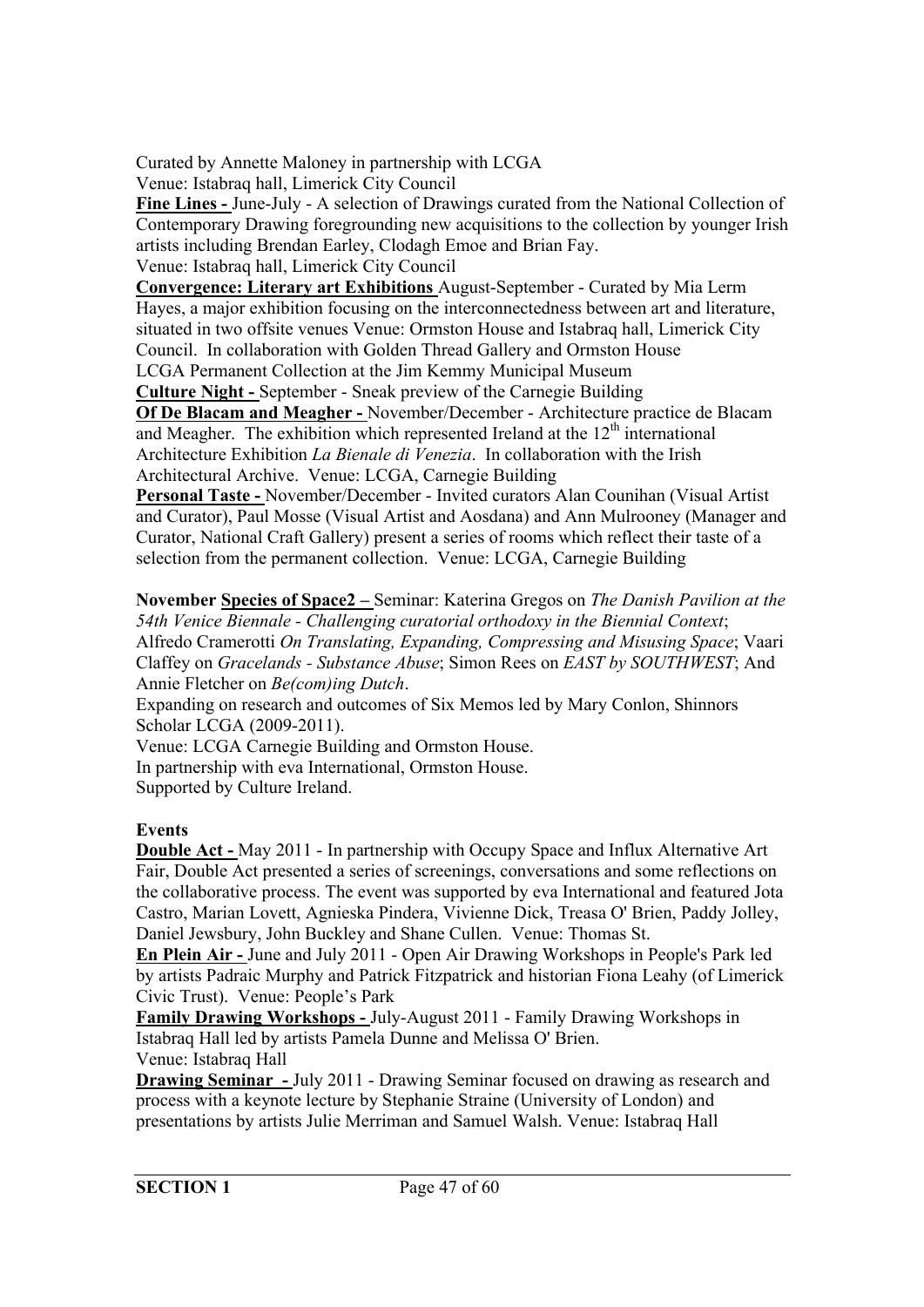**Art into Literature -** August 2011 - Marian Lovett in conversation with the eminent artist and writer Brian O' Doherty focusing on the overlap between his artistic and literary careers. Venue: Ormston House

**Is Reading Relevant? -** September 2011 - Afternoon seminar chaired by Dr. Kieran Cashell with participation and presentations from Mia Lerm Hayes, Sean Lynch, Nick Thurston and Fiona Fullam. Venue: Ormston House

#### **Capital Projects**

Limerick City Gallery of Art Phase II Development, official opening 2012.

#### **Jim Kemmy Municipal Museum Service Report 2011**

2011 has seen the museum moved to a web-based cataloguing system courtesy of a grant from the Department of Tourism, Culture and Sport. This greatly enhances the catalogue because it allows items to go live online immediately they are added, as well as allowing multiple images and pdfs to be presented. The catalogue is to be found on www.limerick.ie, where it is part of the new history portal, our common entry point to the historical resources of museum, archives and library.

During the year we have added to the historical resources section within the museum section of the City Council website. "Estate Maps and Rentals" is an ongoing listing of all landed estate maps and rentals for the county and includes the tenants names where applicable. It should be a major resource for genealogists and other historians. An index of people in the Civil Survey of 1654 has also been compiled. Our, "Who was who in Medieval Limerick" continues to be used as a base by an international study in Viking DNA.

Visitor figures are down on 2010. This seems to be largely the result of the absence of foreign language students in town this year. The museum again participated in Culture Night and organised a walk around the city walls. There were just over 450 visitors to the museum and over 40 on the walk.

To date there have been 630 additions to the collection this year with an uncounted box of glass slides from the 1940s yet to be added. One of the highlights is a collection of 190 aerial photos of the city taken in 1986, which demonstrates the huge positive changes that have taken place in the city. Other items include ecclesiastical lace, modern postcards, football programmes and a watch by Ryan of Limerick.

60 people have had supervised access to the collections this year, including 8 who accessed material from the City Archives. This year we have provided images for 6 books and journals and one video. An exhibition of sporting memorabilia was presented in the basement of The Hunt Museum to help celebrate the City of sport year.

There have been two publications of articles by staff this year, one on the castles of Limerick City in the North Munster Antiquarian Journal the other being two early descriptions of the city in the Old Limerick Journal. The museum has also helped with the production of the 2011 volume of the Old Limerick Journal, which contains an article compiled by a transition year student while on 2 weeks' placement in the museum.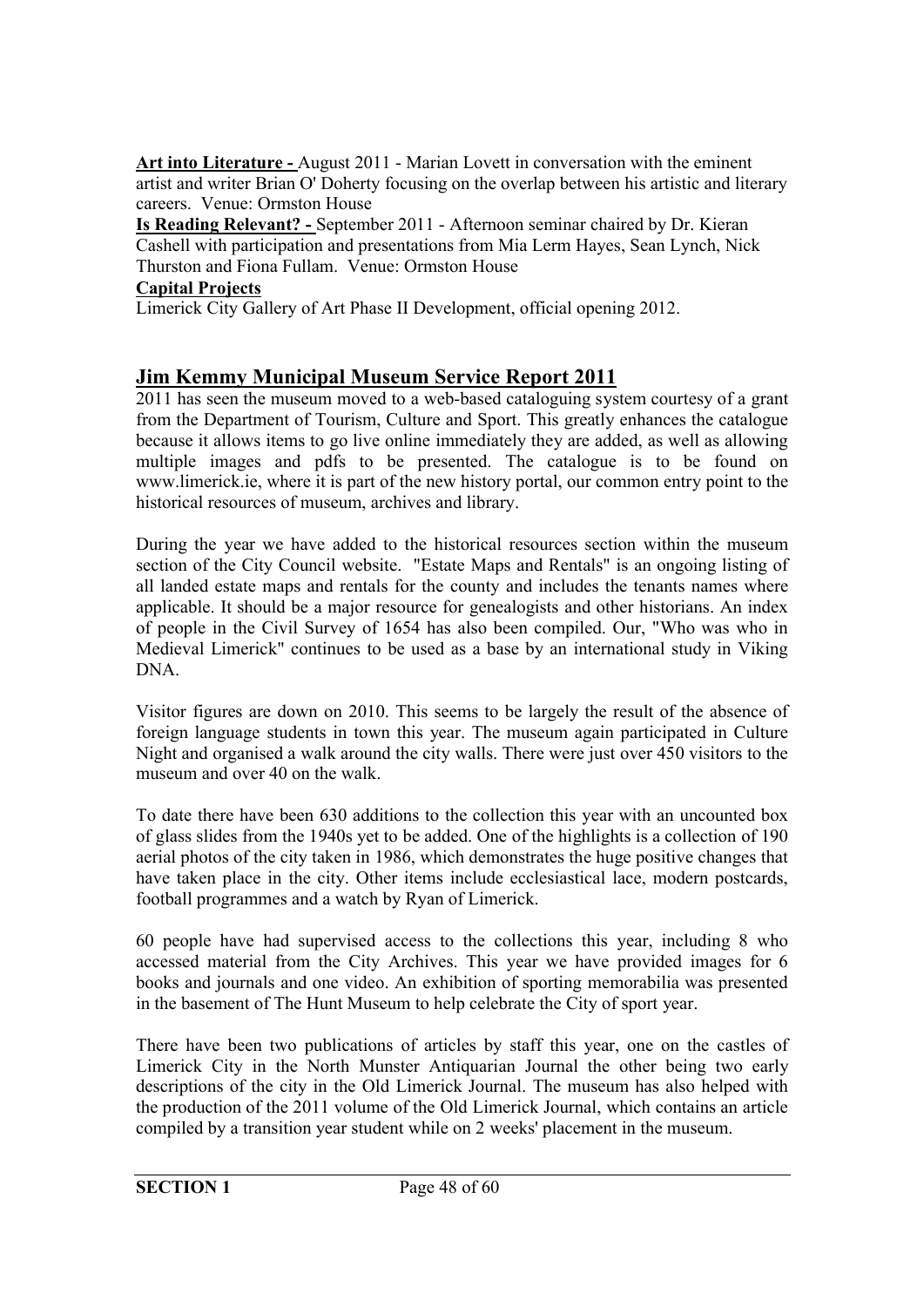The museum has continued again as the base for the City Walls Conservation. approx  $€40,000$  was secured through the Irish Walled Towns Network and the work has now been completed on the Island Road, as well as emergency works by St. John's Hospital. Plans for the proposed move of the museum have not yet been finalised.

#### **SPORTS AND RECREATION REPORT 2011**

Limerick City was designated as a European City of Sport for 2011. This award follows successful collaboration between Limerick City Council and Shannon Development in submitting a bid to the European Capitals of Sport Association, (ACES). The formal launch of Limerick as a City of Sport took place in January, 2011.

The designation of the award provided significant for the City to promote one of its best assets, its proud sporting culture and to maximise the potential economic, sporting and cultural benefits arising from the award to the City. The following is a sample of some of the events which have taken place in 2011;

- European Duathlon Championships
- Great Limerick Run
- Guinness Book of Records World Hacka Record Attempt
- South of Ireland Junior & Senior Tennis Championships
- Limerick Sporting Artefacts Exhibition
- EPC European Power lifting and Single-lifts Championships
- AIESEP International conference Physical Education
- Limerick Masters Swimming Club: Thomond Swim

#### **Municipal Golf Course**

Following redevelopment and upgrade works to Rathbane Municipal Golf Course in 2010, further work was carried out in 2011 to improve the condition of the entrance road and part of the boundary wall. Some funding has been sourced from the Department of Tourism Trade and Sport to upgrade sewerage facilities at Rathbane Clubhouse. It is anticipated that these works will be completed in 2012.

#### **Great Limerick Run**

The second Great Limerick Run took place on Sunday,  $1<sup>st</sup>$  May, 2011. Over 6,000 people participated in the three events including the marathon, the half-marathon and the six mile event. Large numbers of people turned out cheer on the runners. Plans for the 2012 event are already underway.

#### **European Mobility Week 2011**

Reflecting the 'Alternative Mobility' theme of European Mobility Week 2011, the Community & Enterprise Department organised an exhibition on Friday, 16<sup>th</sup> September in the Milk Market, Limerick, in collaboration with other public agencies, private companies and voluntary groups. A four page promotion was also published in the Limerick Post on Saturday  $17<sup>th</sup>$  September, 2011.

#### **COMMUNITY AND ENTERPRISE**

The Community and Enterprise Department is charged with achieving a co-ordinated and integrated approach to the social and cultural development of Limerick City via Limerick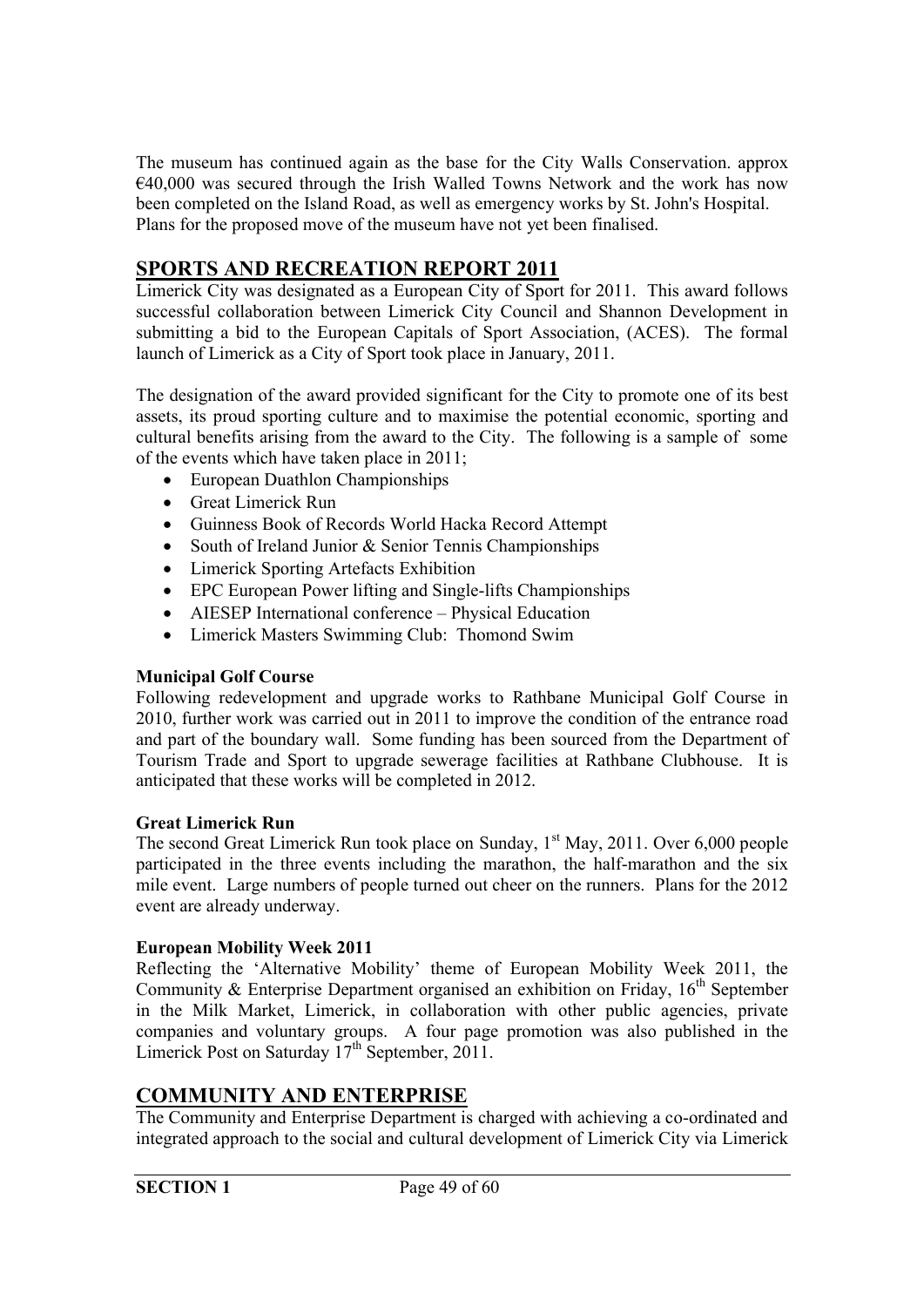City Development Board and related programmes, and to support Limerick City Council which is charged with leading the process.

#### **Joint Limerick City/County Economic Development Committee**

The Joint Limerick City/County Economic Development Committee which was established in 2009 following publication of the Indecon Report Recommendations in 2008 and the subsequent receipt of Guidelines for the establishment of Economic Development Committees from the Department of the Environment, Heritage and Local Government, continued its work in 2011.

Following a Workshop held in November 2011, the Committee has agreed the preparation of a strategy based on a limited set of economic priorities for implementation to complement the unification process of Limerick City and County Councils. It is anticipated that the strategy will take the form of an overarching economic strategic plan for Limerick.

#### **Social Inclusion**

Limerick Intercultural Week took place from May  $21^{st}$  -  $29^{th}$  2011. The week long calendar of events allowed people of all ages and nationalities to join in celebrating their rich culture and history with the majority of events free for all the family.

The celebrations officially opened on May 21<sup>st</sup> with the Limerick Sixes Sportsfest. Among the highlights were the MBNA Limerick International Music Festival organised by the Irish Chamber Orchestra from May 245h -29<sup>th</sup>. Intercultural week was brought to a close on Sunday, May 29<sup>th</sup> with Irish Aid sponsored Africa Day Festival of Cultures celebrations in Limerick City Hall and the Milk Market. The week's events were run under the auspices of the Limerick City/County Integration Working Group.

#### **The Annual Co-operation Ireland Pride of Place Awards**

**Pride of Place** is an initiative of the Local Authority all-island Steering Forum. The forum is hosted by **Co-operation Ireland**, a charity which has been involved in promoting peace-building activities North and South for the past 30 years. **The Pride of Place Awards** recognise the selfless work, being done all over the island of Ireland, by local community and voluntary groups to create caring, viable, vibrant and visible communities.

Judging of the **Pride of Place (Cities) Competition 2011** took place in July 2011. Two judges from Co-operation Ireland met with the 4 groups, nominated by the C E Department, and rigorously assessed their work. The groups were:

- Moyross Residents Forum
- Limerick Civic Trust
- Southill Family Resource Centre
- The Get Back Challenge

The All–Island Pride of Place Awards ceremony took place on Saturday,  $5<sup>th</sup>$  November, 2011. In keeping with the success of previous years for Limerick City entries, The Southill Family Resource Centre claimed first prize in its category while the Get Back Challenge was awarded runner up prize in its category.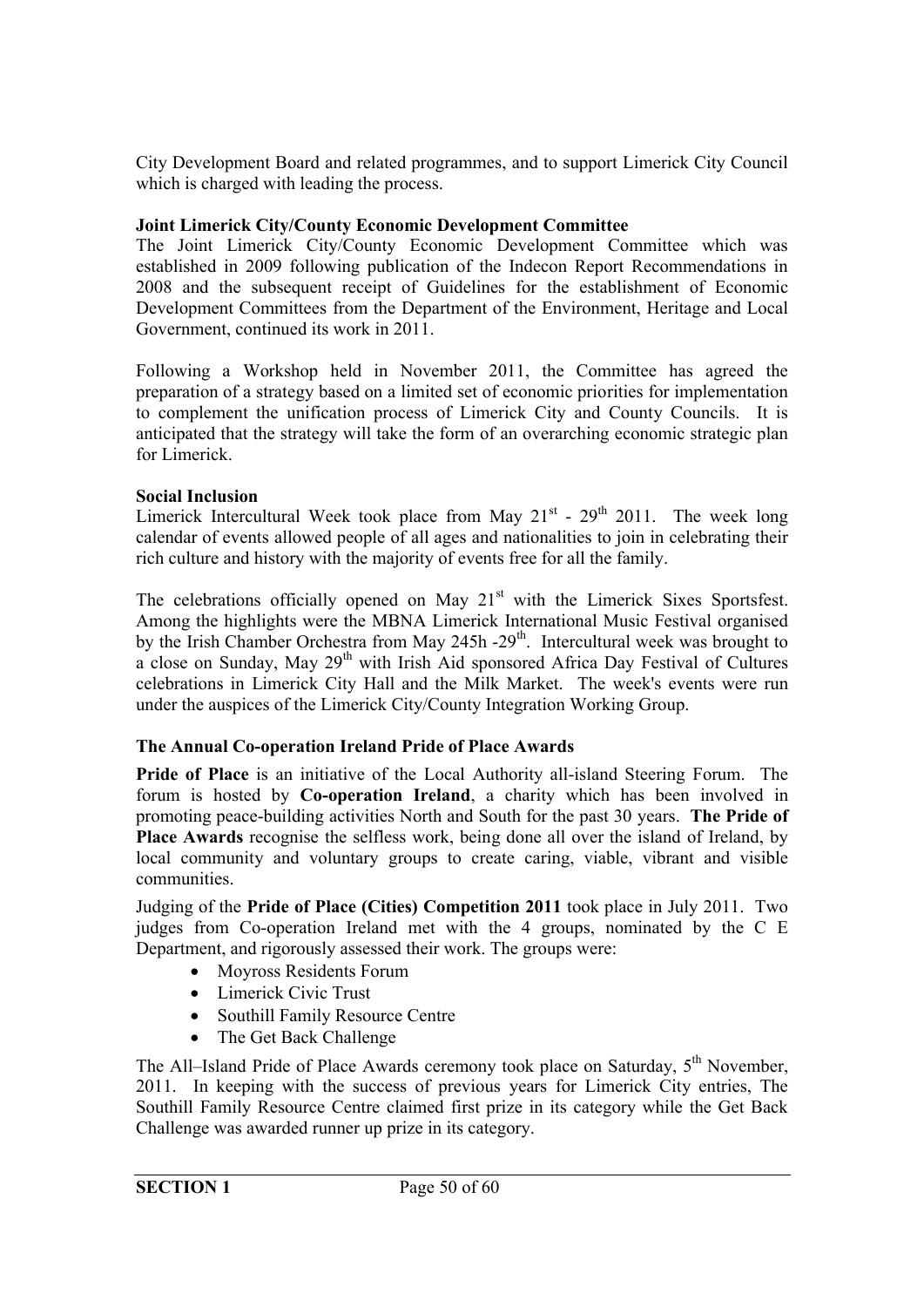#### **National Recreation Week**

The aim of National Recreation Week which ran from  $28<sup>th</sup>$  October to  $3<sup>rd</sup>$  November was amongst other things, to highlight the importance of recreation for young people. A family event 'A Haunting Family Day' was organised in the People's Park on  $29<sup>th</sup>$ October, 2011 by the Environment Department and proved to be a great success.

#### **Integration**

The Limerick Integration Working Group (IWG) operates under the Social Inclusion Measures Committees of both Limerick City and County Development Boards. The IWG was established with the aim of bringing together statutory, community and voluntary bodies to address integration needs of migrant and host communities in Limerick. 2011 saw the inauguration of Limerick Language Alive Week, a week long programme of events to enable people of all ages and nationalities to join together to celebrate the diversity and vibrancy of language in their community through participation in events which aimed to bring language alive, connect communities and break down communication and cultural barriers.

#### **Youth**

Limerick City Comhairle na n-Og is a local youth council, which gives young people the opportunity to be involved in the development of local services and policies. Limerick City Development Board with the support of key partner Limerick Youth Service is responsible for the delivery of the Comhairle na n-Og programme as part of implementing the National Children's Strategy at local level.

The Office of the Minister for Children and Youth Affairs has urged each Comhairle to increase their focus on decision making structures with a view to understanding the issues which affect them both locally and nationally.

The following are the main activities for 2011;

- Participation in Dail Na n-Og National Youth Parliament in Croke park
- Comhairle na n-Og Annual General Meeting
- Development of Information DVD on Bullying "If You Really Knew Me"

A Comhairle Na n-Og Steering Committee was formed in 2011. Links have also been established between the Comhairle and Limerick City Childrens Services Committee.

#### **Community & Voluntary Forum**

Limerick City Community & Voluntary Forum continued it's work during the year. The sixth Limerick City Community and Voluntary Fair took place at the Milk Market at the end of September, 2011.

#### **Limerick City Childrens Services Committee**

Since its inception, the Limerick City Childrens Services Committee, (CSC), has been directed in its thinking, planning and strategising by the national Agenda for Childrens Services and the need to provide effective service coordination for Childrens Services in Limerick. The original work plan of the CSC was developed in line with the Limerick Regeneration Agencies' Master Plan. Work continued during 2011 in relation to the following;

 Development of the Limerick Assessment of Need System (including a Sharing Information System and a Common Assessment Framework, CAF).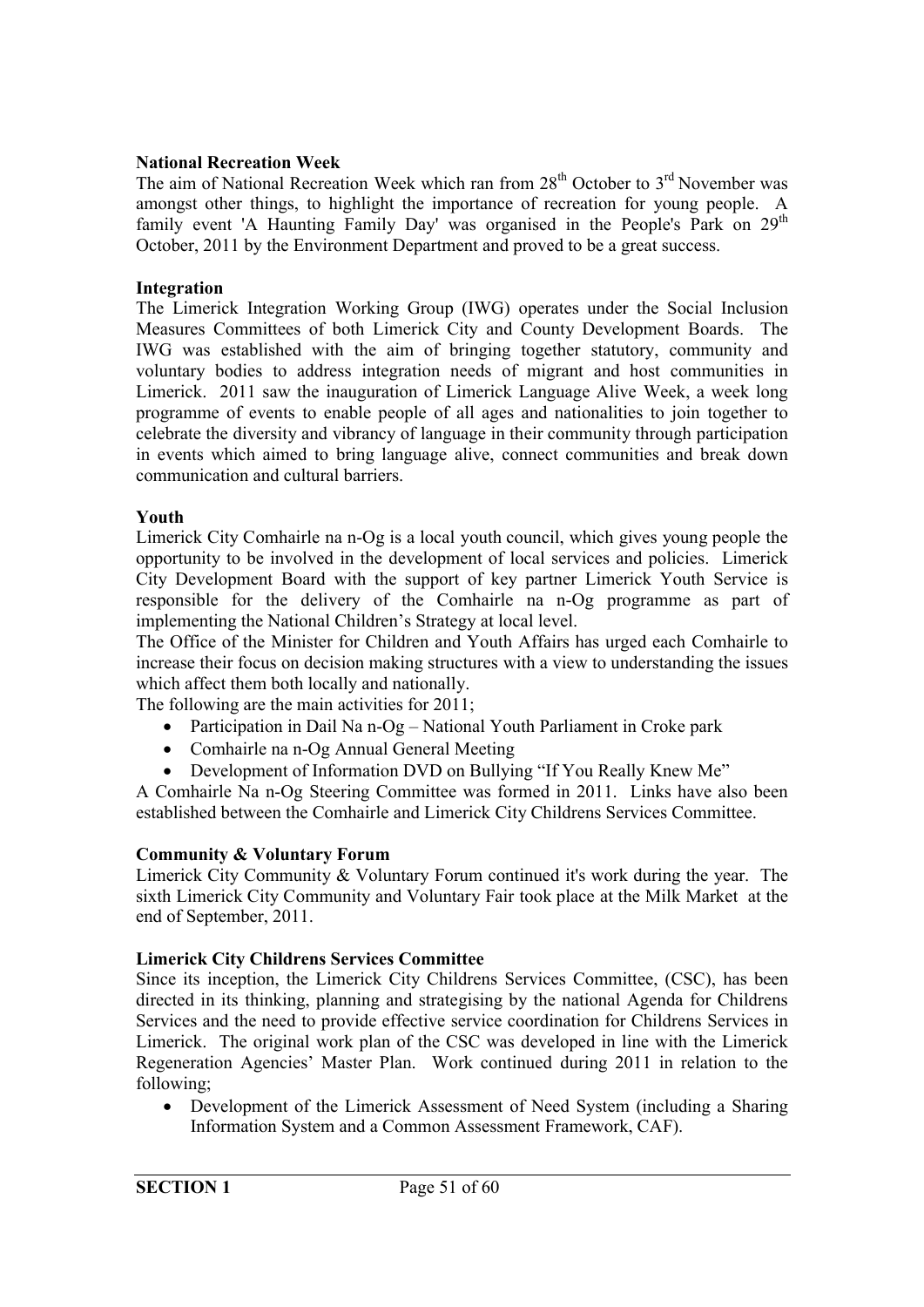- Further Development of the Restorative Practice Programme: Training was rolled out to a number of agencies during 2011.
- Progressing of Research Projects
- National Early Years Access Initiative: This is a funding initiative managed by Pobal. The Initiative will fund a maximum of 13 innovative local inter-agency demonstration projects nationwide.

Work in relation to all of the above strands will continue in 2012.

#### **Limerick City of Learning**

Limerick Lifelong Learning Festival took place from  $13<sup>th</sup>$  to  $19<sup>th</sup>$  June, 2011. This was the inaugural year for this festival with a wide variety of free events taking place in various locations throughout the city during the week. The Festival was organised by the Limerick City of Learning Steering committee in collaboration with Limerick Communications Office. A key goal of the Board's Strategy for the City is that Limerick will become a City of Learning, a city full of opportunities. The festival promoted and celebrated learning in all its forms, showcasing that learning is happening everywhere – for everyone.

Following the employment of a Lifelong Learning Facilitator in 2010, the engagement of an Intern during 2011 will provide the additional administrative support required to further progress the City of Learning programme during 2012.

#### **FAS (EGA) Internship Framework**

The Community and Enterprise Department co-ordinated the Internship Programme within Limerick City Council during 2010/2011. This Programme provided a training intervention combining certified training modules in addition to periods of structured workplace learning. Seven Interns were provided with work placement for a period of six months. This programme proved very successful with a number of the Interns securing full time employment.

#### **Summer School on Local Democracy at University of Limerick**

The first U.L. Department of Politics and Public Administration Summer School to be held in partnership with Limerick City Development Board took place at the University of Limerick from 13<sup>th</sup> to 17<sup>th</sup> June, 2011. The theme of the School was 'Renewing Local Democracy Through Civic Engagement'. A Mayoral Reception was held for participants on 14<sup>th</sup> June, 2011.

#### **National Day of Commemoration Ceremony**

Limerick hosted a Day of Commemoration Ceremony on Sunday, July 10<sup>th</sup>, 2011 to honour all Irish men and Irish women who died in past wars or on service with the United Nations. 2011 was the  $25<sup>th</sup>$  anniversary of the first such ceremony which is held annually at the Royal Hospital Kilmainham in Dublin. During 2011, regional ceremonies were held in five other locations across the country.

Representatives of the Roman Catholic Church, the Church of Ireland, the Presbyterian and Methodist Churches, the Jewish Community and the Islamic community conducted the multi-faith commemoration at which the Mayor of Limerick presided. Also participating were the  $12<sup>th</sup>$  Infantry Battalion, Sarsfield Barracks, The Watch House Cross Community Choir, the Mid-West Vocal Academy and the Boherbuoy Band.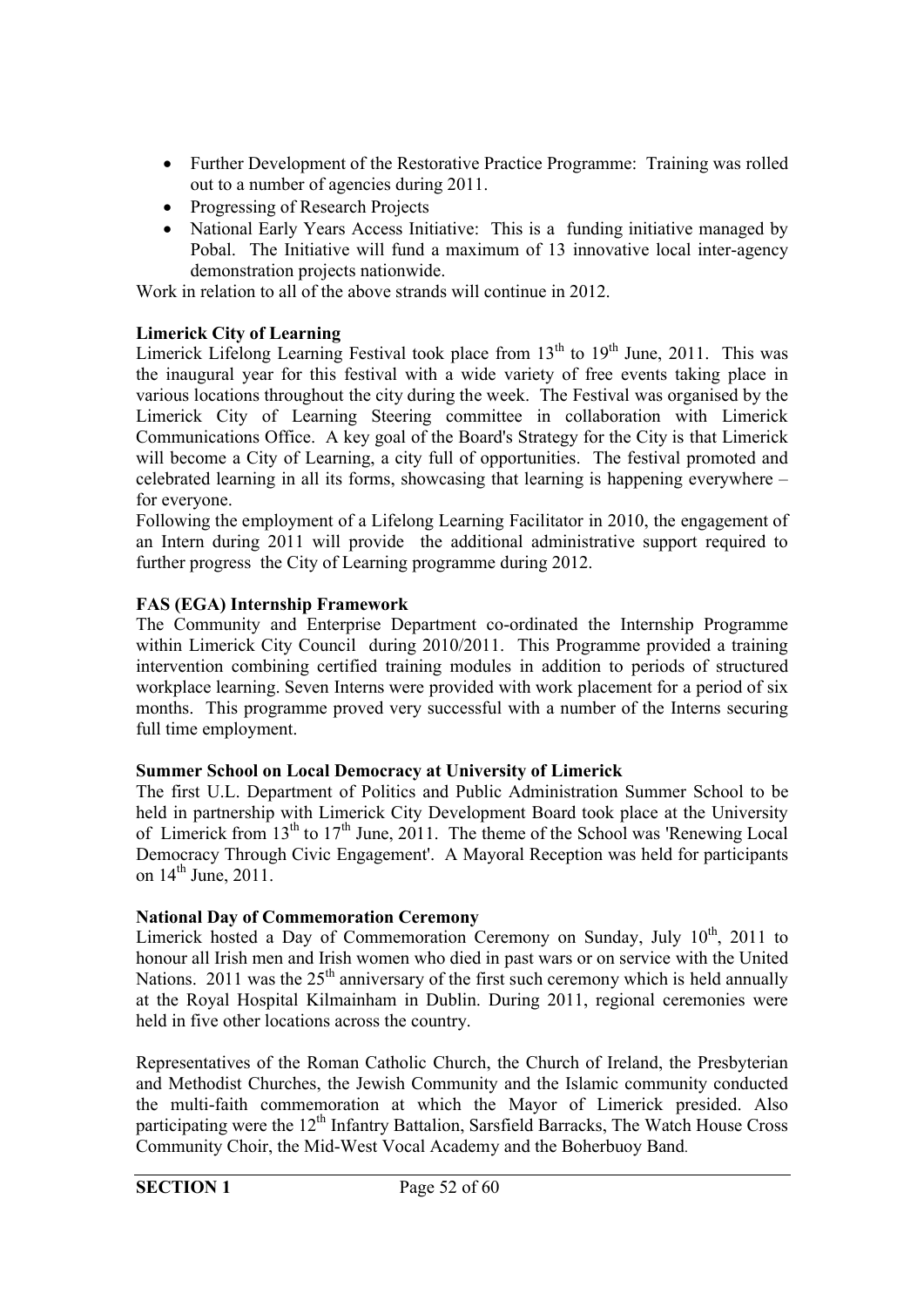## **AGRICULTURE, EDUCATION, HEALTH AND WELFARE, CORPORATE SERVICES**

#### **ICT DEPARTMENT REPORT 2011**

In line with the strategic requirements for Limerick City Council the ICT department continues to support, recommend and provide the computer infrastructure, applications and systems required for all sections of Limerick City Council. The ICT service desk system offers comprehensive support to end users, councillors and libraries of Limerick City Council dealing with over 3,500 support requests in 2011.

The ICT Department continued in 2011 to focus on efficiencies and cost reductions initiatives.

#### **Reduced Licensing costs by using Open Source**

Following the Microsoft Enterprise Agreement buy-out in 2009 and the introduction of Open Source technologies in 2010 the annual licensing costs have been **reduced by**   $\pmb{\epsilon}$ 120,000 (or  $\pmb{\epsilon}$ 600,000 over 5 years). In 2011 we continued the deployment of Open Source technologies for email, document processing, spreadsheet and presentations.

#### **Libre Office upgrade**

When licensing rights over Open Office - an office management suite - were claimed by Oracle, a global software company, the ICT department avoided expensive licensing costs due to vendor lock-in by migrating all our users to the community version called Libre Office. This clearly demonstrated, as anticipated in 2010, the advantages of open source software: freedom to choose from multiple options avoiding vendor lock-in and an overall better negotiation and purchasing position. As Libre Office is based on a open source licensing model, it comes free of charge.

As of the end of 2011 all our 420 users are using Libre Office and more than 50% use it exclusively. The introduction of open source software provided an opportunity to up-skill our staff in a structured manner and enable personal development. In 2011 training in document processing, spreadsheet and presentations has been provided to 54 users.

#### **Email upgrade**

In 2011 the ICT Department started the migration process to an open source email system. It has been a real challenge to change a system that has been in use for over 12 years and which affected the communications for all our users. The project has been successfully completed. The ICT Department migrated and provided individual training for all our 420 users which are now using a web based email solution called Zarafa. This solution allows our users to access email from anywhere on any platform (Linux, Apple or Windows), in any browser (Firefox, Google Chrome or Internet Explorer) and on any smart device including smart mobile phones and tablet devices without the need of technical support. With this solution the number of users can increase without any additional licensing costs as Zarafa is an open source product. This newer technology allowed us to increase the performance of our email system: each user can now receive and store up to 8 times more messages while the largest attachment that can be sent or received by email is now 5 times larger, up to 25Mb in file size.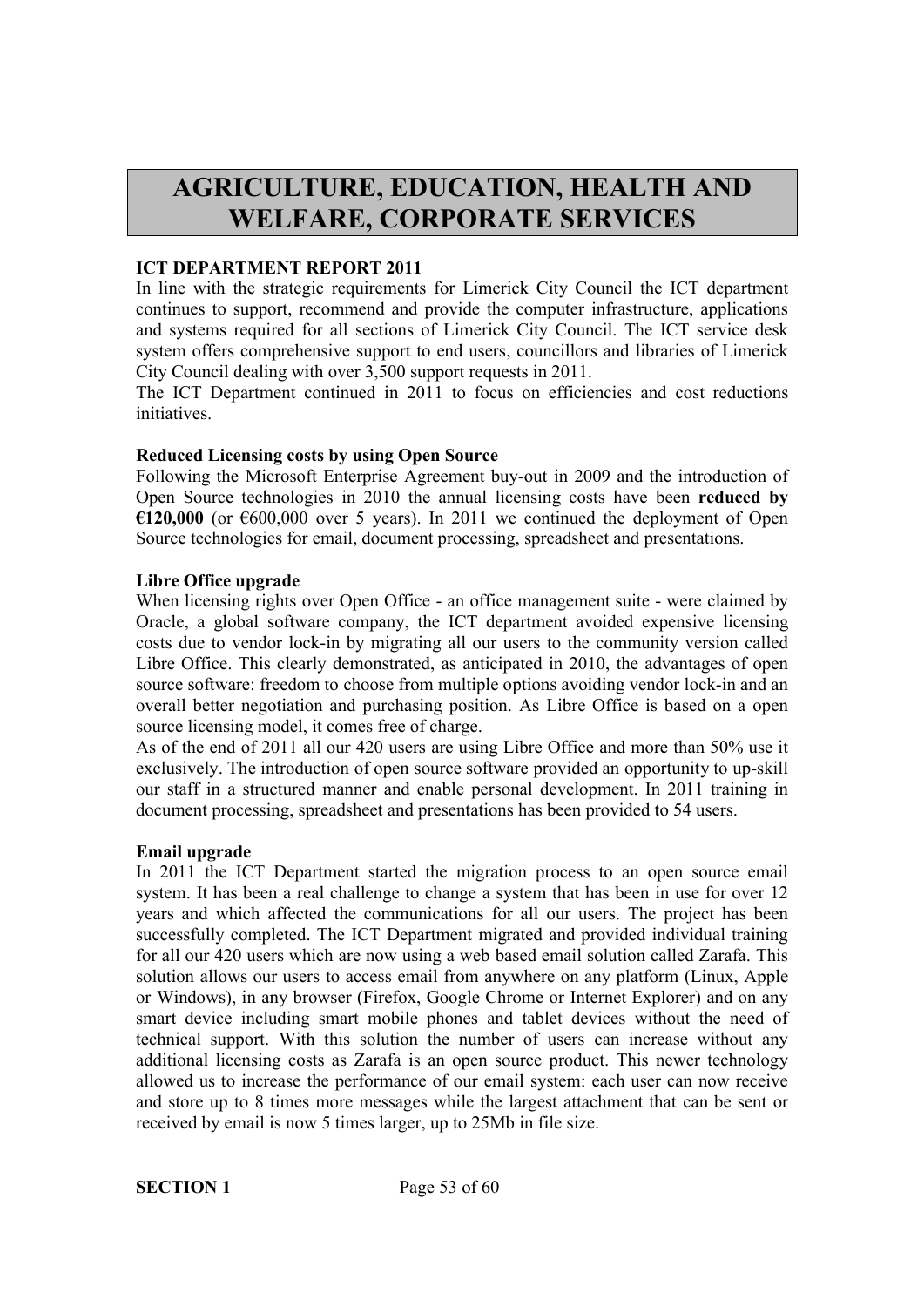#### **Data access on mobile devices**

In order to improve the effectiveness of our staff the ICT Department introduced in a pilot phase mobile technologies for access to corporate data. Email and web access on mobile phones is now provided to relevant staff, based on business requirements. The costs associated with this process have been minimized and also facilitated by the introduction of open source software.

#### **Reduced Printing costs - Printing Policy**

Following the adoption of a Printing Policy and a public tender, the ICT Department consolidated the printing and copying equipment used by Limerick City Council. Six multifunctional devices (printer/copier/fax/scanner) and 20 monochrome printers replaced 70 old printers; this represents a 40% reduction in the number of devices and a consolidation from 52 models and 9 makes of printers to only 5 models and 3 makes of devices. This enables us to purchase toner in bulk, at a competitive price. We centralized the maintenance, toner purchasing and reporting of costs. All our printers are now set to duplex (double sided) thus reducing paper consumption. The deployment of scanning features also enables us to reduce paper consumption and promotes the electronic delivery of documents.

#### **Social Media**

Limerick City Council started in 2010 to utilize social media to further enhance communications with the public and various stakeholder organizations. During the severe weather conditions in December 2010 we provided updates not only through traditional methods, i.e. media releases and website updates, but also using social media sites such as Twitter.

In order to expand the usage of these communication channels a Social Media Policy has been developed. This policy provides all employees of Limerick City Council with proper guidance as to how to represent (or not to misrepresent) Limerick City Council on social media websites.

In 2012 we aim to increase the usage of social media by publishing articles, facilitating discussions and disseminating information through various media related to conducting City business: Twitter, Facebook, Foursquare, etc.

The ICT section has facilitated the uptake of social media in other sections: The Arts Section and Limerick City Gallery of Art now provide updates on Twitter while The City Libraries uses both Twitter and Facebook.

The public can now follow us on Twitter @limerickcityco

#### **Free Internet over WiFi**

In an effort to improve the services provided by Limerick City Library, visitors to the Granary, Watch House Cross Community Library and Roxboro Library, can now access the Internet over a free WiFi network. The service has also been enabled in all the exhibition, restaurant and adjacent public areas of the newly refurbished Limerick City Gallery of Art. Our plan is to provide the highest standards of communications and a "connected" visitor experience in all our public spaces by providing free Internet access in all our public locations by the end of 2012. Free Internet has been provided in City Hall since March 2011 for all its visitors: in the Council Chamber for media and journalists, for public events that take place in City Hall on a regular basis and for the visitors of the Gallery of Art Off-site which was located in Istabraq Hall during 2011.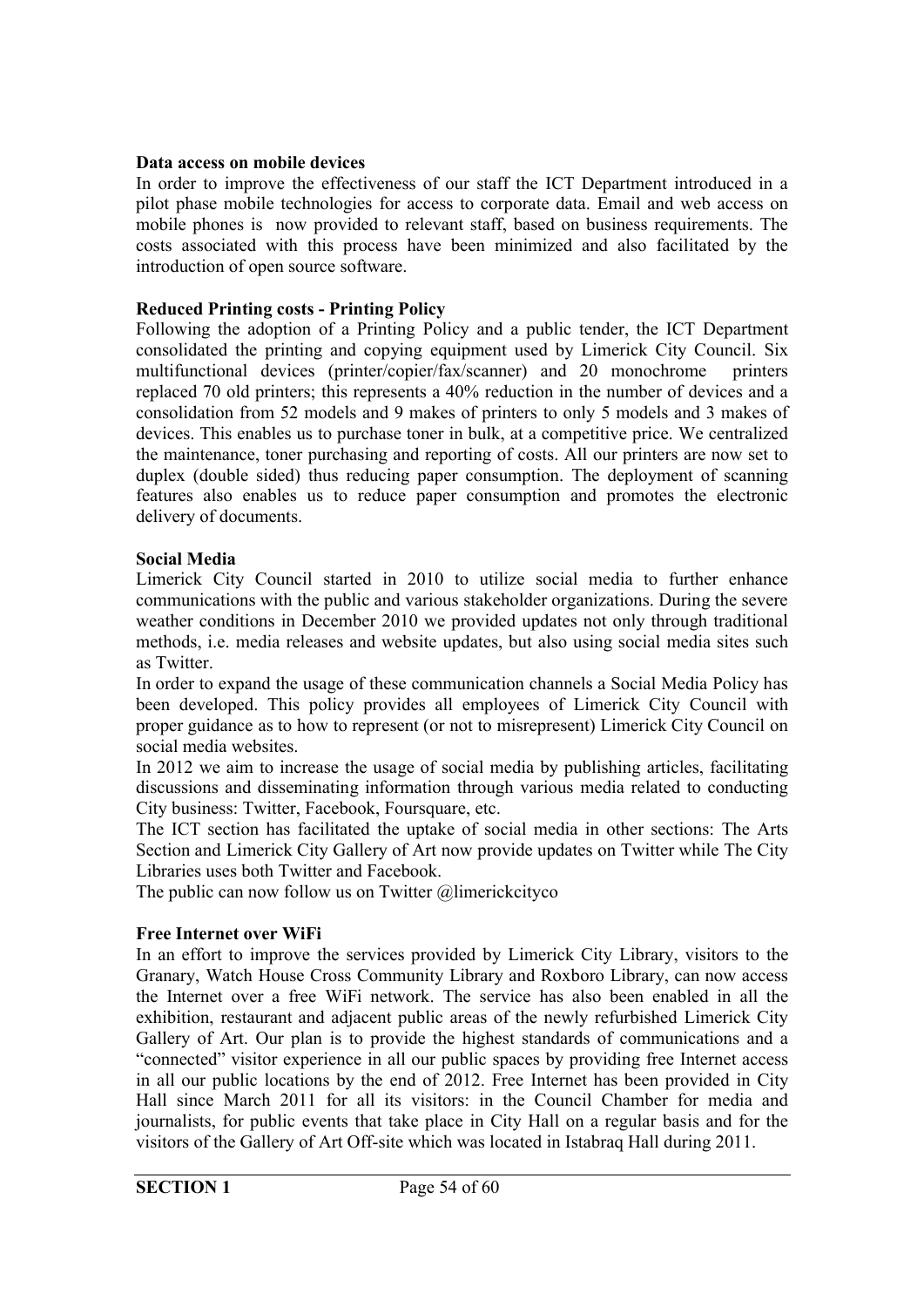#### **SMS service**

A SMS service was set-up in order to provide immediate and direct text message communication with our customers and clients. The service enables us to reduce postage costs and to provide a new, more efficient communication channel.

#### **Facilitate the CORE Project**

The CORE project is a nationwide IT project with the aim of centralising HR management across all local authorities. To facilitate this project two sub projects were commissioned: migration of time sheet data to new CORE system and migration of training data to new CORE system. Working with the Human Resources Department the ICT Department deployed electronic time keeping devices in City Hall, Granary and Fire Station.

#### **DIEGO**

The DIEGO project (Digital Inclusive eGovernance) is a project co-financed by the European Commission under the CIP ICT-PSP to provide access to e-Government services for all citizens, with special attention to the elderly, the disabled or people living in rural areas and to those to whom new information and communication technologies are still unknown. The ICT Section worked in 2011 to build a content portal which makes online council information available to the public in an simple, clear and easy to access manner. Internal business systems such as SARR (the public complaints system) has been integrated in DIEGO.

The DIEGO portal which will be launched in 2012 is available at: simply.limerick.ie.

#### **Online Museum Catalogue**

The museum catalogue is now maintained and developed using the open source application Collective Access. All museum artefacts are now catalogued by the museum curator using this system. In addition all artefacts (over 55,000 unique items) are now available for the public to browse and search at museum.limerick.ie.

#### **Limerick.ie - The official guide to Limerick, Ireland**

Following the launch in 2010 of limerick.ie, a new all inclusive on-line voice for Limerick, the ICT Department in Limerick City Council has continuously provided support and development resources in order to ensure that limerick.ie has a  $100\%$ availability rate.

At the end of 2011 over 1,300 amenities and over 1,750 events have been published at an average monthly rate of more than 100 events. The website has been used as the central source of information for events and promotional campaigns in Limerick: European City of Sport, St. Patricks Festival, Riverfest, Thomond Park Experience, Bicycle Parade, Intercultural Week, etc. "Limerick insider" a monthly news video bulletin is produced and published on Limerick.ie.

The website received in one year almost 200,000 visits from which over 142,000 are unique visitors! Limerick.ie is now listed as the number one website when searching Google for information on Limerick. The availability of positive, up-to-date information is invaluable in providing a positive image of Limerick.

Limerick.ie is supported by Limerick City Council, Limerick County Council, Shannon Development, Limerick Co-Ordination Office, Limerick Enterprise Development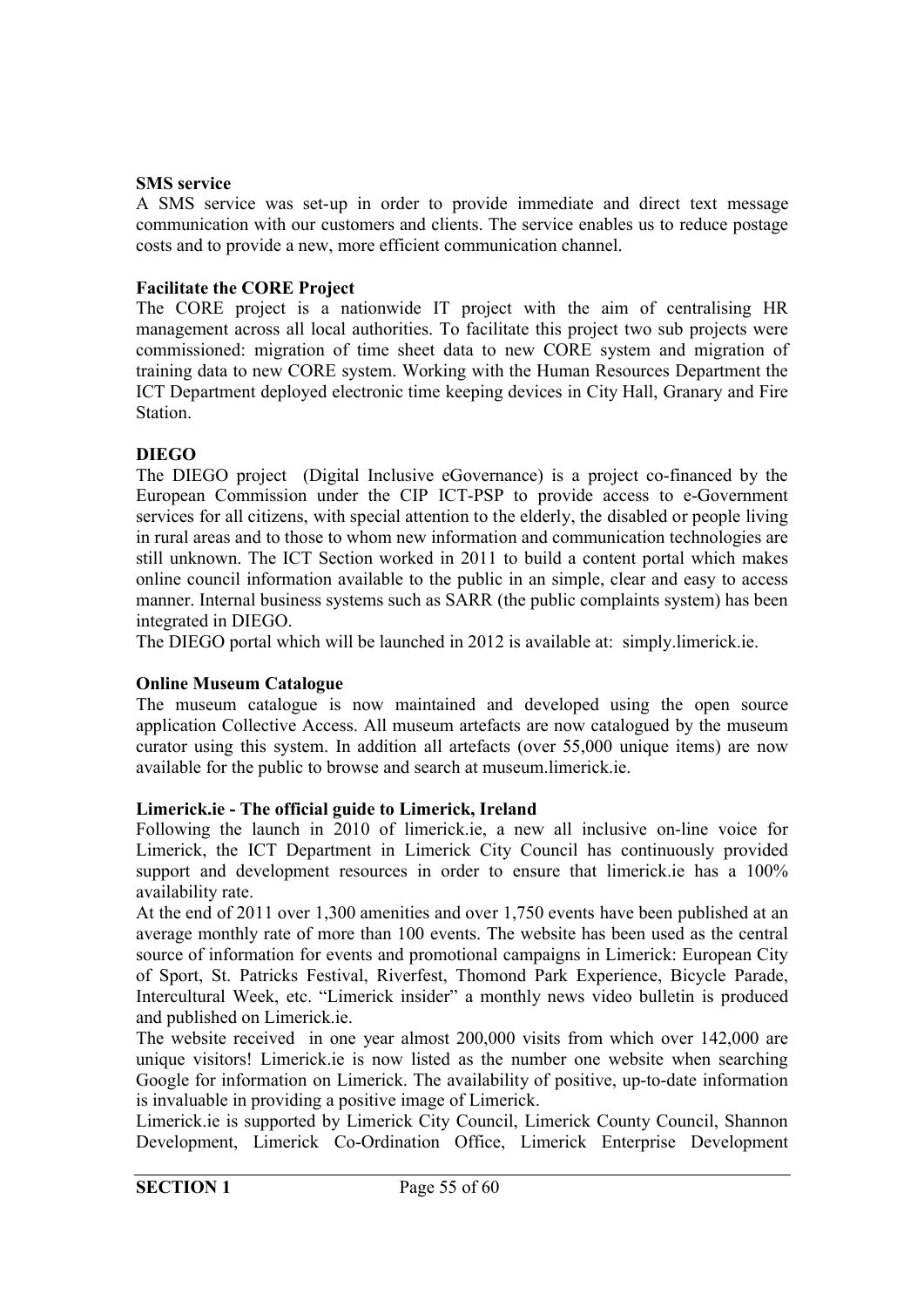Partnership, Limerick Chamber, Limerick Regeneration, Integrating Limerick Working Group, Limerick City Enterprise Board, PAUL Partnership and Limerick City and County Development Boards..

#### **HUMAN RESOURCES**

#### **Human Resources/Payroll/Superannuation Information and Processing (CORE)**

The Core computer system project has a range of functionality covering human resources, payroll, superannuation and time and attendance amongst others. Limerick City Council progressed with time and attendance for indoor staff from the beginning of 2011 on a phased basis. This module also contains an employee self service (ESS) called Core portal with appropriate security and access control facilities for different categories of user, i.e. HR staff, managers and individual employees.

The Council went live with three further modules in 2011; superannuation, recruitment and Central Statistics Office (CSO) . The deadline for all 27 local authorities to complete phase 1 which comprises six modules is the end of March 2012. Limerick City Council completed phase 1 in July 2011 so it is well advanced in progressing the project.

Work on Phase 11 of the project covering training and health and safety commenced in September 2011 and the Council will be going live by mid December, 2011 with the Training module. The Health and Safety module will commence early in 2012 as it is only now ready for release to local authorities. The Performance Management Development System PMDS will be Phase 3. Work is ongoing on this module and the release date is not known as yet.

#### **Performance Management Development System (PMDS) and Staff Training**

PMDS is pivotal in clarifying roles and responsibilities within all Departments. The Team Development Plans of each department (TDP) assist in prioritising activities/tasks and setting targets in-line with our objectives in the Corporate Plan. Personal Development Plans (PDP) clarify roles and also identifies both individual and team training needs which informs the Training Programme. Priority is given to essential training which has been identified by staff and line managers in the PDP as necessary for the job being done by each individual employee.

Applications for Further Education courses will be considered having regard to available resources. City Council will continue to use a combination of internal and external providers to meet the training requirements.

#### **Retirements/Resignations 2011**

During 2011, seventeen Officers/Employees retired from Limerick City Council, twelve were due to retirement on age grounds and five were due to ill health retirements. A further two retirements due to ill health are due to go before year end. The amounts for these are not included in the monetary figures given below.

The value of the lump sums paid out is as follows:

| Gross Lump Sums paid | €947,306.43 |
|----------------------|-------------|
| Deductions made      | € 80,113.52 |
| Net Lump Sums paid   | €867,192.91 |

One person received a non pensionable gratuity. Two death gratuities were paid. A further 12 employees left the employment of Limerick City Council. Eight of these had an entitlement to refund of contributions for having under two years service. A further four had a preserved benefit entitlement.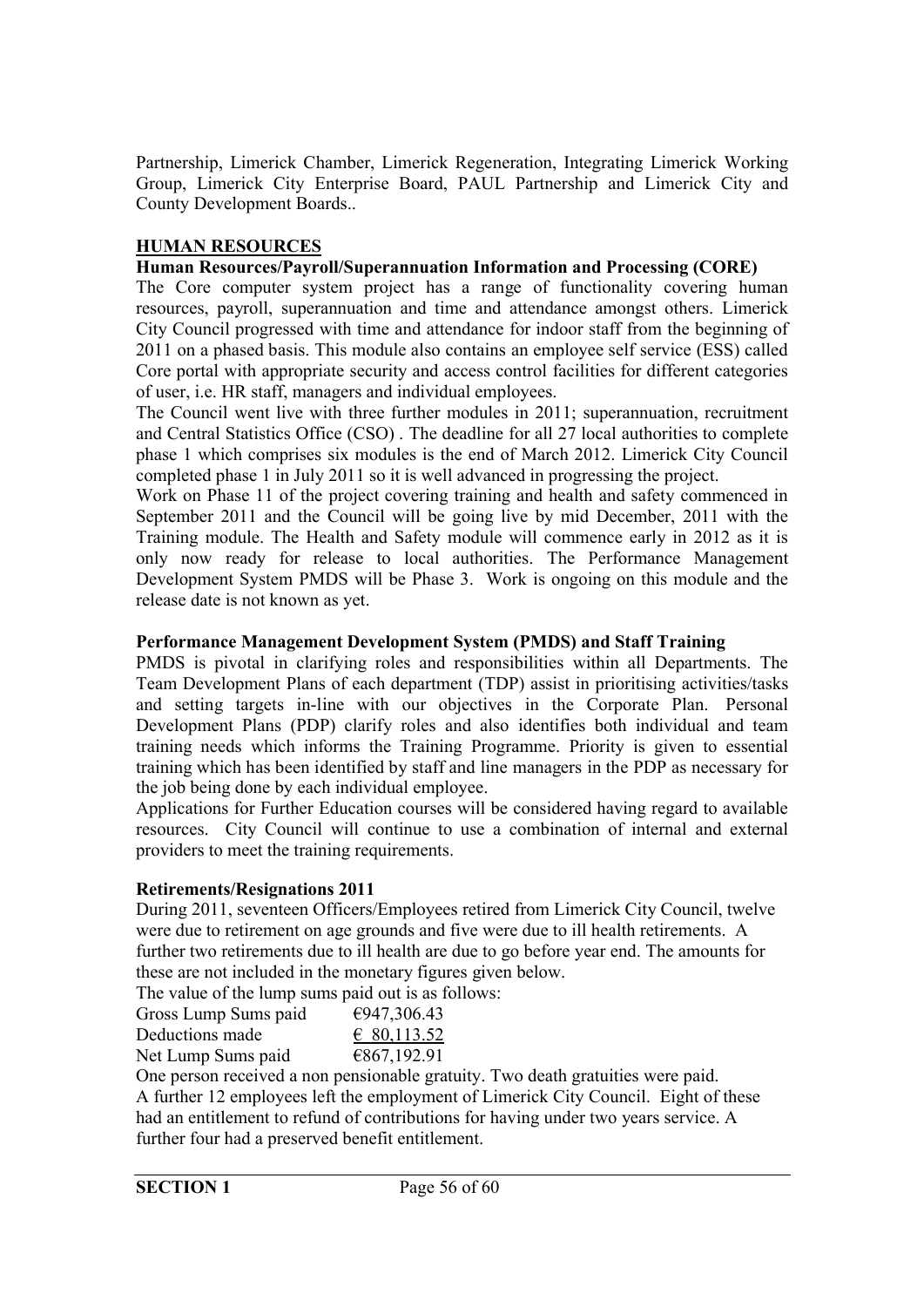22 employees have indicated that they intend to retire by the end of February 2012.

#### **Recruitment**

The Council carried out a number of recruitment processes for personnel with specific expertise during 2011. 9 no. interviews were held for recruitment purposes and 4 no. interviews were held for internships under the Government's Graduate Internship programme. The overall level of employment in the City Council continues to decline.

#### **REGISTER OF ELECTORS**

The  $2011/2012$  Register was published on the  $1<sup>st</sup>$  February, 2011 and came into force on the  $15<sup>th</sup>$  February, 2011. Supplement to the Register of Electors 2011/2012 was published for the Dáil Election in February 2011 and Presidential Election and Referenda in October 2011. Work commenced in the summer on the preparation of the Draft Register for 2012/2013 that was published on the  $1<sup>st</sup>$  November, 2011.

#### **HIGHER EDUCATION GRANTS**

603 applications have been processed to date this year (up to and including  $6<sup>th</sup>$  December, 2011) a decrease from 608 over the same period in 2010.

#### **OFFICIAL RECEPTIONS AND MEETINGS**

Details of Meetings, Civic Receptions and Mayoral Receptions for 2011 are as follows (the following figures cover the period up to and including  $6<sup>th</sup>$  December , 2011):

| No. of Council Meetings (including 18) | No. of Civic Receptions   |    |
|----------------------------------------|---------------------------|----|
| Special Meetings)                      |                           |    |
| No. of Area Meetings                   | No. of Mayoral Receptions | 42 |
| No. of SPC meetings                    | No. of Tender Openings    |    |

#### **INTERNAL AUDIT & THE AUDIT COMMITTEE**

Internal Audit is an independent function, attached to Corporate Services which reviews the systems, procedures and internal controls in place throughout the Council. It carries out audits and reviews through its annual audit plan, which is drawn up in conjunction with the Management Team and the Audit Committee. The Audit Committee consists of three external members, one former Councillor and the Mayor. During 2011 the Committee reviewed the Internal Auditor's Reports and also carried out an evaluation of a number of other areas including the Council's financial and budgetary process, the Local Government Auditor's Report, Value for Money initiatives and the processes in place in relation to Risk Management in the organisation.The work programme for the Committee in 2012 will benefit from and reflect on their work in 2011 and will include:

- Preparation of the 2012 Audit Plan
- Completion of Audits and Reviews on areas as outlined in the Audit Plan 2011.
- Preparation of the Risk Register for 2012.

#### **ARCHIVES AND RECORDS MANAGEMENT**

• The contract for off site storage was reviewed and anew three year contract was signed which resulted in significant savings being negotiated.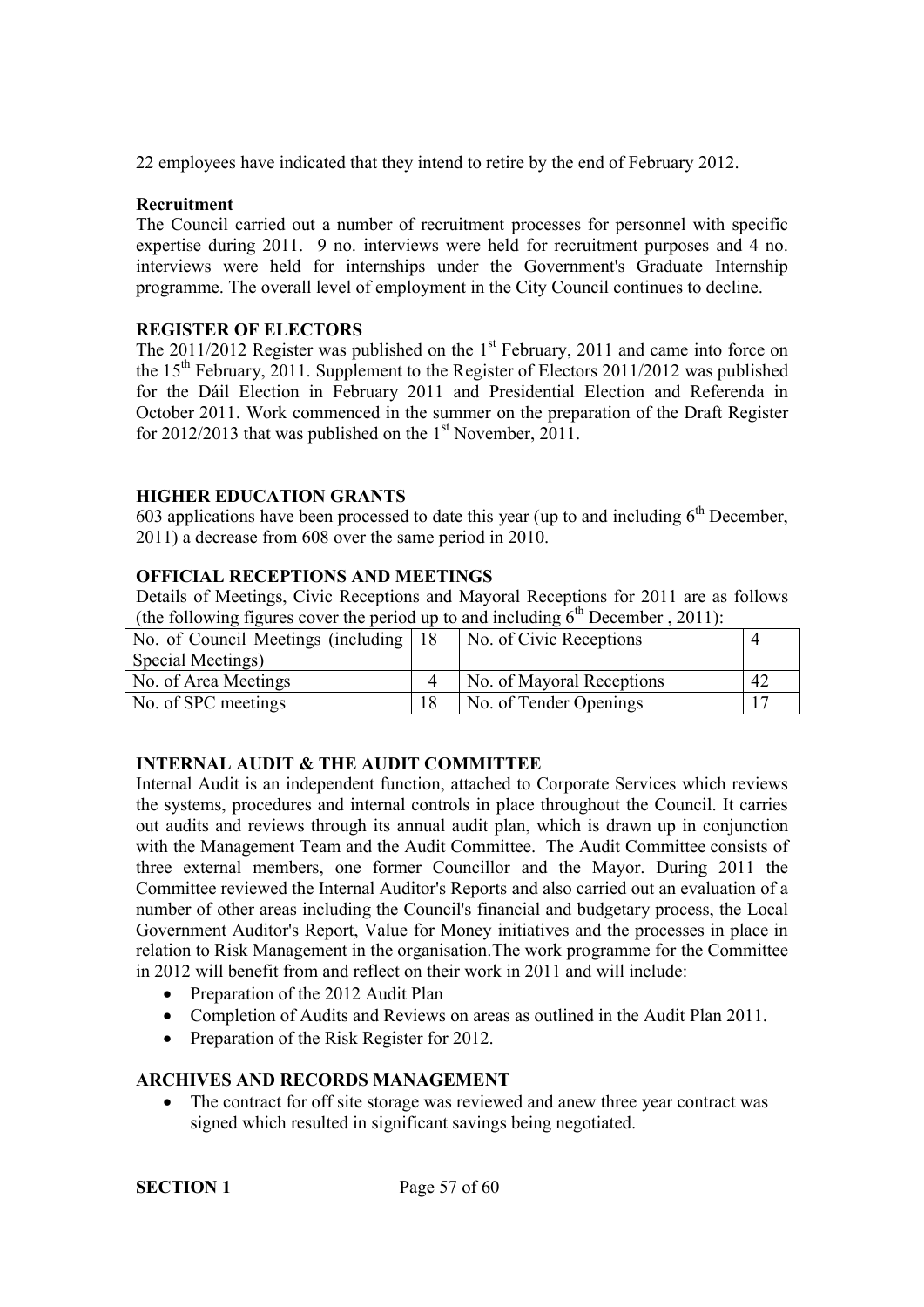- A decision was taken by the Senior Team to develop a File Management structure to be in place mid 2012.
- A multimedia web page for Ranks Flour Mill has been set up on Limerick.ie with the assistance of a Heritage Council grant www.limerick.ie/ranks
- A major oral history project was carried out in conjunction with Mary Immaculate College. Under this 23 interviews were carried out to create an oral history archive for Industrial Limerick.
- A parallel acquisition project to collect, scan and digitize documents and ephemera held in the community relating to Industrial Limerick was instigated. 24 small collections have been created and cataloged under the project to date.
- The Cecil Mercier papers, donated in 2010 were cataloged and digitized in 2011.Under the archives digitization programme the Lloyd papers and the Special Committee Minutes for Limerick City Council were also digitize. These will be made available in a new format under open source software currently in development- Collective Access which will provide a new interface for all the archive digitize collections.
- A small collection of the De Vere of Curraghchase papers were donated to the City Archives by the O' Brien family. These build on an existing collection held by the City Archives and contain the first letter written by Aubrey de Vere to his father. They also contain the letters of his father written from debtors prison.
- A collection of photographs relating to the Hungarian refugees in Limerick in 1956 was donated to the City Archives and a display marking this was created for a reception in City Hall.

#### **HEALTH AND SAFETY**

Key activities during 2011 were as follows

- Four meetings of the Management Safety Committee as part of the Safety Management System.
- Five Safety Statements were reviewed and updated
- Greater detail and analysis incorporated into the risk assessment process.
- Numerous site specific Risk Assessments were carried out.
- Five Meetings of the Safety Representatives Committee. The committee was joined by a representative from Roads Maintenance.
- Provision of a new Employee Assistance Programme.
- Safety Training was provided.
- Training was provided in Child Protection Policy.

The programme for 2012 plans to maintain and upgrade safety skills levels by means of appropriate training and improve the Safety Management System through the introduction of the Safety Auditing and the implementation of the National Guidance Safety Policies and Procedures.

#### **FINANCE DEPARTMENT**

The Finance department will continue to focus on improving the delivery of financial information to all relevant stakeholders.

The Finance Department continued to work closely with its customers in 2011. Given the current economic climate the City Council is more than aware of the difficulties that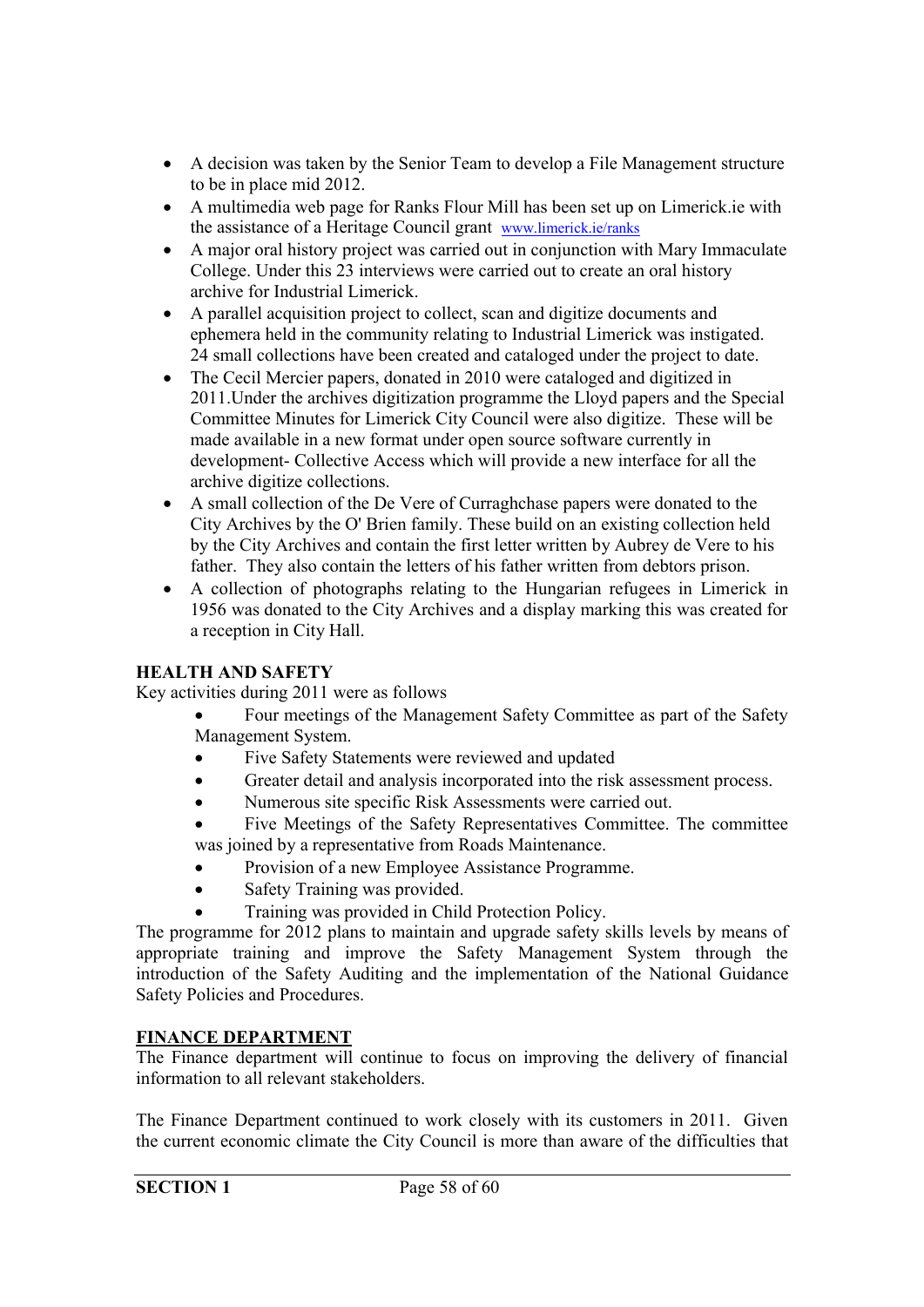City Centre Business faces. Payment plans have been agreed with those having difficulties in meeting payments due to Limerick City Council. It should be noted that such arrangements simply spreads the payment of a current charge to ease short-term cashflow difficulties for businesses. It must be made clear however that there is no question of reducing rates outstanding by city business – all that the Council can do for business is to be flexible in defining the timelines by which rates obligations must be discharged. It must be made clear that all rates must still be paid in full. This is imperative in order for Limerick City Council to maintain and protect its income stream. There is no doubt that the collection of monies due to it will be challenging for Limerick City Council in 2012. The total expected collection percentage for Rates is expected to be approximately 55% for 2011 (for 2010 percentage collection was 63%).

The Accounts Receivable Department is constantly striving to give improved customer service and has a system in place that allows customers pay their traffic fines on line (epayments) and automatically over the phone 24 hours a day. A new Debtors Management system has been implemented in 2011, which will help to streamline communications with customers with outstanding debt.

2012 sees no change to rates of the Non Principal Private Residence Tax (NPPR) of  $\epsilon$ 200 per unit. This form of income introduced in 2009 has been very successful and is expected to generate circa  $\epsilon$ 1,240,000 in income for Limerick City Council this year, which is reflected in Budget 2012, Division H. In 2012 there will be a household charge introduced of  $E100$  per domestic property. This money will be collected by a central agency and not by the local authority. The monies collected will become part of the national Local Government Fund, replacing Exchequer funding. Therefore no additional income is expected from this new source for Local Authorities in 2012.

There is a continued focus on the use of electronic forms of payment where feasible. Fortnightly pay was introduced in January 2010. This has resulted in increased efficiencies in the processing of all payroll for Limerick City Council, and subsequently staff have been redeployed/ reassigned new duties during 2011.

The implementation of a new payroll, superannuation and human resources system is completed in 2011. Local authorities require a human resource, payroll and superannuation system to provide an integrated solution – replacing disparate spreadsheets, databases and applications – and offering greater efficiencies, not just at a local level, but at a national level by having commonly agreed processes.

There will be a continued emphasis on cash flow management in 2012. Fortunately in 2011, the average cash position during the year was steady. A number of factors gave rise to this including monies received from the Department towards old sites purchased historically from own resources. This process was part of the Regeneration process. This increased cashflow has been dampened by the slowdown in the amount and the timeliness in which Limerick City Council is securing payments from its customers. However, in the current economic environment the securing of all payments to the local authority will be challenging and all directorates will maintain a strong focus on cash flow management in 2012 as in previous years.